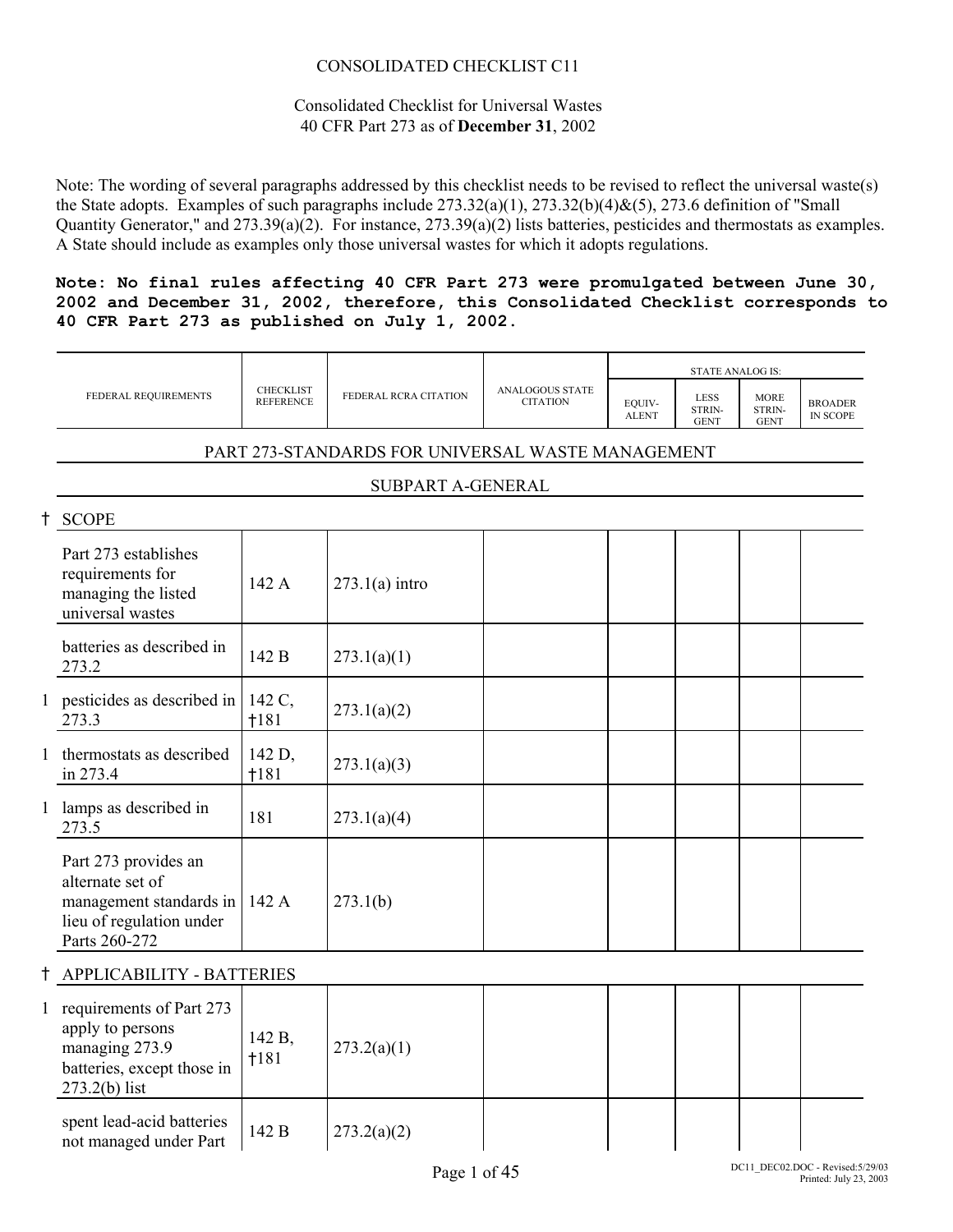|                                                                                                                                                                                                                           |                                      |                       |                                    |                        | <b>STATE ANALOG IS:</b>              |                                      |                            |
|---------------------------------------------------------------------------------------------------------------------------------------------------------------------------------------------------------------------------|--------------------------------------|-----------------------|------------------------------------|------------------------|--------------------------------------|--------------------------------------|----------------------------|
| FEDERAL REQUIREMENTS                                                                                                                                                                                                      | <b>CHECKLIST</b><br><b>REFERENCE</b> | FEDERAL RCRA CITATION | ANALOGOUS STATE<br><b>CITATION</b> | EQUIV-<br><b>ALENT</b> | <b>LESS</b><br>STRIN-<br><b>GENT</b> | <b>MORE</b><br>STRIN-<br><b>GENT</b> | <b>BROADER</b><br>IN SCOPE |
| 266, Subpart G are<br>subject to management<br>under Part 273                                                                                                                                                             |                                      |                       |                                    |                        |                                      |                                      |                            |
| requirements of Part 273<br>do not apply to persons<br>managing the following<br>batteries:                                                                                                                               | 142 B                                | 273.2(b)              |                                    |                        |                                      |                                      |                            |
| spent lead-acid batteries<br>managed under Part 266,<br>Subpart G                                                                                                                                                         | 142 B                                | 273.2(b)(1)           |                                    |                        |                                      |                                      |                            |
| 1 batteries, as described in<br>273.9, that are not yet<br>waste under Part 261,<br>including those that do<br>not meet the criteria for<br>waste generation in<br>273.2(c)                                               | 142 B,<br>†181                       | 273.2(b)(2)           |                                    |                        |                                      |                                      |                            |
| 1 batteries, as described in<br>273.9, that are not<br>hazardous waste; a<br>hazardous waste only if<br>it exhibits one or more of<br>the characteristics of a<br>hazardous waste<br>identified in Part 261,<br>subpart C | 142 B,<br>1181                       | 273.2(b)(3)           |                                    |                        |                                      |                                      |                            |
| a used battery becomes a<br>waste on the date it is<br>discarded                                                                                                                                                          | 142 B                                | 273.2(c)(1)           |                                    |                        |                                      |                                      |                            |
| an unused battery<br>becomes a waste on the<br>date the handler decides<br>to discard it                                                                                                                                  | 142 B                                | 273.2(c)(2)           |                                    |                        |                                      |                                      |                            |
| † APPLICABILITY-PESTICIDES                                                                                                                                                                                                |                                      |                       |                                    |                        |                                      |                                      |                            |
| 1 Part 273 applies to<br>persons managing 273.9<br>pesticides, except those                                                                                                                                               | 142 C,<br>†181                       | 273.3(a)              |                                    |                        |                                      |                                      |                            |

in 273.3(b)

recalled pesticides that  $\begin{vmatrix} 142 \text{ C} & 273.3(a)(1) \end{vmatrix}$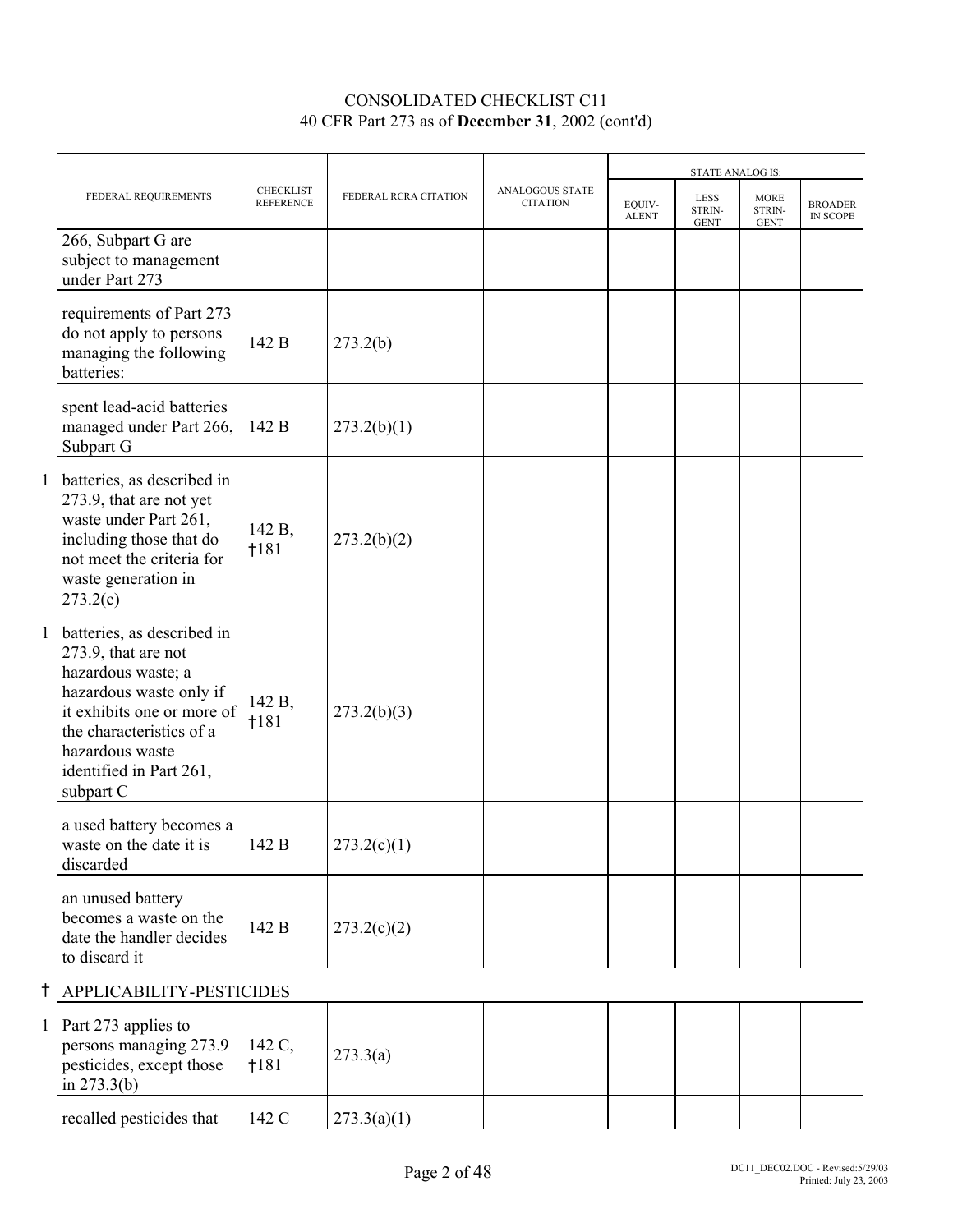|                                                                                                                                                                                          |                                      |                       |                                    | <b>STATE ANALOG IS:</b> |                               |                                      |                                   |
|------------------------------------------------------------------------------------------------------------------------------------------------------------------------------------------|--------------------------------------|-----------------------|------------------------------------|-------------------------|-------------------------------|--------------------------------------|-----------------------------------|
| FEDERAL REQUIREMENTS                                                                                                                                                                     | <b>CHECKLIST</b><br><b>REFERENCE</b> | FEDERAL RCRA CITATION | ANALOGOUS STATE<br><b>CITATION</b> | EQUIV-<br><b>ALENT</b>  | LESS<br>STRIN-<br><b>GENT</b> | <b>MORE</b><br>STRIN-<br><b>GENT</b> | <b>BROADER</b><br><b>IN SCOPE</b> |
| are:                                                                                                                                                                                     |                                      |                       |                                    |                         |                               |                                      |                                   |
| stocks of suspended and<br>cancelled pesticides as<br>per FIFRA §19(b),<br>including, but not<br>limited to those owned<br>by the registrant<br>responsible for<br>conducting the recall | 142 C                                | 273.3(a)(1)(i)        |                                    |                         |                               |                                      |                                   |
| stocks of suspended or<br>cancelled pesticides, or<br>pesticides not in<br>compliance with FIFRA,<br>that are part of a<br>voluntary recall by the<br>registrant                         | 142 C                                | 273.3(a)(1)(ii)       |                                    |                         |                               |                                      |                                   |
| stocks of other unused<br>pesticide products<br>collected and managed<br>as part of a waste<br>pesticide collection<br>program                                                           | 142 C                                | 273.3(a)(2)           |                                    |                         |                               |                                      |                                   |
| requirements of Part 273<br>do not apply to persons<br>managing the following<br>pesticides:                                                                                             | 142 C                                | 273.3(b)              |                                    |                         |                               |                                      |                                   |
| recalled $273.3(a)(1)$ & $(2)$<br>pesticides managed by<br>farmers in compliance<br>with 262.70                                                                                          | 142 C                                | 273.3(b)(1)           |                                    |                         |                               |                                      |                                   |
| pesticides not meeting<br>the $273.3(a)$ conditions;<br>these pesticides must be<br>managed in compliance<br>with Parts 260 through<br>272                                               | 142 C                                | 273.3(b)(2)           |                                    |                         |                               |                                      |                                   |
| pesticides that are not<br>wastes under Part 261,<br>including those that do<br>not meet the $273.3(c)$<br>criteria for waste                                                            | 142 C                                | 273.3(b)(3)           |                                    |                         |                               |                                      |                                   |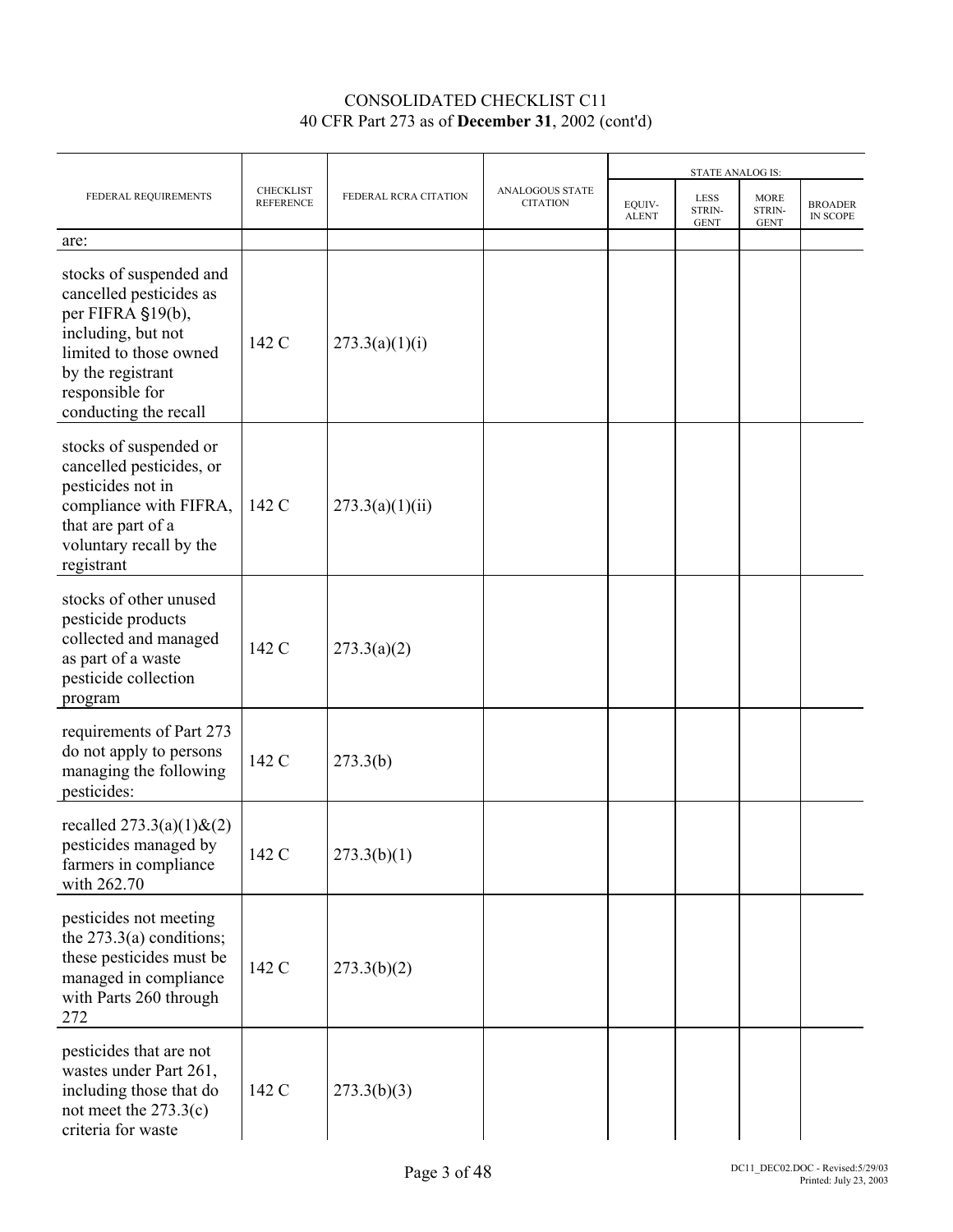|                                                                                                                                       |                                      |                       |                                           |                        | <b>STATE ANALOG IS:</b>              |                                      |                                   |
|---------------------------------------------------------------------------------------------------------------------------------------|--------------------------------------|-----------------------|-------------------------------------------|------------------------|--------------------------------------|--------------------------------------|-----------------------------------|
| FEDERAL REQUIREMENTS                                                                                                                  | <b>CHECKLIST</b><br><b>REFERENCE</b> | FEDERAL RCRA CITATION | <b>ANALOGOUS STATE</b><br><b>CITATION</b> | EQUIV-<br><b>ALENT</b> | <b>LESS</b><br>STRIN-<br><b>GENT</b> | <b>MORE</b><br>STRIN-<br><b>GENT</b> | <b>BROADER</b><br><b>IN SCOPE</b> |
| generation or those that<br>are not 273.3(d) wastes                                                                                   |                                      |                       |                                           |                        |                                      |                                      |                                   |
| pesticides that are not<br>hazardous waste (i.e., is<br>not listed nor exhibits a<br>characteristic)                                  | 142 C                                | 273.3(b)(4)           |                                           |                        |                                      |                                      |                                   |
| a recalled $273.3(a)(1)$<br>pesticide becomes a<br>waste on the first date on<br>which both of the<br>following conditions<br>apply:  | 142 C                                | 273.3(c)(1)           |                                           |                        |                                      |                                      |                                   |
| the generator of the<br>recalled pesticide agrees<br>to participate in the<br>recall                                                  | 142 C                                | 273.3(c)(1)(i)        |                                           |                        |                                      |                                      |                                   |
| the person conducting<br>the recall decides to<br>discard (e.g., burn the<br>pesticide for energy<br>recovery)                        | 142 C                                | 273.3(c)(1)(ii)       |                                           |                        |                                      |                                      |                                   |
| an unused pesticide<br>product described in<br>$273.3(a)(2)$ becomes a<br>waste on the date the<br>generator decides to<br>discard it | 142 C                                | 273.3(c)(2)           |                                           |                        |                                      |                                      |                                   |
| pesticides that are not<br>wastes:                                                                                                    | 142 C                                | 273.3(d)              |                                           |                        |                                      |                                      |                                   |
| recalled $273.3(a)(1)$<br>pesticides, provided that<br>the person conducting<br>the recall:                                           | 142 C                                | 273.3(d)(1)           |                                           |                        |                                      |                                      |                                   |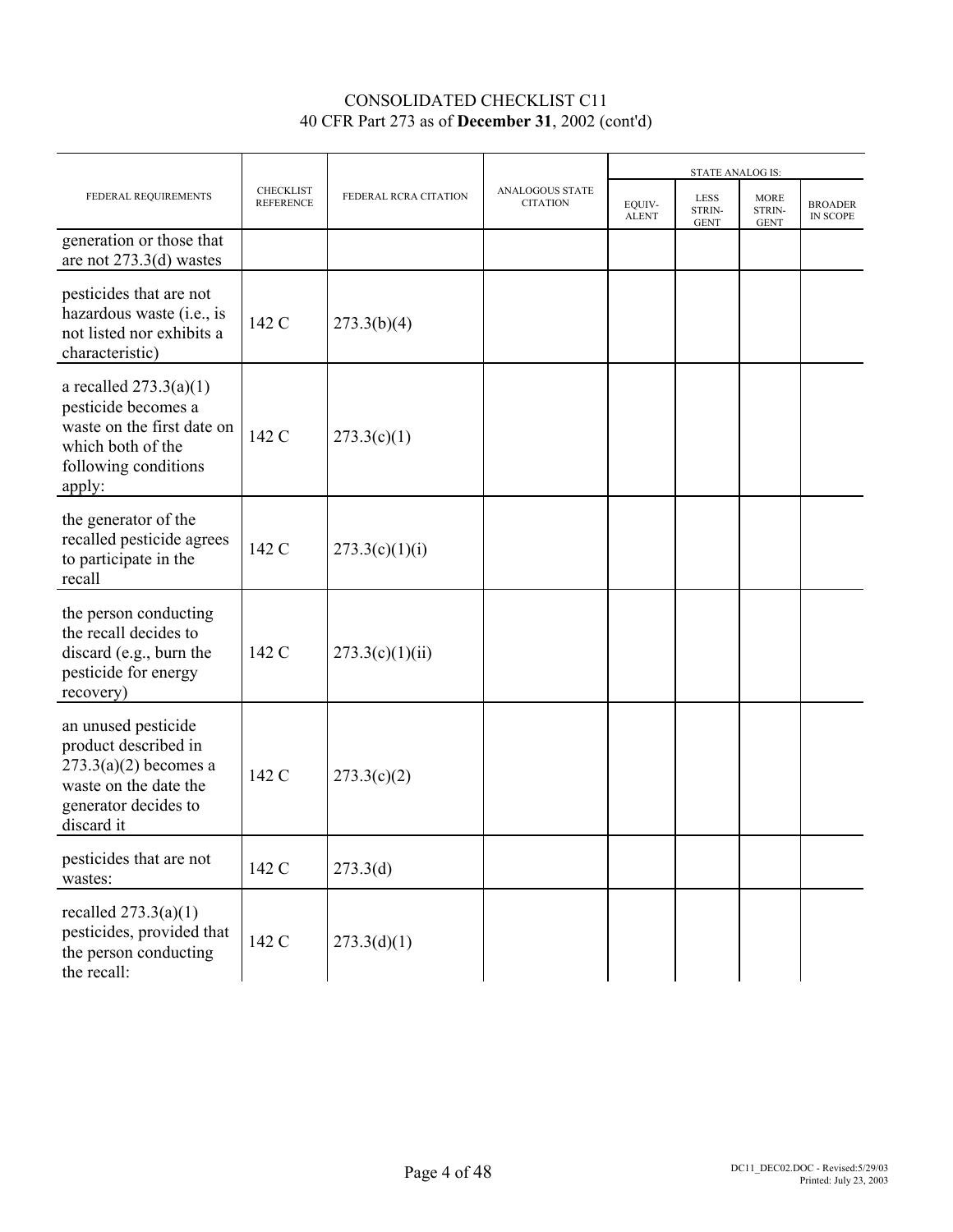|   |                                                                                                                                                                                                                                                                                                                           |                                      |                       |                                    |                        | <b>STATE ANALOG IS:</b>              |                                      |                                   |
|---|---------------------------------------------------------------------------------------------------------------------------------------------------------------------------------------------------------------------------------------------------------------------------------------------------------------------------|--------------------------------------|-----------------------|------------------------------------|------------------------|--------------------------------------|--------------------------------------|-----------------------------------|
|   | FEDERAL REQUIREMENTS                                                                                                                                                                                                                                                                                                      | <b>CHECKLIST</b><br><b>REFERENCE</b> | FEDERAL RCRA CITATION | ANALOGOUS STATE<br><b>CITATION</b> | EQUIV-<br><b>ALENT</b> | <b>LESS</b><br>STRIN-<br><b>GENT</b> | <b>MORE</b><br>STRIN-<br><b>GENT</b> | <b>BROADER</b><br><b>IN SCOPE</b> |
|   | has not made a decision<br>to discard the pesticide;<br>until decision is met, it<br>does not meet the<br>definition of "solid<br>waste"; pesticide<br>remains subject to<br><b>FIFRA</b>                                                                                                                                 | 142 C                                | 273.3(d)(1)(i)        |                                    |                        |                                      |                                      |                                   |
|   | has made the decision to<br>use a management<br>option under 261.2 that<br>does not cause the<br>pesticide to be a solid<br>waste and, therefore, not<br>a hazardous waste; this<br>pesticide, including a<br>recalled pesticide<br>exported to a foreign<br>destination for reuse,<br>remains subject to<br><b>FIFRA</b> | 142 C                                | 273.3(d)(1)(ii)       |                                    |                        |                                      |                                      |                                   |
|   | unused pesticide<br>products described in<br>$273.3(a)(2)$ , if the<br>generator has not<br>decided to discard them.<br>These pesticides remain<br>subject to FIFRA                                                                                                                                                       | 142 C                                | 273.3(d)(2)           |                                    |                        |                                      |                                      |                                   |
|   | APPLICABILITY-MERCURY THERMOSTATS                                                                                                                                                                                                                                                                                         |                                      |                       |                                    |                        |                                      |                                      |                                   |
| 1 | Part 273 applies to<br>persons managing 273.9<br>thermostats, except those<br>in $273.4(b)$                                                                                                                                                                                                                               | 142 D,<br>1181                       | 273.4(a)              |                                    |                        |                                      |                                      |                                   |
|   | requirements of Part 273<br>do not apply to persons<br>managing the following<br>thermostats:                                                                                                                                                                                                                             | 142 D                                | 273.4(b)              |                                    |                        |                                      |                                      |                                   |
|   | thermostats not yet<br>wastes under Part 261;<br>$273.4(c)$ describes when<br>a thermostat becomes a                                                                                                                                                                                                                      | 142 D                                | 273.4(b)(1)           |                                    |                        |                                      |                                      |                                   |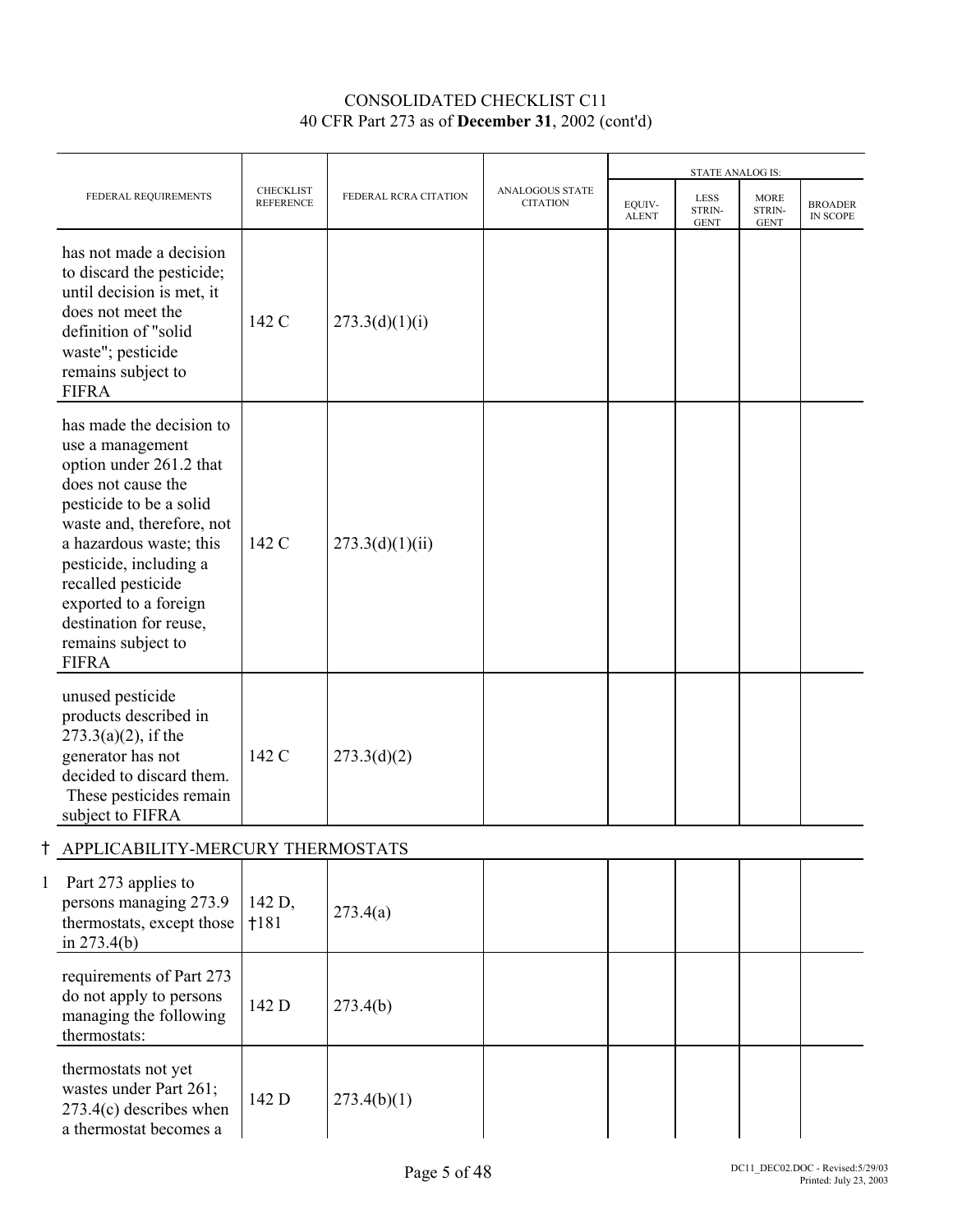|     |                                                                                                                              |                                      |                       |                                    | <b>STATE ANALOG IS:</b> |                                      |                                      |                                   |
|-----|------------------------------------------------------------------------------------------------------------------------------|--------------------------------------|-----------------------|------------------------------------|-------------------------|--------------------------------------|--------------------------------------|-----------------------------------|
|     | FEDERAL REQUIREMENTS                                                                                                         | <b>CHECKLIST</b><br><b>REFERENCE</b> | FEDERAL RCRA CITATION | ANALOGOUS STATE<br><b>CITATION</b> | EQUIV-<br><b>ALENT</b>  | <b>LESS</b><br>STRIN-<br><b>GENT</b> | <b>MORE</b><br>STRIN-<br><b>GENT</b> | <b>BROADER</b><br><b>IN SCOPE</b> |
|     | waste                                                                                                                        |                                      |                       |                                    |                         |                                      |                                      |                                   |
|     | thermostats that are not<br>hazardous waste (i.e.,<br>they do not exhibit a<br>characteristic)                               | 142 D                                | 273.4(b)(2)           |                                    |                         |                                      |                                      |                                   |
|     | a used thermostat<br>becomes a waste on the<br>date it is discarded                                                          | 142 D                                | 273.4(c)(1)           |                                    |                         |                                      |                                      |                                   |
|     | an unused thermostat<br>becomes a waste on the<br>date handler decides to<br>discard it                                      | 142 D                                | 273.4(c)(2)           |                                    |                         |                                      |                                      |                                   |
| t   | APPLICABILITY-LAMPS                                                                                                          |                                      |                       |                                    |                         |                                      |                                      |                                   |
| 1,2 | lamps covered under part<br>273                                                                                              | 181                                  | 273.5(a)              |                                    |                         |                                      |                                      |                                   |
| 1   | lamps not covered under                                                                                                      |                                      | $273.5(b)$ intro      |                                    |                         |                                      |                                      |                                   |
|     | part 273                                                                                                                     | 181                                  | 273.5(b)(1)           |                                    |                         |                                      |                                      |                                   |
|     |                                                                                                                              |                                      | 273.5(b)(2)           |                                    |                         |                                      |                                      |                                   |
| 1   |                                                                                                                              |                                      | $273.5(c)$ intro      |                                    |                         |                                      |                                      |                                   |
|     | generation of waste<br>lamps                                                                                                 | 181                                  | 273.5(c)(1)           |                                    |                         |                                      |                                      |                                   |
|     |                                                                                                                              |                                      | 273.5(c)(2)           |                                    |                         |                                      |                                      |                                   |
|     | 1,2 reserved                                                                                                                 | 181                                  | $273.6 - 273.7$       |                                    |                         |                                      |                                      |                                   |
|     | † APPLICABILITY-HOUSEHOLD AND CONDITIONALLY EXEMPT SMALL QUANTITY GENERATOR<br><b>WASTE</b>                                  |                                      |                       |                                    |                         |                                      |                                      |                                   |
|     | 1,2 persons managing the<br>wastes listed in<br>$273.5(a)(1)$ & $(2)$ may, at<br>their option, manage<br>them under Part 273 | 142 A,<br>†181                       | 273.8(a)              |                                    |                         |                                      |                                      |                                   |
|     | 1,2 household wastes<br>exempt under<br>$261.4(b)(1)$ that are the<br>same type as the 273.9<br>defined universal wastes     | 142 A,<br>1181                       | 273.8(a)(1)           |                                    |                         |                                      |                                      |                                   |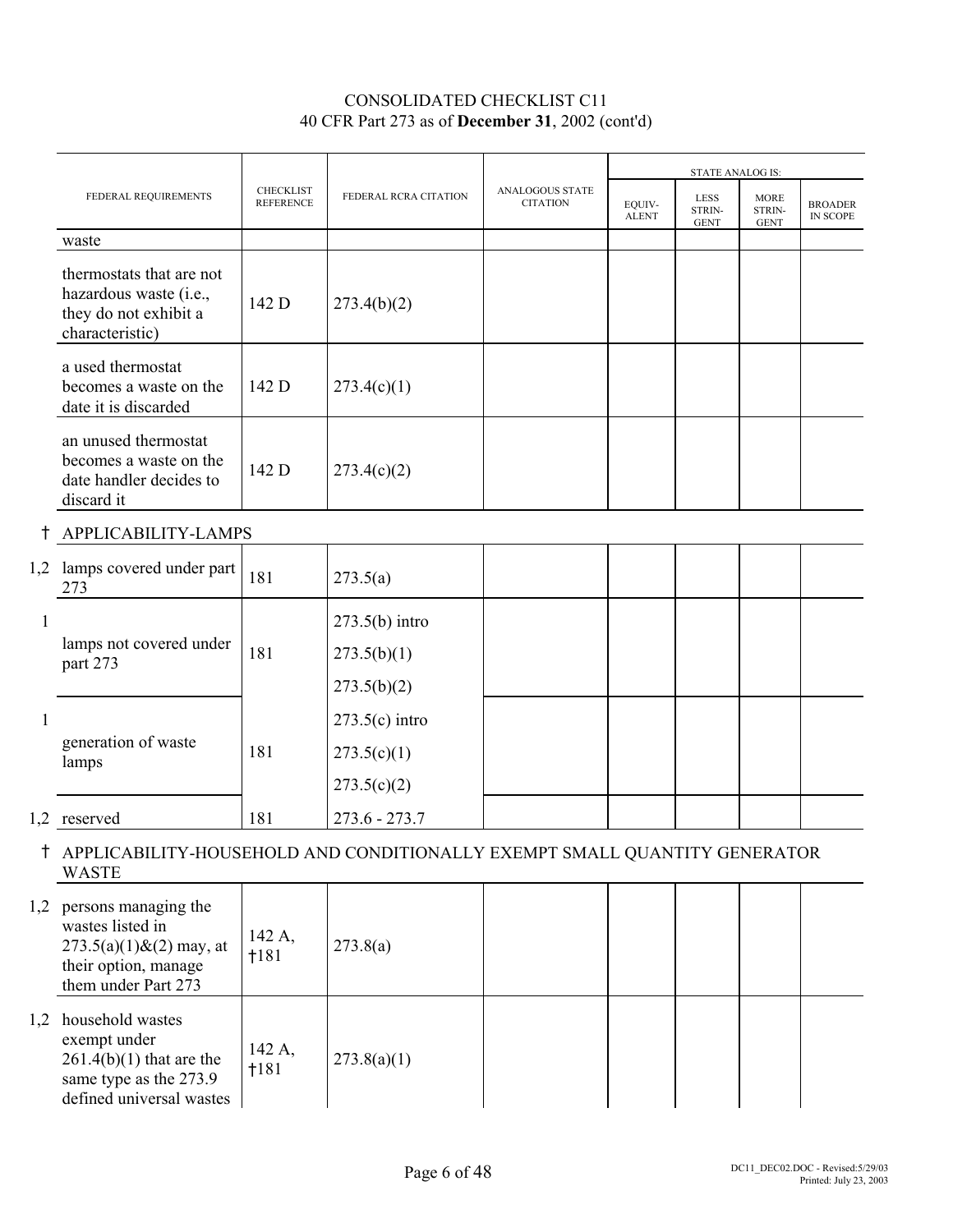|     |                                                                                                                                                                      |                               |                       |                                    |                        | <b>STATE ANALOG IS:</b>              |                                      |                            |
|-----|----------------------------------------------------------------------------------------------------------------------------------------------------------------------|-------------------------------|-----------------------|------------------------------------|------------------------|--------------------------------------|--------------------------------------|----------------------------|
|     | FEDERAL REQUIREMENTS                                                                                                                                                 | CHECKLIST<br><b>REFERENCE</b> | FEDERAL RCRA CITATION | ANALOGOUS STATE<br><b>CITATION</b> | EQUIV-<br><b>ALENT</b> | <b>LESS</b><br>STRIN-<br><b>GENT</b> | <b>MORE</b><br>STRIN-<br><b>GENT</b> | <b>BROADER</b><br>IN SCOPE |
|     | 1,2 conditionally exempt<br>small quantity generator<br>wastes exempt under<br>261.5 that are the same<br>type as the 273.9 defined<br>universal hazardous<br>wastes | 142 A,<br>1181                | 273.8(a)(2)           |                                    |                        |                                      |                                      |                            |
| 1,2 | $273.5(a)(1)$ & $(2)$ wastes<br>commingled with<br>universal wastes are<br>regulated under Part 273                                                                  | 142 A,<br>†181                | 273.8(b)              |                                    |                        |                                      |                                      |                            |
|     | <b>†,1,2 DEFINITIONS</b>                                                                                                                                             |                               |                       |                                    |                        |                                      |                                      |                            |
|     | "battery"                                                                                                                                                            | 142 B,<br>†181                | 273.9                 |                                    |                        |                                      |                                      |                            |
|     | "destination facility"                                                                                                                                               | 142 A,<br>$+181$              | 273.9                 |                                    |                        |                                      |                                      |                            |
|     | "FIFRA"                                                                                                                                                              | 142 C,<br>1181                | 273.9                 |                                    |                        |                                      |                                      |                            |
|     | "generator"                                                                                                                                                          | 142 A,<br>1181                | 273.9                 |                                    |                        |                                      |                                      |                            |
|     | "lamp"                                                                                                                                                               | 181                           | 273.9                 |                                    |                        |                                      |                                      |                            |
|     | "large quantity handler<br>of universal waste"                                                                                                                       | 142 A,<br>1181                | 273.9                 |                                    |                        |                                      |                                      |                            |
|     | "on-site"                                                                                                                                                            | 142 A,<br>1181                | 273.9                 |                                    |                        |                                      |                                      |                            |
|     | "pesticide"                                                                                                                                                          |                               | 273.9                 |                                    |                        |                                      |                                      |                            |
|     |                                                                                                                                                                      | 142 C,                        | 273.9(a)              |                                    |                        |                                      |                                      |                            |
|     |                                                                                                                                                                      | 1181                          | 273.9(b)              |                                    |                        |                                      |                                      |                            |
|     |                                                                                                                                                                      |                               | 273.9(c)              |                                    |                        |                                      |                                      |                            |
| 3   | "small quantity handler<br>of universal waste"                                                                                                                       | 142 A,<br>$+176,$<br>1181     | 273.9                 |                                    |                        |                                      |                                      |                            |
|     | "thermostat"                                                                                                                                                         | 142 D,<br>1181                | 273.9                 |                                    |                        |                                      |                                      |                            |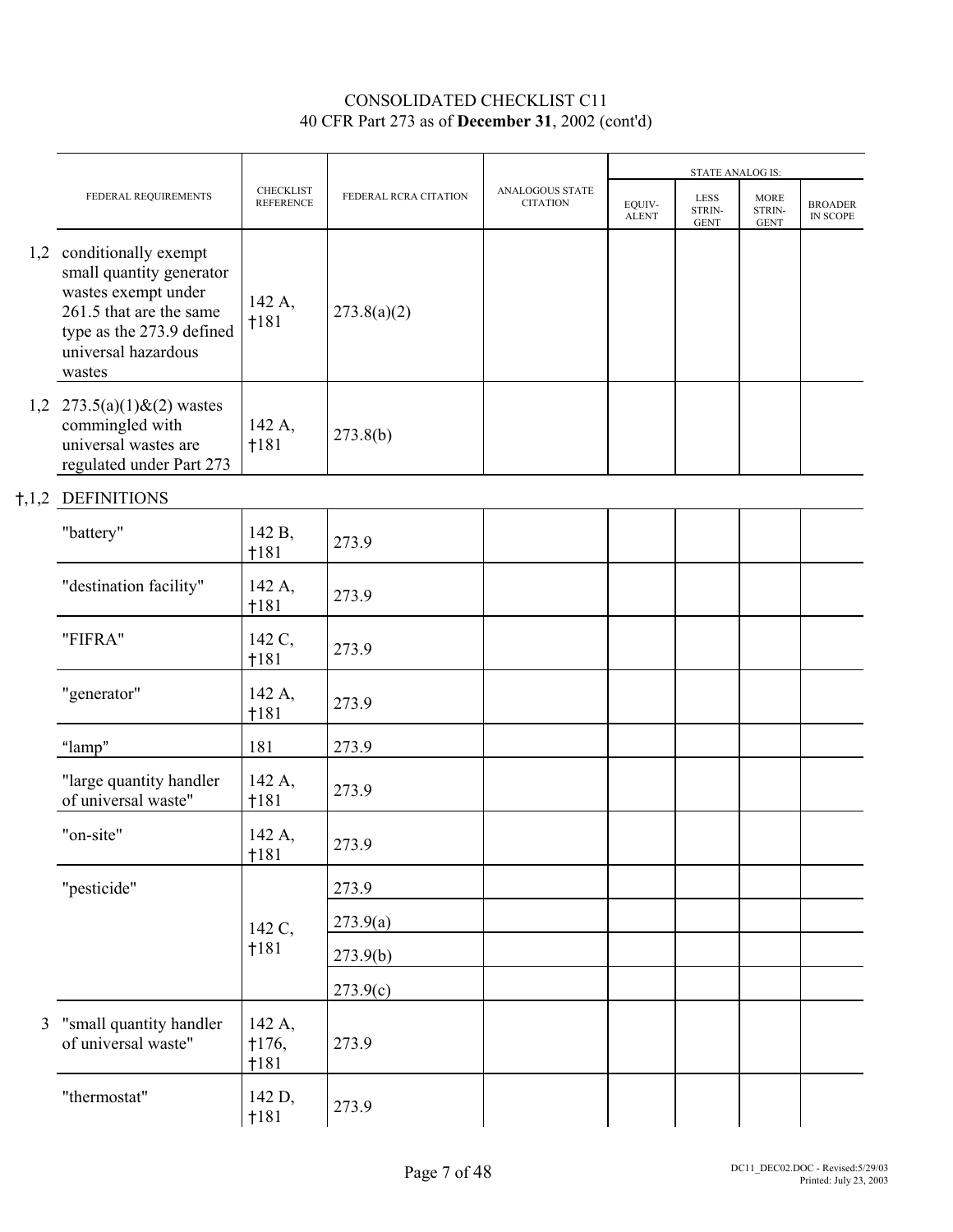|            |                                                                                      |                                      |                       |                                    |                        | <b>STATE ANALOG IS:</b>              |                                      |                            |  |
|------------|--------------------------------------------------------------------------------------|--------------------------------------|-----------------------|------------------------------------|------------------------|--------------------------------------|--------------------------------------|----------------------------|--|
|            | FEDERAL REQUIREMENTS                                                                 | <b>CHECKLIST</b><br><b>REFERENCE</b> | FEDERAL RCRA CITATION | ANALOGOUS STATE<br><b>CITATION</b> | EQUIV-<br><b>ALENT</b> | <b>LESS</b><br>STRIN-<br><b>GENT</b> | <b>MORE</b><br>STRIN-<br><b>GENT</b> | <b>BROADER</b><br>IN SCOPE |  |
|            | 4,5 "universal waste"                                                                | 142 A,                               | 273.9                 |                                    |                        |                                      |                                      |                            |  |
|            |                                                                                      | 142 B,                               | 273.9(1)              |                                    |                        |                                      |                                      |                            |  |
|            |                                                                                      | 142 C,<br>142 D,                     | 273.9(2)              |                                    |                        |                                      |                                      |                            |  |
|            |                                                                                      | $+181$                               | 273.9(3)              |                                    |                        |                                      |                                      |                            |  |
|            |                                                                                      | †181                                 | 273.9(4)              |                                    |                        |                                      |                                      |                            |  |
|            | "universal waste                                                                     |                                      | 273.9                 |                                    |                        |                                      |                                      |                            |  |
|            | handler"                                                                             |                                      | 273.9(a)              |                                    |                        |                                      |                                      |                            |  |
|            |                                                                                      |                                      | 273.9(a)(1)           |                                    |                        |                                      |                                      |                            |  |
|            |                                                                                      | 142 A,<br>1181                       | 273.9(a)(2)           |                                    |                        |                                      |                                      |                            |  |
|            |                                                                                      |                                      | 273.9(b)              |                                    |                        |                                      |                                      |                            |  |
|            |                                                                                      |                                      | 273.9(b)(1)           |                                    |                        |                                      |                                      |                            |  |
|            |                                                                                      |                                      | 273.9(b)(2)           |                                    |                        |                                      |                                      |                            |  |
|            | "universal waste transfer<br>facility"                                               | 142 A,<br>†181                       | 273.9                 |                                    |                        |                                      |                                      |                            |  |
|            | "universal waste<br>transporter"                                                     | 142 A,<br>1181                       | 273.9                 |                                    |                        |                                      |                                      |                            |  |
|            | SUBPART B-STANDARDS FOR SMALL QUANTITY HANDLERS OF UNIVERSAL WASTE                   |                                      |                       |                                    |                        |                                      |                                      |                            |  |
| t          | <b>APPLICABILITY</b>                                                                 |                                      |                       |                                    |                        |                                      |                                      |                            |  |
|            | 1 Part 273, Subpart B<br>applies to small quantity<br>handlers of universal<br>waste | 142 A,<br>1181                       | 273.10                |                                    |                        |                                      |                                      |                            |  |
| $\ddagger$ | <b>PROHIBITIONS</b>                                                                  |                                      |                       |                                    |                        |                                      |                                      |                            |  |
|            | a 273.6 small quantity<br>handler of universal<br>waste is:                          | 142 A                                | 273.11 intro          |                                    |                        |                                      |                                      |                            |  |
|            | prohibited from<br>disposing of universal<br>waste                                   | 142 A                                | 273.11(a)             |                                    |                        |                                      |                                      |                            |  |
|            | prohibited from diluting<br>or treating universal                                    | 142 A                                | 273.11(b)             |                                    |                        |                                      |                                      |                            |  |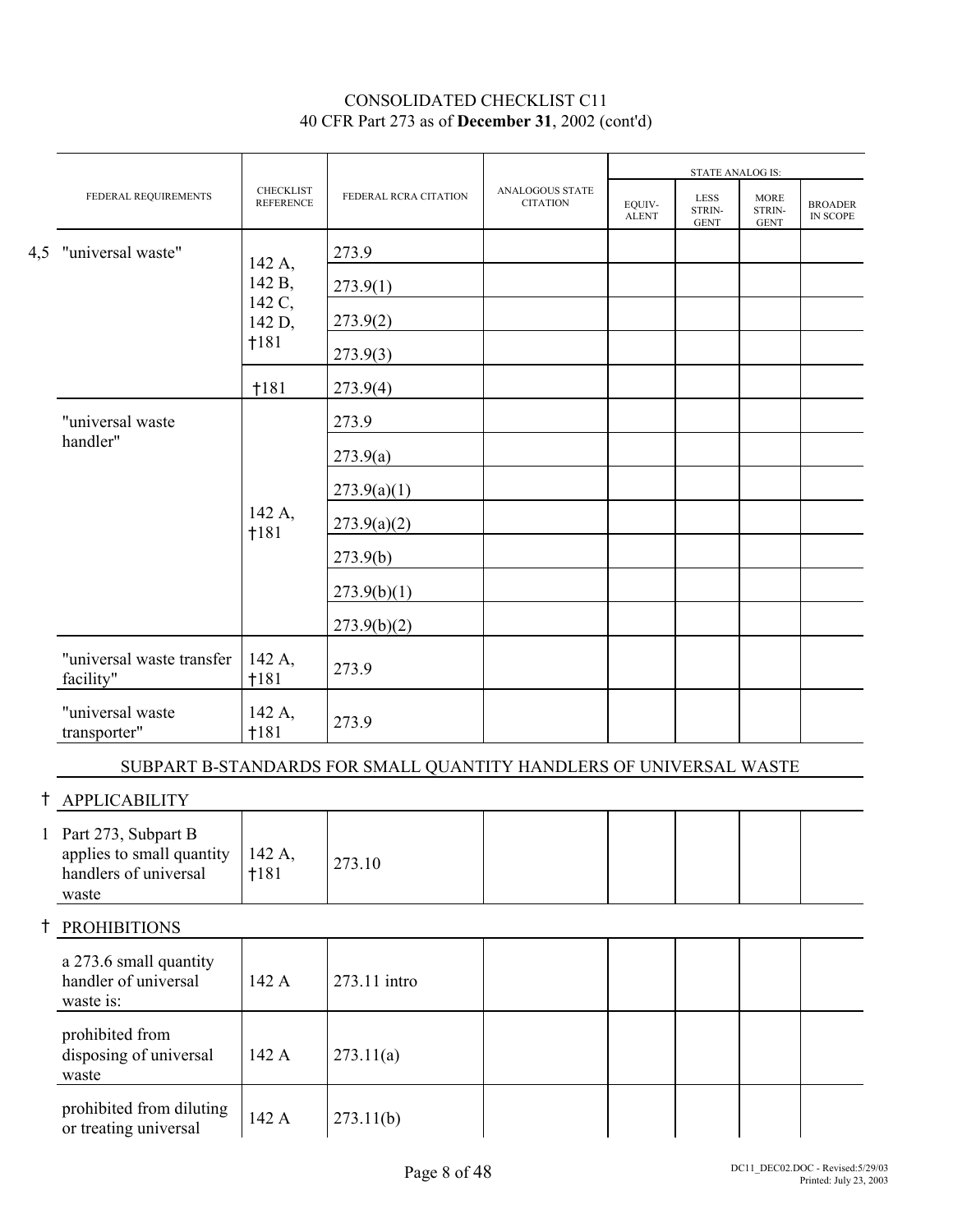|                                                                                                                                                                                                                                                        |                                      |                       |                                    |                        |                                      | <b>STATE ANALOG IS:</b>              |                                   |
|--------------------------------------------------------------------------------------------------------------------------------------------------------------------------------------------------------------------------------------------------------|--------------------------------------|-----------------------|------------------------------------|------------------------|--------------------------------------|--------------------------------------|-----------------------------------|
| FEDERAL REQUIREMENTS                                                                                                                                                                                                                                   | <b>CHECKLIST</b><br><b>REFERENCE</b> | FEDERAL RCRA CITATION | ANALOGOUS STATE<br><b>CITATION</b> | EQUIV-<br><b>ALENT</b> | <b>LESS</b><br>STRIN-<br><b>GENT</b> | <b>MORE</b><br>STRIN-<br><b>GENT</b> | <b>BROADER</b><br><b>IN SCOPE</b> |
| waste, except as<br>provided                                                                                                                                                                                                                           |                                      |                       |                                    |                        |                                      |                                      |                                   |
| <b>NOTIFICATION</b>                                                                                                                                                                                                                                    |                                      |                       |                                    |                        |                                      |                                      |                                   |
| a small quantity handler<br>of a universal waste is<br>not required to notify<br>EPA                                                                                                                                                                   | 142 A                                | 273.12                |                                    |                        |                                      |                                      |                                   |
| <b>WASTE MANAGEMENT</b>                                                                                                                                                                                                                                |                                      |                       |                                    |                        |                                      |                                      |                                   |
| small quantity handlers<br>of universal waste must<br>manage waste batteries<br>to prevent release                                                                                                                                                     | 142 B                                | 273.13(a)             |                                    |                        |                                      |                                      |                                   |
| contain any universal<br>waste battery that shows<br>evidence of leakage,<br>spillage, or damage;<br>container must be closed,<br>structurally sound,<br>compatible, and lack<br>evidence of leakage,<br>spillage or damage that<br>could cause a leak | 142 B                                | 273.13(a)(1)          |                                    |                        |                                      |                                      |                                   |
| activities that may be<br>conducted as long as the<br>casing of each battery is<br>not breached and<br>remains intact and<br>closed, except for<br>electrolyte removal                                                                                 | 142 B                                | 273.13(a)(2)          |                                    |                        |                                      |                                      |                                   |
| sorting batteries by type                                                                                                                                                                                                                              | 142 B                                | 273.13(a)(2)(i)       |                                    |                        |                                      |                                      |                                   |
| mixing batteries by type                                                                                                                                                                                                                               | 142 B                                | 273.13(a)(2)(ii)      |                                    |                        |                                      |                                      |                                   |
| discharging batteries so<br>as to remove the electric<br>charge                                                                                                                                                                                        | 142 B                                | 273.13(a)(2)(iii)     |                                    |                        |                                      |                                      |                                   |
| regenerating used<br>batteries                                                                                                                                                                                                                         | 142 B                                | 273.13(a)(2)(iv)      |                                    |                        |                                      |                                      |                                   |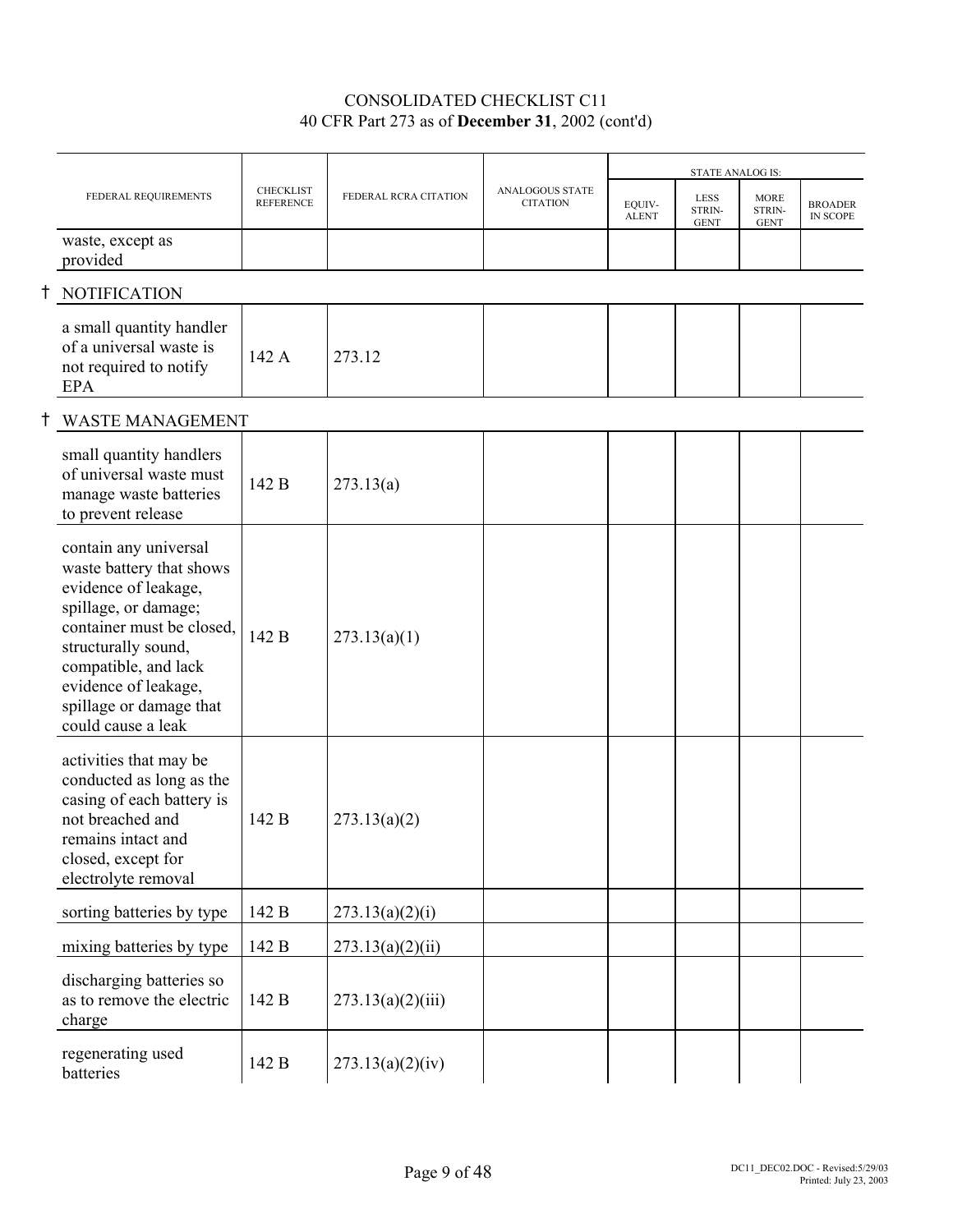|                                                                                                                                                                                            |                                      |                       |                                           |                        | STATE ANALOG IS:              |                                      |                                   |
|--------------------------------------------------------------------------------------------------------------------------------------------------------------------------------------------|--------------------------------------|-----------------------|-------------------------------------------|------------------------|-------------------------------|--------------------------------------|-----------------------------------|
| FEDERAL REQUIREMENTS                                                                                                                                                                       | <b>CHECKLIST</b><br><b>REFERENCE</b> | FEDERAL RCRA CITATION | <b>ANALOGOUS STATE</b><br><b>CITATION</b> | EQUIV-<br><b>ALENT</b> | LESS<br>STRIN-<br><b>GENT</b> | <b>MORE</b><br>STRIN-<br><b>GENT</b> | <b>BROADER</b><br><b>IN SCOPE</b> |
| disassembling batteries<br>or battery packs into<br>individual batteries or<br>cells                                                                                                       | 142 B                                | 273.13(a)(2)(v)       |                                           |                        |                               |                                      |                                   |
| removing batteries from<br>consumer products                                                                                                                                               | 142 B                                | 273.13(a)(2)(vi)      |                                           |                        |                               |                                      |                                   |
| removing electrolyte<br>from batteries                                                                                                                                                     | 142 B                                | 273.13(a)(2)(vii)     |                                           |                        |                               |                                      |                                   |
| resulting electrolyte and<br>other solid wastes must<br>be tested to determine if<br>they exhibit a hazardous<br>waste characteristic                                                      | 142 B                                | 273.13(a)(3)          |                                           |                        |                               |                                      |                                   |
| if a characteristic is<br>exhibited, the electrolyte<br>and/or solid waste is<br>subject to Parts 260<br>through 272; the handler<br>is considered a<br>hazardous waste<br>generator       | 142 B                                | 273.13(a)(3)(i)       |                                           |                        |                               |                                      |                                   |
| if not hazardous, then<br>handler may manage the<br>waste in any way that is<br>in compliance with<br>applicable Federal, State<br>or local solid waste<br>regulations                     | 142 B                                | 273.13(a)(3)(ii)      |                                           |                        |                               |                                      |                                   |
| small quantity handlers<br>of universal waste must<br>manage waste pesticides<br>to prevent release;<br>universal waste pesticide<br>must be contained in one<br>or more of the following: | 142 C                                | 273.13(b)             |                                           |                        |                               |                                      |                                   |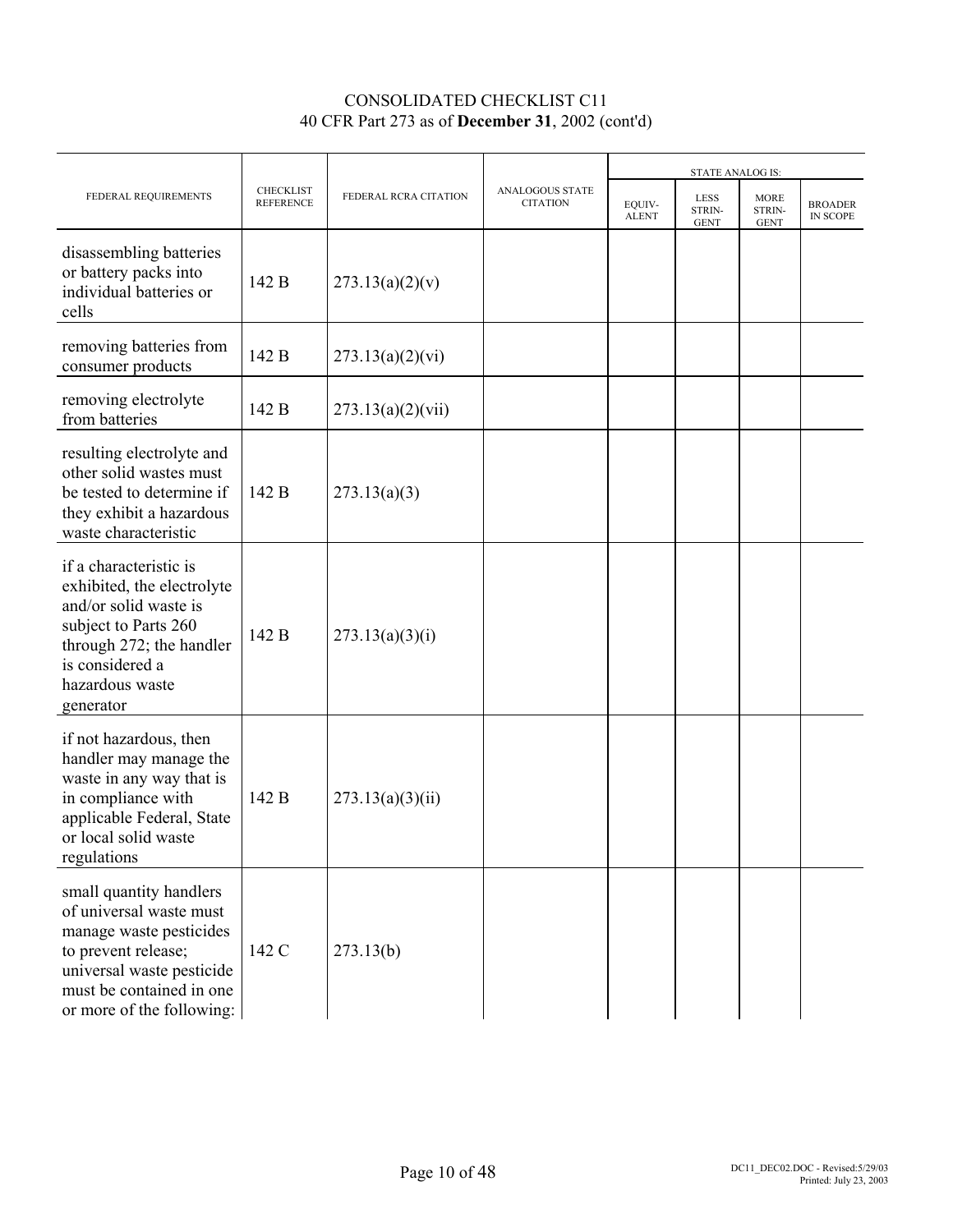|                                                                                                                                                                                                           |                                      |                       |                                           |                        | <b>STATE ANALOG IS:</b>              |                                      |                            |
|-----------------------------------------------------------------------------------------------------------------------------------------------------------------------------------------------------------|--------------------------------------|-----------------------|-------------------------------------------|------------------------|--------------------------------------|--------------------------------------|----------------------------|
| FEDERAL REQUIREMENTS                                                                                                                                                                                      | <b>CHECKLIST</b><br><b>REFERENCE</b> | FEDERAL RCRA CITATION | <b>ANALOGOUS STATE</b><br><b>CITATION</b> | EQUIV-<br><b>ALENT</b> | <b>LESS</b><br>STRIN-<br><b>GENT</b> | <b>MORE</b><br>STRIN-<br><b>GENT</b> | <b>BROADER</b><br>IN SCOPE |
| a container that remains<br>closed, structurally<br>sound, compatible with<br>the pesticide, and lacks<br>evidence of leakage,<br>spillage, or damage that<br>could cause a leak                          | 142 C                                | 273.13(b)(1)          |                                           |                        |                                      |                                      |                            |
| a container that does not<br>meet the requirements of<br>$273.13(b)(1)$ , provided<br>that the unacceptable<br>container is overpacked<br>in a container that meets<br>the $273.13(b)(1)$<br>requirements | 142 C                                | 273.13(b)(2)          |                                           |                        |                                      |                                      |                            |
| a tank meeting the Part<br>265, Subpart J<br>requirements (except for<br>265.197(c), 265.200 and<br>265.201)                                                                                              | 142 C                                | 273.13(b)(3)          |                                           |                        |                                      |                                      |                            |
| a transport vehicle or<br>vessel that is closed,<br>structurally sound,<br>compatible with the<br>pesticide, and that lacks<br>evidence of leakage,<br>spillage, or damage that<br>could cause a leak     | 142 C                                | 273.13(b)(4)          |                                           |                        |                                      |                                      |                            |
| small quantity handler<br>must manage universal<br>waste thermostats to<br>prevent releases                                                                                                               | 142 D                                | 273.13(c)             |                                           |                        |                                      |                                      |                            |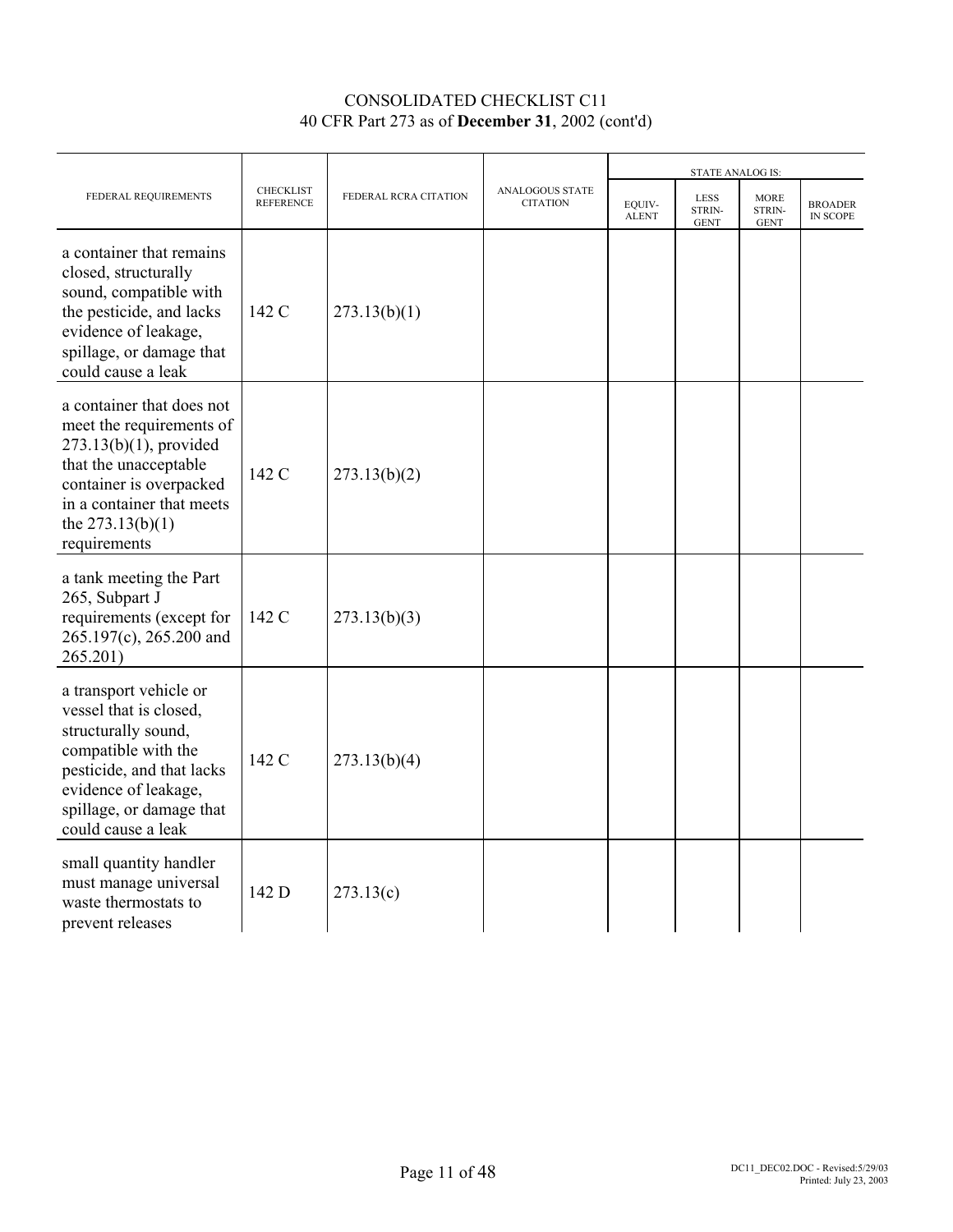|                                                                                                                                                                                                                                                           |                                      |                       |                                    |                        |                                      | STATE ANALOG IS:                     |                            |  |  |
|-----------------------------------------------------------------------------------------------------------------------------------------------------------------------------------------------------------------------------------------------------------|--------------------------------------|-----------------------|------------------------------------|------------------------|--------------------------------------|--------------------------------------|----------------------------|--|--|
| FEDERAL REQUIREMENTS                                                                                                                                                                                                                                      | <b>CHECKLIST</b><br><b>REFERENCE</b> | FEDERAL RCRA CITATION | ANALOGOUS STATE<br><b>CITATION</b> | EQUIV-<br><b>ALENT</b> | <b>LESS</b><br>STRIN-<br><b>GENT</b> | <b>MORE</b><br>STRIN-<br><b>GENT</b> | <b>BROADER</b><br>IN SCOPE |  |  |
| contain any universal<br>waste thermostat that<br>shows evidence of<br>leakage, spillage, or<br>damage; container must<br>be closed, structurally<br>sound, compatible, and<br>lack evidence of leakage,<br>spillage or damage that<br>could cause a leak | 142 D                                | 273.13(c)(1)          |                                    |                        |                                      |                                      |                            |  |  |
| a small quantity handler<br>of universal waste may<br>remove mercury-<br>constraining ampules<br>from universal waste<br>thermostats provided the<br>handler:                                                                                             | 142 D                                | 273.13(c)(2)          |                                    |                        |                                      |                                      |                            |  |  |
| removes the ampules in a<br>manner designed to<br>prevent breakage of the<br>ampules                                                                                                                                                                      | 142 D                                | 273.13(c)(2)(i)       |                                    |                        |                                      |                                      |                            |  |  |
| removes ampules only<br>over or in a containment<br>device                                                                                                                                                                                                | 142 D                                | 273.13(c)(2)(ii)      |                                    |                        |                                      |                                      |                            |  |  |
| ensures that a mercury<br>clean-up system is<br>readily available to<br>immediately transfer any<br>mercury resulting from<br>spills or leaks from<br>broken ampules, from<br>the containment device<br>to a container that meets<br>262.34 requirements  | 142 D                                | 273.13(c)(2)(iii)     |                                    |                        |                                      |                                      |                            |  |  |
| immediately transfers<br>any mercury resulting<br>from spills or leaks from<br>broken ampules from the<br>containment device to a<br>container that meets<br>262.34 requirements                                                                          | 142 D                                | 273.13(c)(2)(iv)      |                                    |                        |                                      |                                      |                            |  |  |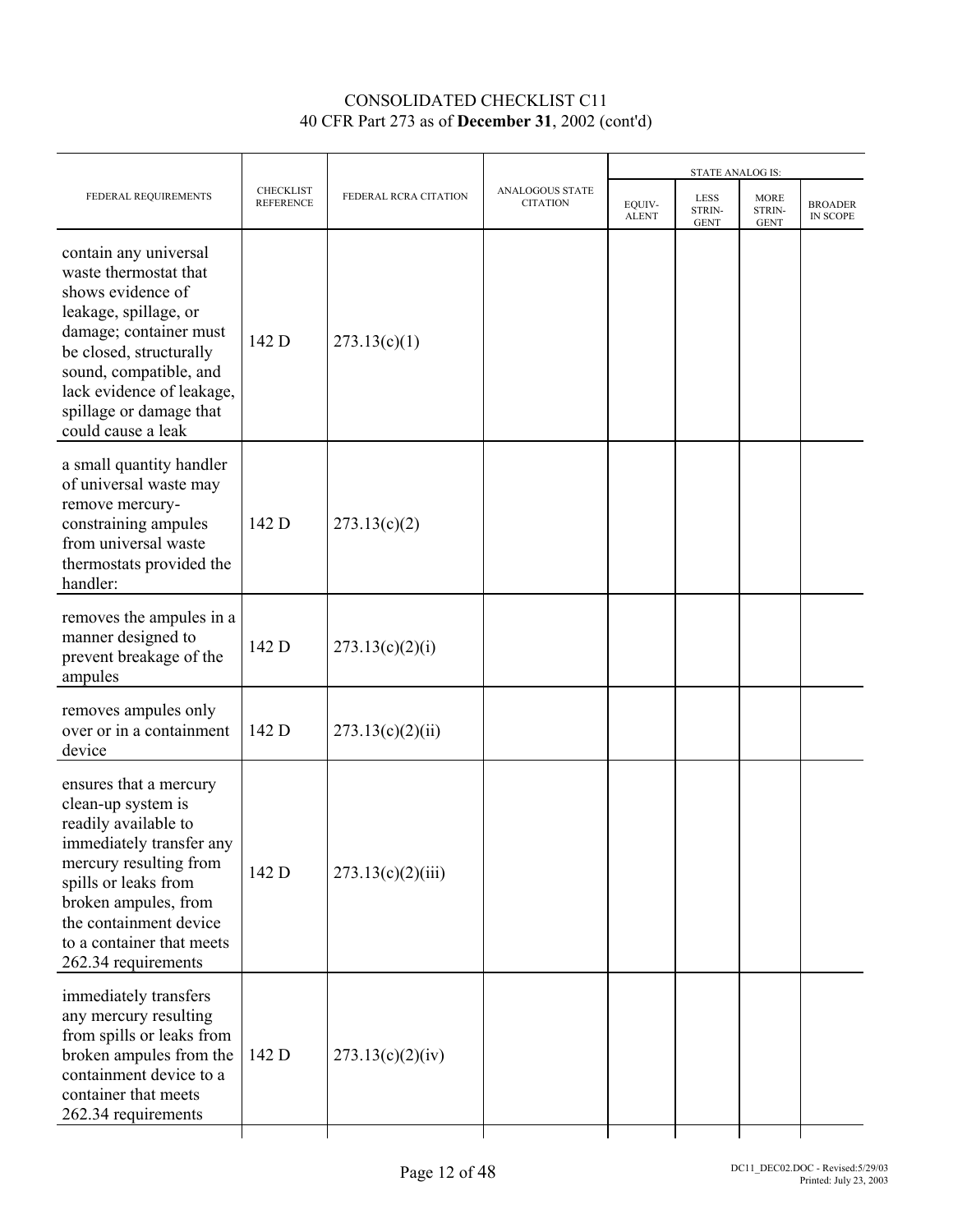|   |                                                                                                                                                                                                     |                                      |                       |                                           |                        | STATE ANALOG IS:              |                                      |                            |
|---|-----------------------------------------------------------------------------------------------------------------------------------------------------------------------------------------------------|--------------------------------------|-----------------------|-------------------------------------------|------------------------|-------------------------------|--------------------------------------|----------------------------|
|   | FEDERAL REQUIREMENTS                                                                                                                                                                                | <b>CHECKLIST</b><br><b>REFERENCE</b> | FEDERAL RCRA CITATION | <b>ANALOGOUS STATE</b><br><b>CITATION</b> | EQUIV-<br><b>ALENT</b> | LESS<br>STRIN-<br><b>GENT</b> | <b>MORE</b><br>STRIN-<br><b>GENT</b> | <b>BROADER</b><br>IN SCOPE |
|   | ensures that the area<br>where ampules are<br>removed is well<br>ventilated and monitored<br>to ensure compliance<br>with applicable OSHA<br>mercury exposure levels                                | 142 D                                | 273.13(c)(2)(v)       |                                           |                        |                               |                                      |                            |
|   | ensures that employees<br>are thoroughly familiar<br>with mercury handling<br>and emergency<br>procedures including<br>transfer of mercury from<br>containment devices to<br>appropriate containers | 142 D                                | 273.13(c)(2)(vi)      |                                           |                        |                               |                                      |                            |
| 6 | stores removed ampules<br>in closed, non-leaking<br>containers that are in<br>good condition; and                                                                                                   | 142 D                                | 273.13(c)(2)(vii)     |                                           |                        |                               |                                      |                            |
|   | 6 packs removed ampules<br>in the container with<br>packing materials<br>adequate to prevent<br>breakage                                                                                            | 142 D                                | 273.13(c)(2)(viii)    |                                           |                        |                               |                                      |                            |
|   | a small quantity handler<br>who removes mercury-<br>containing ampules from<br>thermostats must<br>determine whether the<br>following exhibit a<br>hazardous waste<br>characteristic                | 142 D                                | 273.13(c)(3)(i)       |                                           |                        |                               |                                      |                            |
|   | mercury or clean-up<br>residues resulting from<br>spills or leaks; and/or                                                                                                                           | 142 D                                | 273.13(c)(3)(i)(A)    |                                           |                        |                               |                                      |                            |
|   | other solid waste<br>generated as result of<br>removing mercury-<br>containing ampules                                                                                                              | 142 D                                | 273.13(c)(3)(i)(B)    |                                           |                        |                               |                                      |                            |
|   | if a characteristic is<br>exhibited, the mercury,                                                                                                                                                   | 142 D                                | 273.13(c)(3)(ii)      |                                           |                        |                               |                                      |                            |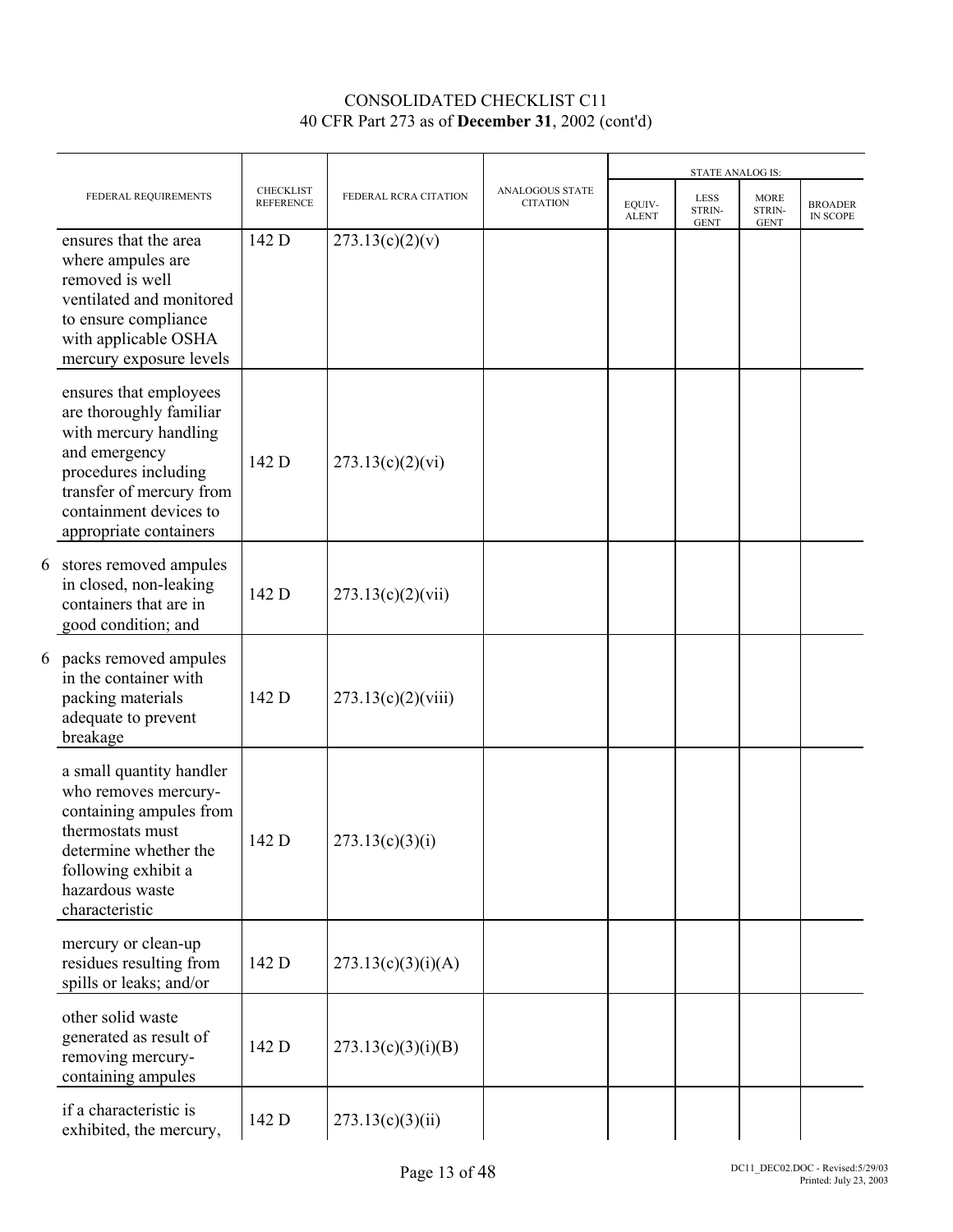|   |                                                                                                                                                                                                                                                                                                                   |                                      |                       |                                           | <b>STATE ANALOG IS:</b> |                               |                                      |                            |
|---|-------------------------------------------------------------------------------------------------------------------------------------------------------------------------------------------------------------------------------------------------------------------------------------------------------------------|--------------------------------------|-----------------------|-------------------------------------------|-------------------------|-------------------------------|--------------------------------------|----------------------------|
|   | FEDERAL REQUIREMENTS                                                                                                                                                                                                                                                                                              | <b>CHECKLIST</b><br><b>REFERENCE</b> | FEDERAL RCRA CITATION | <b>ANALOGOUS STATE</b><br><b>CITATION</b> | EQUIV-<br><b>ALENT</b>  | LESS<br>STRIN-<br><b>GENT</b> | <b>MORE</b><br>STRIN-<br><b>GENT</b> | <b>BROADER</b><br>IN SCOPE |
|   | residues and/or solid<br>waste is subject to Parts<br>260 through 272; the<br>handler is considered a<br>hazardous waste<br>generator                                                                                                                                                                             |                                      |                       |                                           |                         |                               |                                      |                            |
|   | if not hazardous, then<br>handler may manage the<br>mercury, residues and/or<br>solid waste in any way<br>that is in compliance<br>with applicable Federal,<br>State or local solid waste<br>regulations                                                                                                          | 142 D                                | 273.13(c)(3)(iii)     |                                           |                         |                               |                                      |                            |
| 1 | small quantity handlers<br>must manage lamps to<br>prevent releases                                                                                                                                                                                                                                               | 181                                  | 273.13(d)             |                                           |                         |                               |                                      |                            |
|   | 1 lamp must be in<br>containers that are<br>structurally sound,<br>adequate to prevent<br>breakage & compatible;<br>containers must remain<br>closed & lack evidence<br>of leakage, spillage or<br>damage that could cause<br>leakage                                                                             | 181                                  | 273.13(d)(1)          |                                           |                         |                               |                                      |                            |
|   | 1 immediately clean up $&$<br>place in a container any<br>broken lamp or lamp<br>with evidence of<br>breakage, leakage, or<br>damage that could cause<br>a leak; containers must<br>be closed, structurally<br>sound, compatible, &<br>lack evidence of leakage,<br>spillage or damage that<br>could cause a leak | 181                                  | 273.13(d)(2)          |                                           |                         |                               |                                      |                            |

H LABELING/MARKING

a small quantity handler  $\begin{vmatrix} 142 A & 273.14 \end{vmatrix}$  intro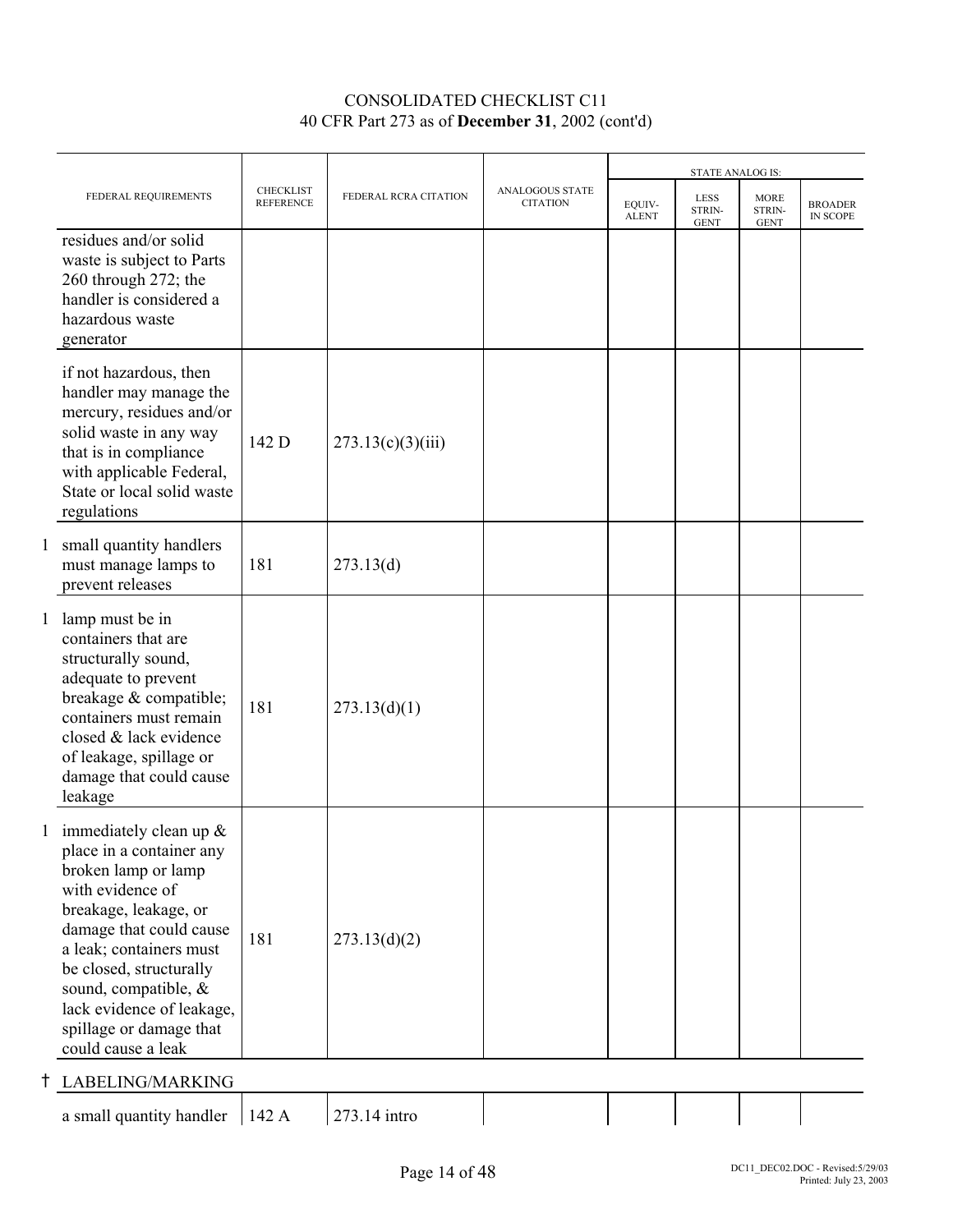|                                                                                                                                                                                                                   |                                      |                       |                                    | STATE ANALOG IS:       |                                      |                                      |                            |
|-------------------------------------------------------------------------------------------------------------------------------------------------------------------------------------------------------------------|--------------------------------------|-----------------------|------------------------------------|------------------------|--------------------------------------|--------------------------------------|----------------------------|
| FEDERAL REQUIREMENTS                                                                                                                                                                                              | <b>CHECKLIST</b><br><b>REFERENCE</b> | FEDERAL RCRA CITATION | ANALOGOUS STATE<br><b>CITATION</b> | EQUIV-<br><b>ALENT</b> | <b>LESS</b><br>STRIN-<br><b>GENT</b> | <b>MORE</b><br>STRIN-<br><b>GENT</b> | <b>BROADER</b><br>IN SCOPE |
| of universal waste must<br>label or mark the<br>universal waste to<br>identify the type of<br>universal waste as<br>specified in $273.14(a)$<br>through $(d)$                                                     |                                      |                       |                                    |                        |                                      |                                      |                            |
| each battery, or a<br>container in which the<br>batteries are contained,<br>must be labeled or<br>marked clearly with<br>"Universal Waste--<br>Battery(ies)" or "Waste<br>Battery(ies)" or "Used<br>Battery(ies)" | 142 B                                | 273.14(a)             |                                    |                        |                                      |                                      |                            |
| for recalled $273.3(a)(1)$<br>pesticides, the container<br>(or multiple container<br>package unit), tank,<br>transport vehicle or<br>vessel must be<br>labeled/marked with:                                       | 142 C                                | 273.14(b)             |                                    |                        |                                      |                                      |                            |
| the label that was on or<br>accompanied the product<br>as sold or distributed                                                                                                                                     | 142 C                                | 273.14(b)(1)          |                                    |                        |                                      |                                      |                            |
| the words "Universal<br>Waste-Pesticide $(s)$ " or<br>Waste-Pesticide(s)"                                                                                                                                         | 142 C                                | 273.14(b)(2)          |                                    |                        |                                      |                                      |                            |
| for unused $273.3(a)(2)$<br>pesticides, the container,<br>tank or transport vehicle<br>or vessel must be<br>labeled/marked with:                                                                                  | 142 C                                | 273.14(c)             |                                    |                        |                                      |                                      |                            |
| the label that was on the<br>product when purchased,<br>if still legible                                                                                                                                          | 142 C                                | 273.14(c)(1)(i)       |                                    |                        |                                      |                                      |                            |
| if $273.14(c)(1)(i)$<br>labeling not feasible,<br>then the appropriate<br>label as required under                                                                                                                 | 142 C                                | 273.14(c)(1)(ii)      |                                    |                        |                                      |                                      |                            |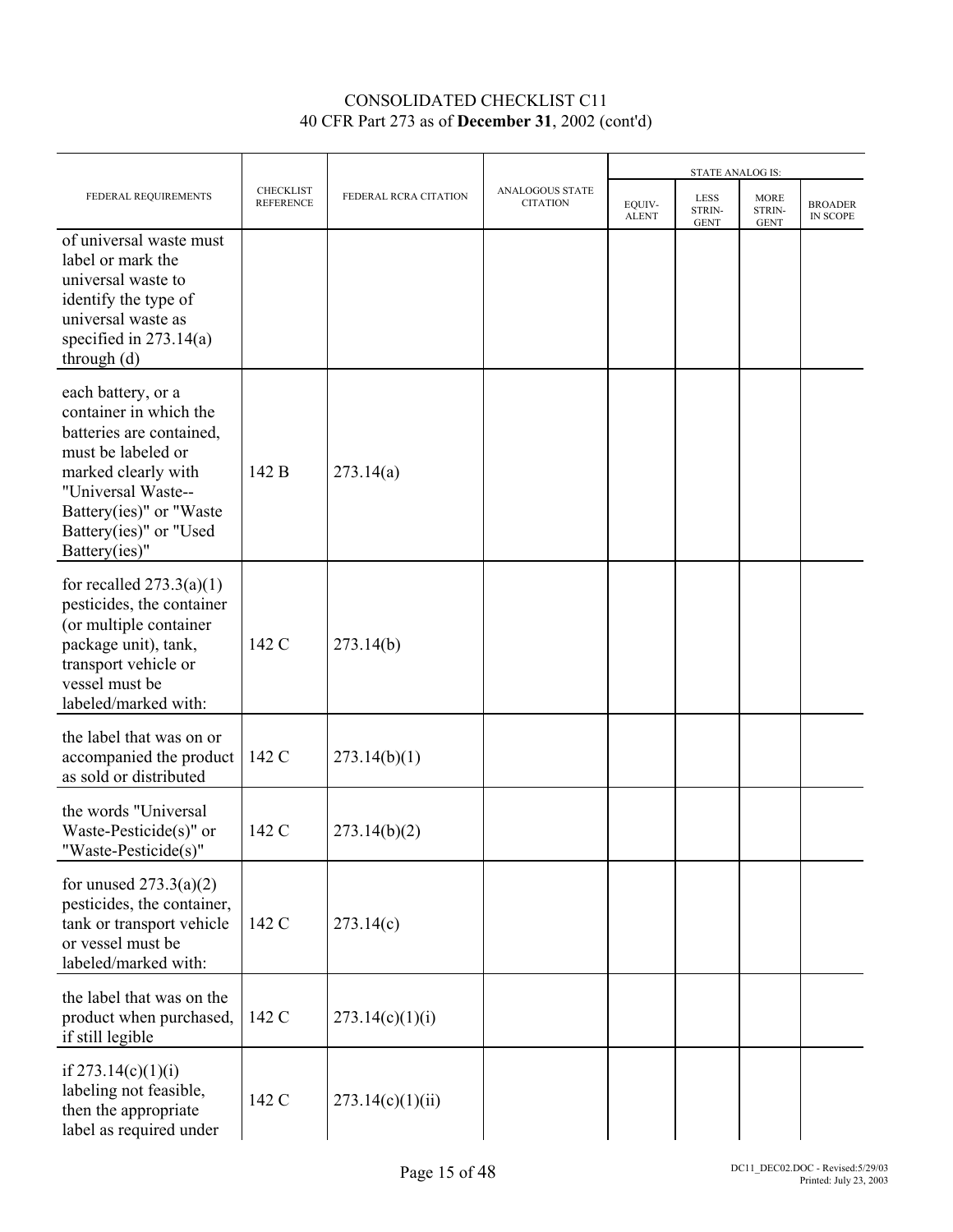|                                                                                                                                                                                                                                                                           |                                      |                       |                                    | STATE ANALOG IS:       |                               |                                      |                            |
|---------------------------------------------------------------------------------------------------------------------------------------------------------------------------------------------------------------------------------------------------------------------------|--------------------------------------|-----------------------|------------------------------------|------------------------|-------------------------------|--------------------------------------|----------------------------|
| FEDERAL REQUIREMENTS                                                                                                                                                                                                                                                      | <b>CHECKLIST</b><br><b>REFERENCE</b> | FEDERAL RCRA CITATION | ANALOGOUS STATE<br><b>CITATION</b> | EOUIV-<br><b>ALENT</b> | LESS<br>STRIN-<br><b>GENT</b> | <b>MORE</b><br>STRIN-<br><b>GENT</b> | <b>BROADER</b><br>IN SCOPE |
| 49 CFR Part 172                                                                                                                                                                                                                                                           |                                      |                       |                                    |                        |                               |                                      |                            |
| if $273.14(c)(1)(i)$ or (ii)<br>labeling not feasible,<br>then another label<br>prescribed or designated<br>by the waste pesticide<br>collection program<br>administered or<br>recognized by a State                                                                      | 142 C                                | 273.14(c)(1)(iii)     |                                    |                        |                               |                                      |                            |
| the words "Universal<br>Waste-Pesticide(s)" or<br>"Waste-Pesticide(s)"                                                                                                                                                                                                    | 142 C                                | 273.14(c)(2)          |                                    |                        |                               |                                      |                            |
| universal waste<br>thermostats, or a<br>container in which the<br>thermostats are<br>contained, must be<br>labeled or marked<br>clearly with "Universal<br>Waste--Mercury<br>Thermostat $(s)$ " or<br>"Waste Mercury<br>Thermostat(s)" or "Used<br>Mercury Thermostat(s)" | 142 D                                | 273.14(d)             |                                    |                        |                               |                                      |                            |
| 1 each lamp or container in<br>which lamps are<br>contained must be<br>clearly labeled or<br>marked with "Universal<br>Waste-Lamp(s)" or<br>"Waste Lamp $(s)$ " or<br>"Used Lamp(s)"                                                                                      | 181                                  | 273.14(e)             |                                    |                        |                               |                                      |                            |
| <b>ACCUMULATION TIME LIMITS</b>                                                                                                                                                                                                                                           |                                      |                       |                                    |                        |                               |                                      |                            |
| one year accumulation<br>period for small quantity<br>handlers unless<br>$273.15(b)$ requirements<br>are met                                                                                                                                                              | 142 A                                | 273.15(a)             |                                    |                        |                               |                                      |                            |
| an accumulation period<br>longer than one year is<br>allowed if activity is                                                                                                                                                                                               | 142 A                                | 273.15(b)             |                                    |                        |                               |                                      |                            |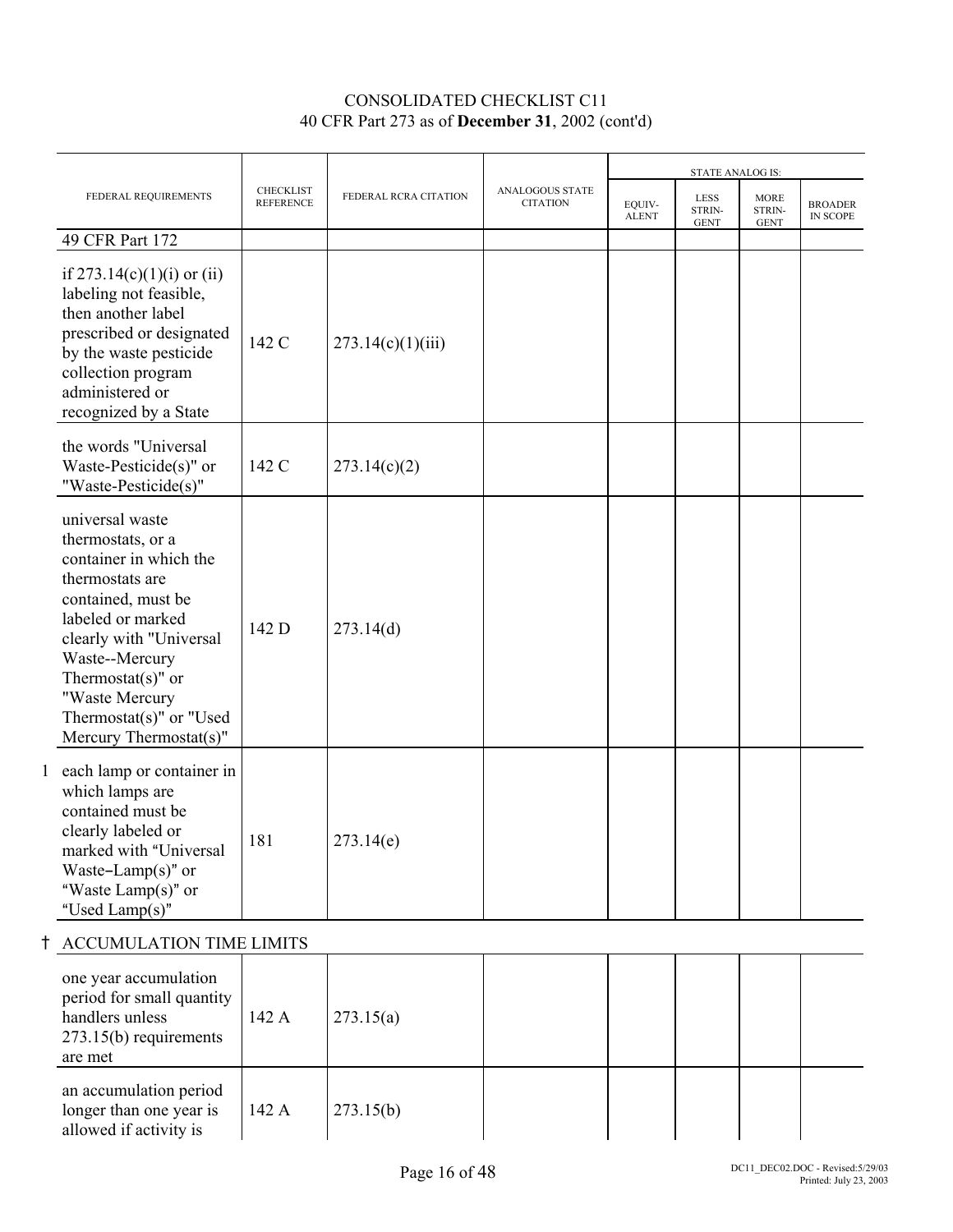|                                                                                                                                                                                                                                         |                                      |                       |                                    |                        | <b>STATE ANALOG IS:</b>              |                                      |                            |
|-----------------------------------------------------------------------------------------------------------------------------------------------------------------------------------------------------------------------------------------|--------------------------------------|-----------------------|------------------------------------|------------------------|--------------------------------------|--------------------------------------|----------------------------|
| FEDERAL REQUIREMENTS                                                                                                                                                                                                                    | <b>CHECKLIST</b><br><b>REFERENCE</b> | FEDERAL RCRA CITATION | ANALOGOUS STATE<br><b>CITATION</b> | EQUIV-<br><b>ALENT</b> | <b>LESS</b><br>STRIN-<br><b>GENT</b> | <b>MORE</b><br>STRIN-<br><b>GENT</b> | <b>BROADER</b><br>IN SCOPE |
| solely for the purpose of<br>accumulating such<br>quantities of universal<br>wastes as necessary for<br>proper recovery,<br>treatment, or disposal;<br>handler bears burden of<br>proof                                                 |                                      |                       |                                    |                        |                                      |                                      |                            |
| small quantity handlers<br>must be able to<br>demonstrate the length<br>of time the universal<br>waste has been<br>accumulated; this<br>demonstration is made<br>by:                                                                    | 142 A                                | 273.15(c)             |                                    |                        |                                      |                                      |                            |
| placing the universal<br>waste in a container and<br>marking or labeling with<br>the earliest date that any<br>universal waste in the<br>container became a<br>waste or was received                                                    | 142 A                                | 273.15(c)(1)          |                                    |                        |                                      |                                      |                            |
| marking or labeling each<br>individual item of<br>universal waste with date<br>it became a waste or<br>was received                                                                                                                     | 142 A                                | 273.15(c)(2)          |                                    |                        |                                      |                                      |                            |
| maintaining an inventory<br>system on-site that<br>identifies the date each<br>universal waste became<br>a waste or was received                                                                                                        | 142 A                                | 273.15(c)(3)          |                                    |                        |                                      |                                      |                            |
| maintaining an inventory<br>system on-site that<br>identifies the earliest<br>date that any universal<br>waste in a group of<br>universal waste items or<br>group of containers of<br>universal waste became<br>a waste or was received | 142 A                                | 273.15(c)(4)          |                                    |                        |                                      |                                      |                            |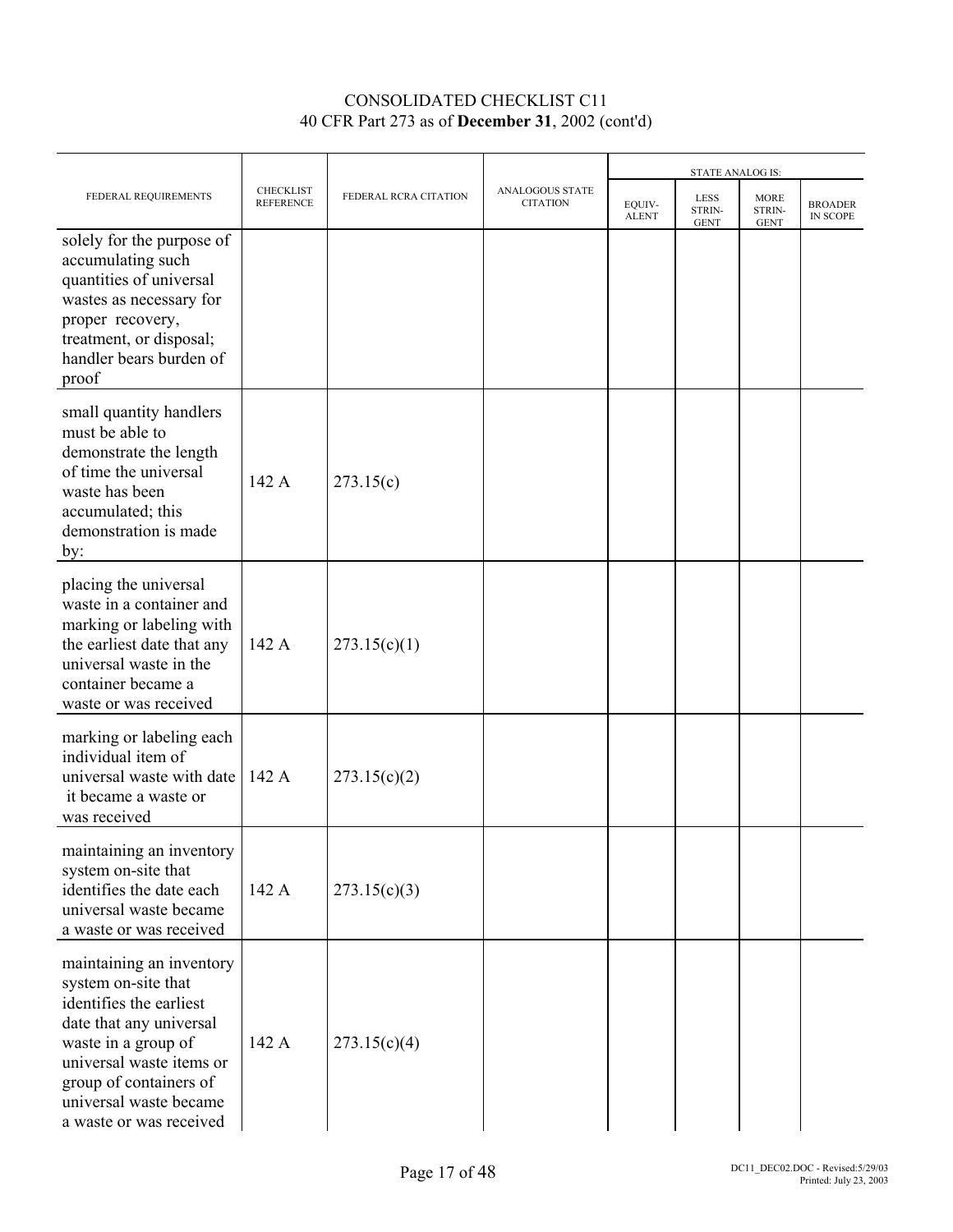|                                                                                                                                                                                                                                                                            |                                      |                       |                                           | <b>STATE ANALOG IS:</b> |                                      |                                      |                                   |
|----------------------------------------------------------------------------------------------------------------------------------------------------------------------------------------------------------------------------------------------------------------------------|--------------------------------------|-----------------------|-------------------------------------------|-------------------------|--------------------------------------|--------------------------------------|-----------------------------------|
| FEDERAL REQUIREMENTS                                                                                                                                                                                                                                                       | <b>CHECKLIST</b><br><b>REFERENCE</b> | FEDERAL RCRA CITATION | <b>ANALOGOUS STATE</b><br><b>CITATION</b> | EOUIV-<br><b>ALENT</b>  | <b>LESS</b><br>STRIN-<br><b>GENT</b> | <b>MORE</b><br>STRIN-<br><b>GENT</b> | <b>BROADER</b><br><b>IN SCOPE</b> |
| placing universal waste<br>in a specific<br>accumulation area and<br>identifying the earliest<br>date that any universal<br>waste in the area became<br>a waste or was received                                                                                            | 142 A                                | 273.15(c)(5)          |                                           |                         |                                      |                                      |                                   |
| any method clearly<br>demonstrating the length<br>of time that the universal<br>waste has been<br>accumulated                                                                                                                                                              | 142 A                                | 273.15(c)(6)          |                                           |                         |                                      |                                      |                                   |
| <b>EMPLOYEE TRAINING</b>                                                                                                                                                                                                                                                   |                                      |                       |                                           |                         |                                      |                                      |                                   |
| small quantity handler<br>employees who handle<br>or are responsible for<br>managing universal<br>wastes must be informed<br>of the proper handling<br>and emergency<br>procedures for the<br>universal waste(s)<br>handled                                                | 142 A                                | 273.16                |                                           |                         |                                      |                                      |                                   |
| <b>RESPONSE TO RELEASES</b>                                                                                                                                                                                                                                                |                                      |                       |                                           |                         |                                      |                                      |                                   |
| a small quantity handler<br>must immediately<br>contain all releases of<br>universal waste and<br>other residues from<br>universal wastes                                                                                                                                  | 142 A                                | 273.17(a)             |                                           |                         |                                      |                                      |                                   |
| determine if material<br>resulting from a release<br>is hazardous waste and<br>manage it in compliance<br>with all applicable Part<br>260 through 272<br>requirements; the<br>handler is considered the<br>generator and must be<br>managed in compliance<br>with Part 262 | 142 A                                | 273.17(b)             |                                           |                         |                                      |                                      |                                   |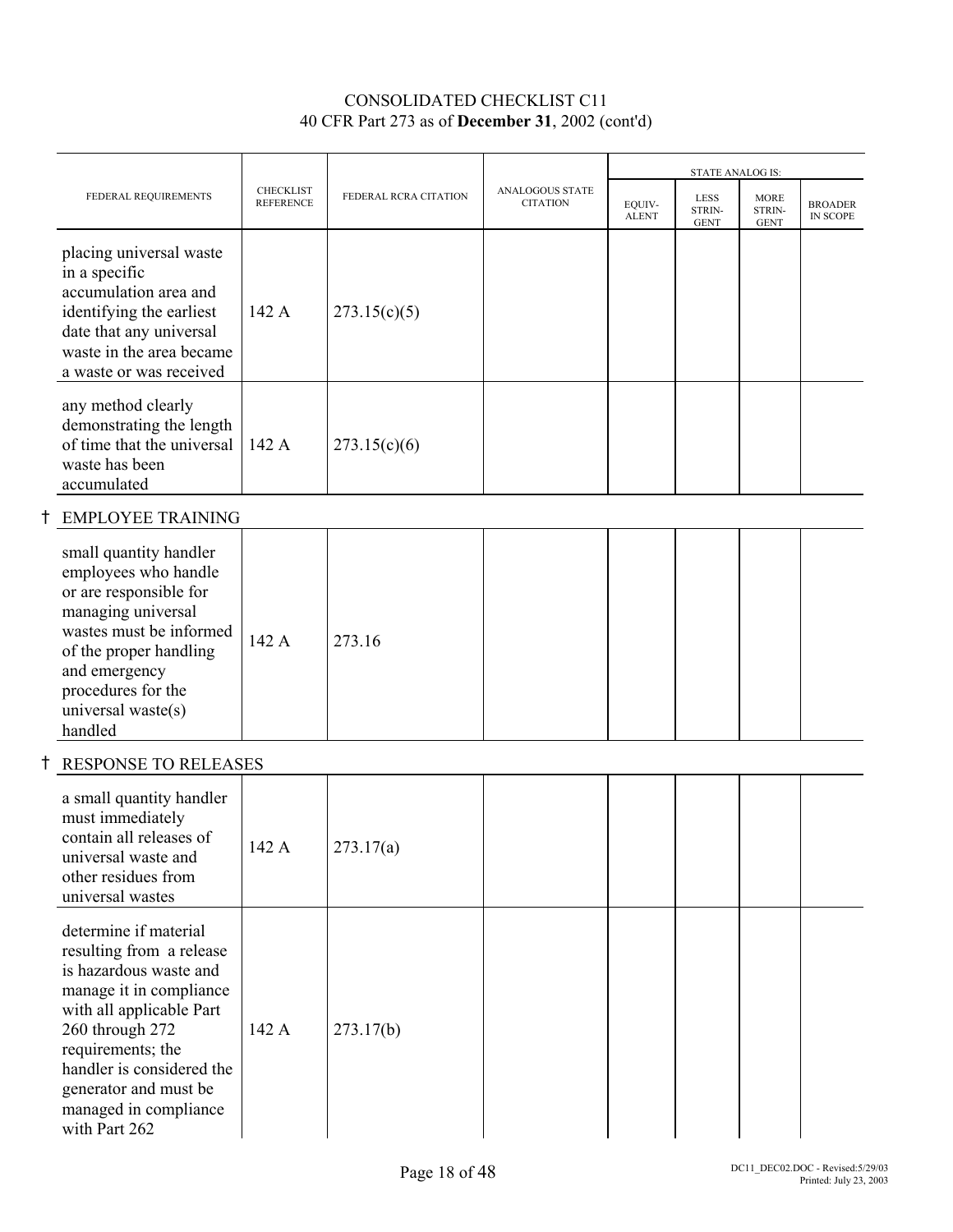|                                                                                                                                                                                                                                                                |                                      |                       |                                           |                        | STATE ANALOG IS:              |                                      |                            |
|----------------------------------------------------------------------------------------------------------------------------------------------------------------------------------------------------------------------------------------------------------------|--------------------------------------|-----------------------|-------------------------------------------|------------------------|-------------------------------|--------------------------------------|----------------------------|
| FEDERAL REQUIREMENTS                                                                                                                                                                                                                                           | <b>CHECKLIST</b><br><b>REFERENCE</b> | FEDERAL RCRA CITATION | <b>ANALOGOUS STATE</b><br><b>CITATION</b> | EQUIV-<br><b>ALENT</b> | LESS<br>STRIN-<br><b>GENT</b> | <b>MORE</b><br>STRIN-<br><b>GENT</b> | <b>BROADER</b><br>IN SCOPE |
| OFF-SITE SHIPMENTS                                                                                                                                                                                                                                             |                                      |                       |                                           |                        |                               |                                      |                            |
| small quantity handlers<br>are prohibited from<br>sending or taking<br>universal waste to a<br>place other than another<br>universal waste handler,<br>a destination facility, or<br>a foreign destination                                                     | 142 A                                | 273.18(a)             |                                           |                        |                               |                                      |                            |
| when small quantity<br>handler transports off-<br>site, the handler becomes<br>a universal waste<br>transporter subject to the<br>Part 273, Subpart D<br>requirements while<br>transporting the<br>universal waste                                             | 142 A                                | 273.18(b)             |                                           |                        |                               |                                      |                            |
| if the universal waste<br>being transported off-site<br>meets 49 CFR Parts 171-<br>180 definition of<br>hazardous materials,<br>small quantity handlers<br>must follow DOT<br>requirements for<br>packaging, labeling,<br>marking, placarding, and<br>tracking | 142 A                                | 273.18(c)             |                                           |                        |                               |                                      |                            |
| prior to shipment from<br>the originating handler,<br>the receiving handler<br>must agree to receive the<br>shipment                                                                                                                                           | 142 A                                | 273.18(d)             |                                           |                        |                               |                                      |                            |
| if the receiving handler<br>rejects the shipment, the<br>originating handler must<br>either:                                                                                                                                                                   | 142 A                                | 273.18(e)             |                                           |                        |                               |                                      |                            |
| receive the waste back<br>when notified that the<br>shipment has been                                                                                                                                                                                          | 142 A                                | 273.18(e)(1)          |                                           |                        |                               |                                      |                            |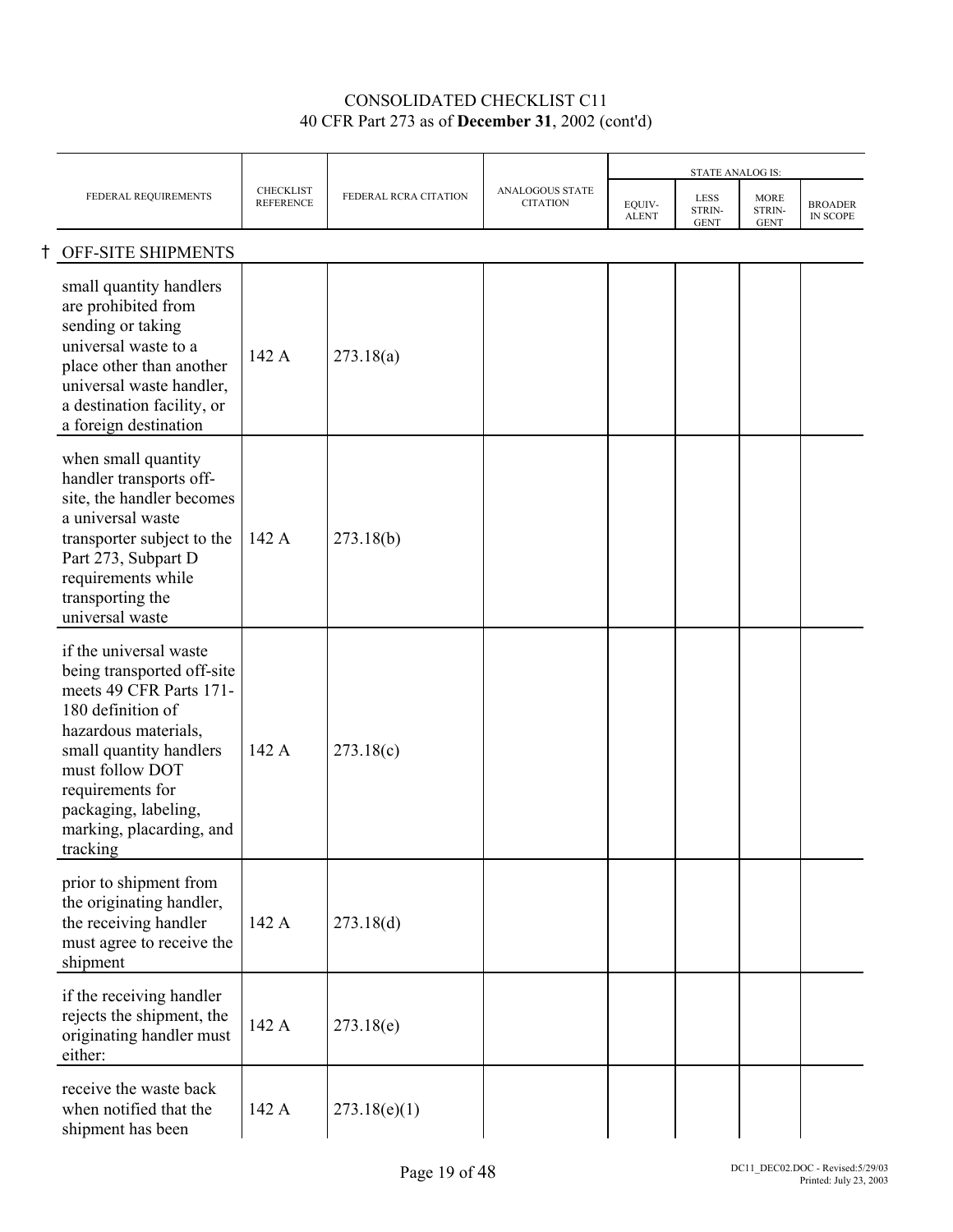|                                                                                                                                                                                                                                                                                                                                                              |                               |                       |                                    |                        | <b>STATE ANALOG IS:</b>              |                               |                            |
|--------------------------------------------------------------------------------------------------------------------------------------------------------------------------------------------------------------------------------------------------------------------------------------------------------------------------------------------------------------|-------------------------------|-----------------------|------------------------------------|------------------------|--------------------------------------|-------------------------------|----------------------------|
| FEDERAL REQUIREMENTS                                                                                                                                                                                                                                                                                                                                         | CHECKLIST<br><b>REFERENCE</b> | FEDERAL RCRA CITATION | ANALOGOUS STATE<br><b>CITATION</b> | EQUIV-<br><b>ALENT</b> | <b>LESS</b><br>STRIN-<br><b>GENT</b> | MORE<br>STRIN-<br><b>GENT</b> | <b>BROADER</b><br>IN SCOPE |
| rejected, or                                                                                                                                                                                                                                                                                                                                                 |                               |                       |                                    |                        |                                      |                               |                            |
| agree with the receiving<br>handler on a destination<br>facility to which the<br>shipment will be sent                                                                                                                                                                                                                                                       | 142 A                         | 273.18(e)(2)          |                                    |                        |                                      |                               |                            |
| a small quantity handler<br>can reject a universal<br>waste shipment or a<br>portion of a shipment; if<br>rejected, the handler<br>must notify the<br>originating handler and<br>either:                                                                                                                                                                     | 142 A                         | 273.18(f)             |                                    |                        |                                      |                               |                            |
| send the shipment back<br>to the originating<br>handler, or                                                                                                                                                                                                                                                                                                  | 142 A                         | 273.18(f)(1)          |                                    |                        |                                      |                               |                            |
| if agreed to by both the<br>originating and receiving<br>handler, send the<br>shipment to a destination<br>facility                                                                                                                                                                                                                                          | 142 A                         | 273.18(f)(2)          |                                    |                        |                                      |                               |                            |
| if small quantity handler<br>receives a shipment<br>containing hazardous<br>waste that is not a<br>universal waste, the<br>handler must<br>immediately notify EPA<br>of the illegal shipment<br>and provide the name,<br>address, and phone<br>number of the<br>originating shipper; EPA<br>will provide instructions<br>for managing the<br>hazardous waste | 142 A                         | 273.18(g)             |                                    |                        |                                      |                               |                            |
| if a small quantity<br>handler receives a non-<br>hazardous, non-universal<br>waste shipment, the<br>handler may manage the                                                                                                                                                                                                                                  | 142 A                         | 273.18(h)             |                                    |                        |                                      |                               |                            |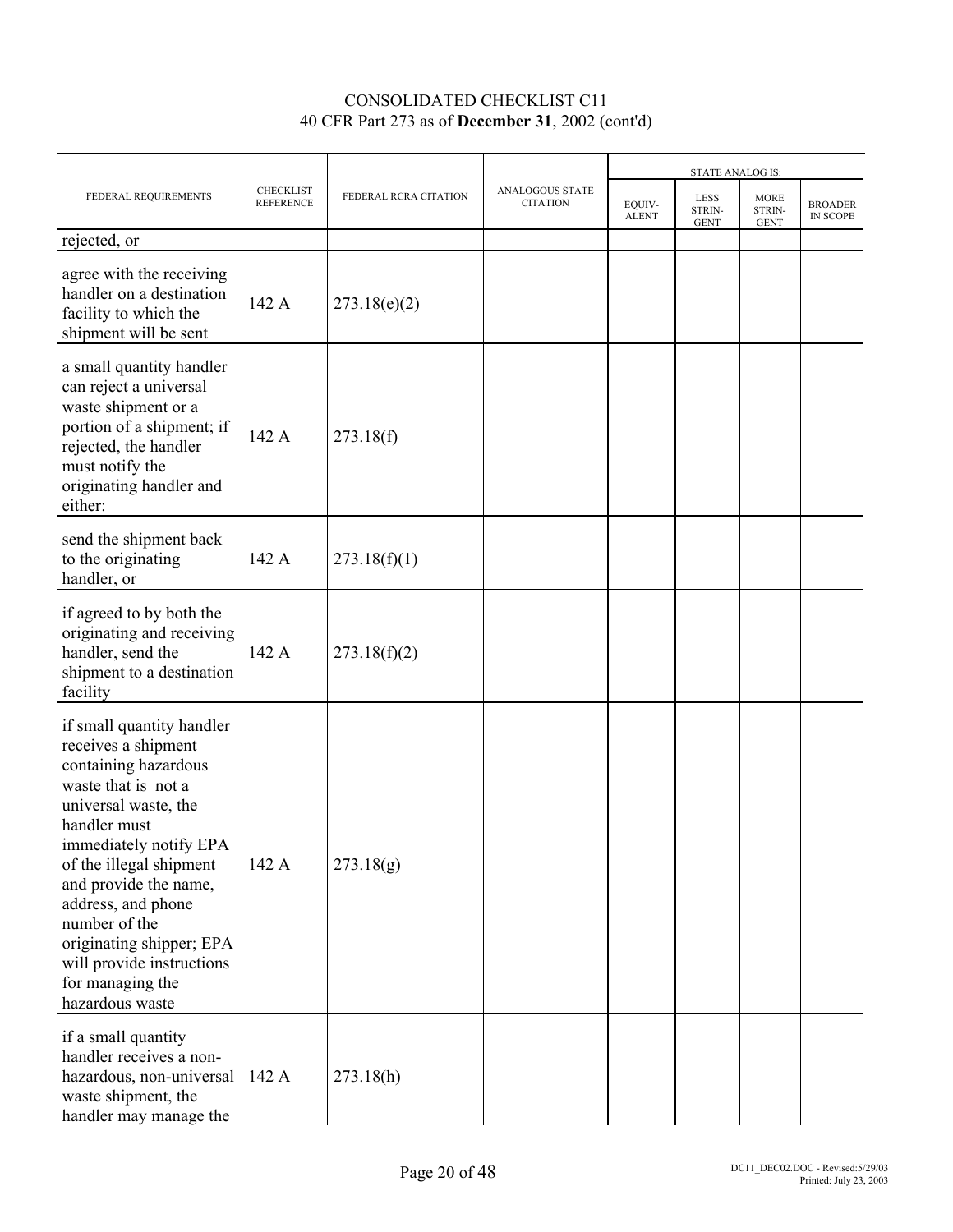|   |                                                                                                                                                    |                                      |                       |                                           |                        | <b>STATE ANALOG IS:</b>              |                                      |                                   |
|---|----------------------------------------------------------------------------------------------------------------------------------------------------|--------------------------------------|-----------------------|-------------------------------------------|------------------------|--------------------------------------|--------------------------------------|-----------------------------------|
|   | FEDERAL REQUIREMENTS                                                                                                                               | <b>CHECKLIST</b><br><b>REFERENCE</b> | FEDERAL RCRA CITATION | <b>ANALOGOUS STATE</b><br><b>CITATION</b> | EQUIV-<br><b>ALENT</b> | <b>LESS</b><br>STRIN-<br><b>GENT</b> | <b>MORE</b><br>STRIN-<br><b>GENT</b> | <b>BROADER</b><br><b>IN SCOPE</b> |
|   | waste in any way that is<br>in compliance with<br>applicable Federal, State<br>or local solid waste<br>regulations                                 |                                      |                       |                                           |                        |                                      |                                      |                                   |
|   | TRACKING UNIVERSAL WASTE SHIPMENTS                                                                                                                 |                                      |                       |                                           |                        |                                      |                                      |                                   |
|   | small quantity handlers<br>are not required to keep<br>records of universal<br>waste shipments                                                     | 142 A                                | 273.19                |                                           |                        |                                      |                                      |                                   |
|   | <b>EXPORTS</b>                                                                                                                                     |                                      |                       |                                           |                        |                                      |                                      |                                   |
|   | a small quantity handler<br>who sends universal<br>waste to a foreign<br>destination, other than to<br>OECD countries in<br>$262.58(a)(1)$ , must: | 142 A,<br>$+152$                     | 273.20 intro          |                                           |                        |                                      |                                      |                                   |
|   | comply with the 262.53,<br>$262.56(a)(1)-(4)$ & $(6)$ ,<br>262.56(b), and 262.57<br>primary exporter<br>requirements                               | 142 A                                | 273.20(a)             |                                           |                        |                                      |                                      |                                   |
| 7 | export only upon<br>consent of the receiving<br>country and in<br>conformance with the<br>EPA Acknowledgment<br>of Consent                         | 142 A                                | 273.20(b)             |                                           |                        |                                      |                                      |                                   |
| 7 | provide a copy of the<br>EPA Acknowledgment<br>of Consent for the<br>shipment to the<br>transporter transporting<br>the shipment for export        | 142 A                                | 273.20(c)             |                                           |                        |                                      |                                      |                                   |

#### SUBPART C-STANDARDS FOR LARGE QUANTITY HANDLERS OF UNIVERSAL WASTE

## H APPLICABILITY

1 Part 273, Subpart C applies to large quantity  $|$  +181 142 A, 273.30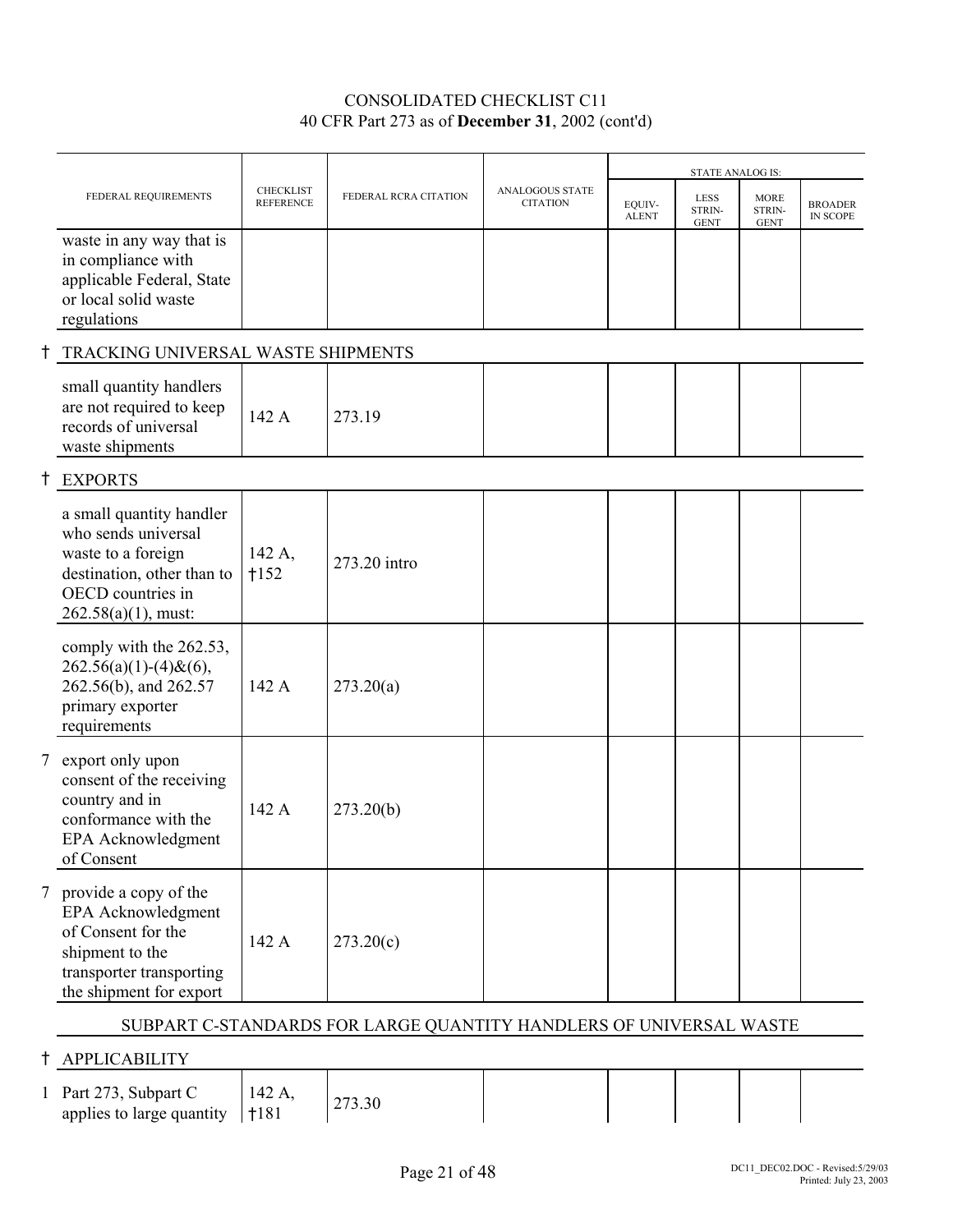|                                                                                                                                                                                                                                                                                                       |                                      |                       |                                           |                        | <b>STATE ANALOG IS:</b>              |                                      |                                   |
|-------------------------------------------------------------------------------------------------------------------------------------------------------------------------------------------------------------------------------------------------------------------------------------------------------|--------------------------------------|-----------------------|-------------------------------------------|------------------------|--------------------------------------|--------------------------------------|-----------------------------------|
| FEDERAL REQUIREMENTS                                                                                                                                                                                                                                                                                  | <b>CHECKLIST</b><br><b>REFERENCE</b> | FEDERAL RCRA CITATION | <b>ANALOGOUS STATE</b><br><b>CITATION</b> | EQUIV-<br><b>ALENT</b> | <b>LESS</b><br>STRIN-<br><b>GENT</b> | <b>MORE</b><br>STRIN-<br><b>GENT</b> | <b>BROADER</b><br><b>IN SCOPE</b> |
| handlers of universal<br>waste                                                                                                                                                                                                                                                                        |                                      |                       |                                           |                        |                                      |                                      |                                   |
| <b>PROHIBITIONS</b>                                                                                                                                                                                                                                                                                   |                                      |                       |                                           |                        |                                      |                                      |                                   |
| a large quantity handler<br>of universal waste is:                                                                                                                                                                                                                                                    | 142 A                                | 273.31 intro          |                                           |                        |                                      |                                      |                                   |
| prohibited from<br>disposing of universal<br>waste; and                                                                                                                                                                                                                                               | 142 A                                | 273.31(a)             |                                           |                        |                                      |                                      |                                   |
| prohibited from diluting<br>or treating universal<br>waste, except by<br>responding to releases as<br>per 273.37 or by<br>managing a specific<br>waste as provided in<br>273.33                                                                                                                       | 142 A                                | 273.31(b)             |                                           |                        |                                      |                                      |                                   |
| <b>NOTIFICATION</b>                                                                                                                                                                                                                                                                                   |                                      |                       |                                           |                        |                                      |                                      |                                   |
| except as provided in<br>$273.32(a)(2)$ &(3), a<br>large quantity handler<br>must have sent written<br>notification of universal<br>waste management to the<br>Regional Administrator<br>and received an EPA<br>identification number<br>before meeting or<br>exceeding the 5,000 kg<br>storage limit | 142 A<br>142 C                       | 273.32(a)(1)          |                                           |                        |                                      |                                      |                                   |
| a large quantity handler<br>who has already notified<br>EPA of hazardous waste<br>activities and has an<br>EPA identification<br>number, is not required<br>to re-notify                                                                                                                              | 142 A                                | 273.32(a)(2)          |                                           |                        |                                      |                                      |                                   |
| a large quantity handler<br>of $273.3(a)(1)$ recalled<br>pesticides who has sent<br>EPA notification as per                                                                                                                                                                                           | 142 C                                | 273.32(a)(3)          |                                           |                        |                                      |                                      |                                   |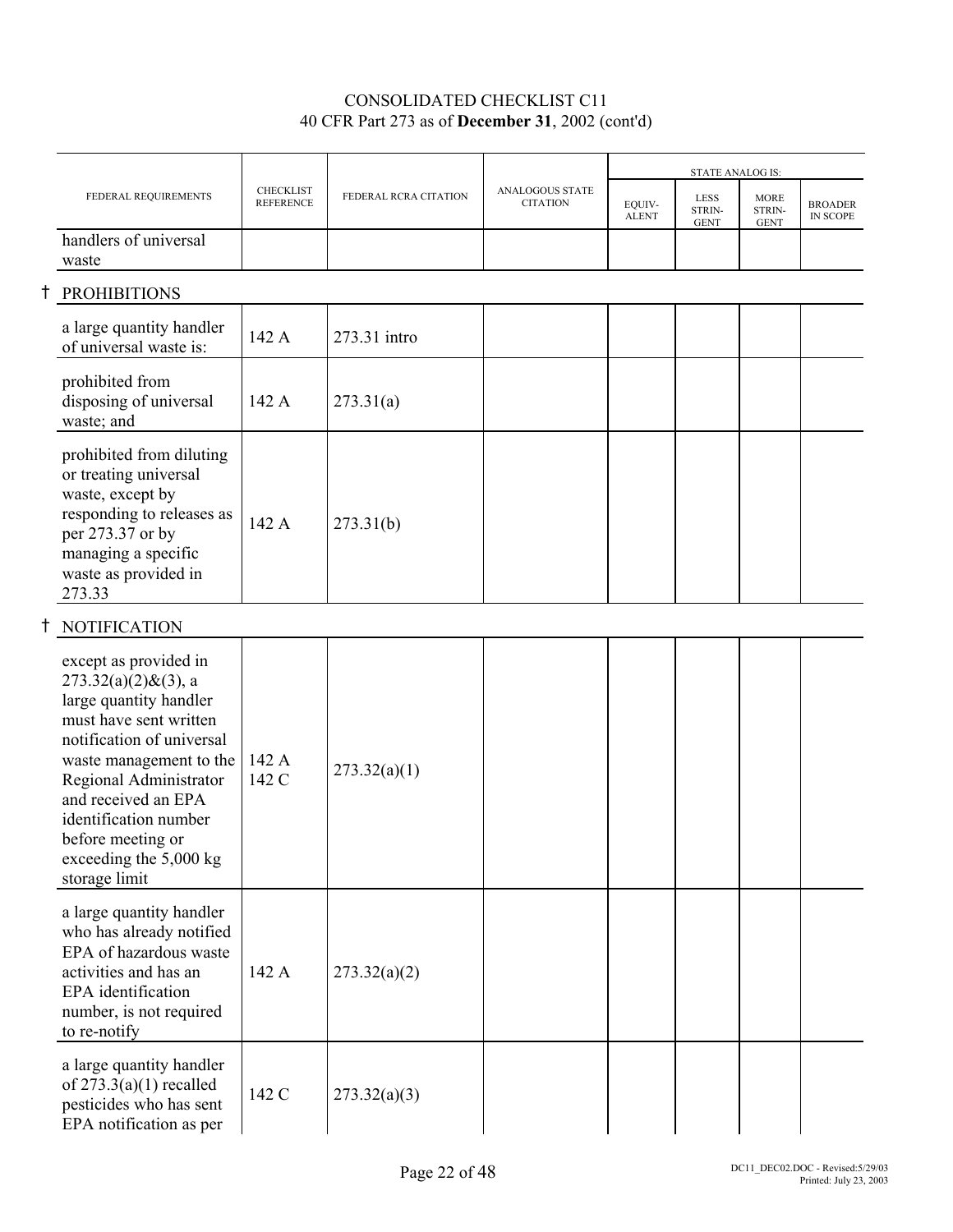|                                                                                                                                                                             |                                      |                       |                                    | <b>STATE ANALOG IS:</b> |                                      |                                      |                                   |
|-----------------------------------------------------------------------------------------------------------------------------------------------------------------------------|--------------------------------------|-----------------------|------------------------------------|-------------------------|--------------------------------------|--------------------------------------|-----------------------------------|
| FEDERAL REQUIREMENTS                                                                                                                                                        | <b>CHECKLIST</b><br><b>REFERENCE</b> | FEDERAL RCRA CITATION | ANALOGOUS STATE<br><b>CITATION</b> | EQUIV-<br><b>ALENT</b>  | <b>LESS</b><br>STRIN-<br><b>GENT</b> | <b>MORE</b><br>STRIN-<br><b>GENT</b> | <b>BROADER</b><br><b>IN SCOPE</b> |
| 40 CFR 165 is not<br>required to notify under<br>273.32 for those recalled<br>universal wastes                                                                              |                                      |                       |                                    |                         |                                      |                                      |                                   |
| what the notification<br>must include:                                                                                                                                      | 142 A                                | 273.32(b)             |                                    |                         |                                      |                                      |                                   |
| the universal waste<br>handler's name and<br>mailing address                                                                                                                | 142 A                                | 273.32(b)(1)          |                                    |                         |                                      |                                      |                                   |
| the name and business<br>telephone number of the<br>person at the universal<br>waste handler's site who<br>should be contacted                                              | 142 A                                | 273.32(b)(2)          |                                    |                         |                                      |                                      |                                   |
| the address or physical<br>location of the universal<br>waste management<br>activities                                                                                      | 142 A                                | 273.32(b)(3)          |                                    |                         |                                      |                                      |                                   |
| 1 a list of all the types of<br>universal waste managed<br>by the handler                                                                                                   | 142 A,<br>1181                       | 273.32(b)(4)          |                                    |                         |                                      |                                      |                                   |
| 1 a statement that the<br>handler is accumulating<br>more than $5,000$ kg of<br>universal waste at one<br>time and the type of<br>waste accumulating<br>above this quantity | 142 A,<br>†181                       | 273.32(b)(5)          |                                    |                         |                                      |                                      |                                   |
| WASTE MANAGEMENT                                                                                                                                                            |                                      |                       |                                    |                         |                                      |                                      |                                   |
| large quantity handlers<br>of universal waste must<br>manage waste batteries<br>to prevent release                                                                          | 142 B                                | 273.33(a)             |                                    |                         |                                      |                                      |                                   |
| contain any universal<br>waste battery that shows<br>evidence of leakage,<br>spillage, or damage;<br>container must be closed,<br>structurally sound,                       | 142 B                                | 273.33(a)(1)          |                                    |                         |                                      |                                      |                                   |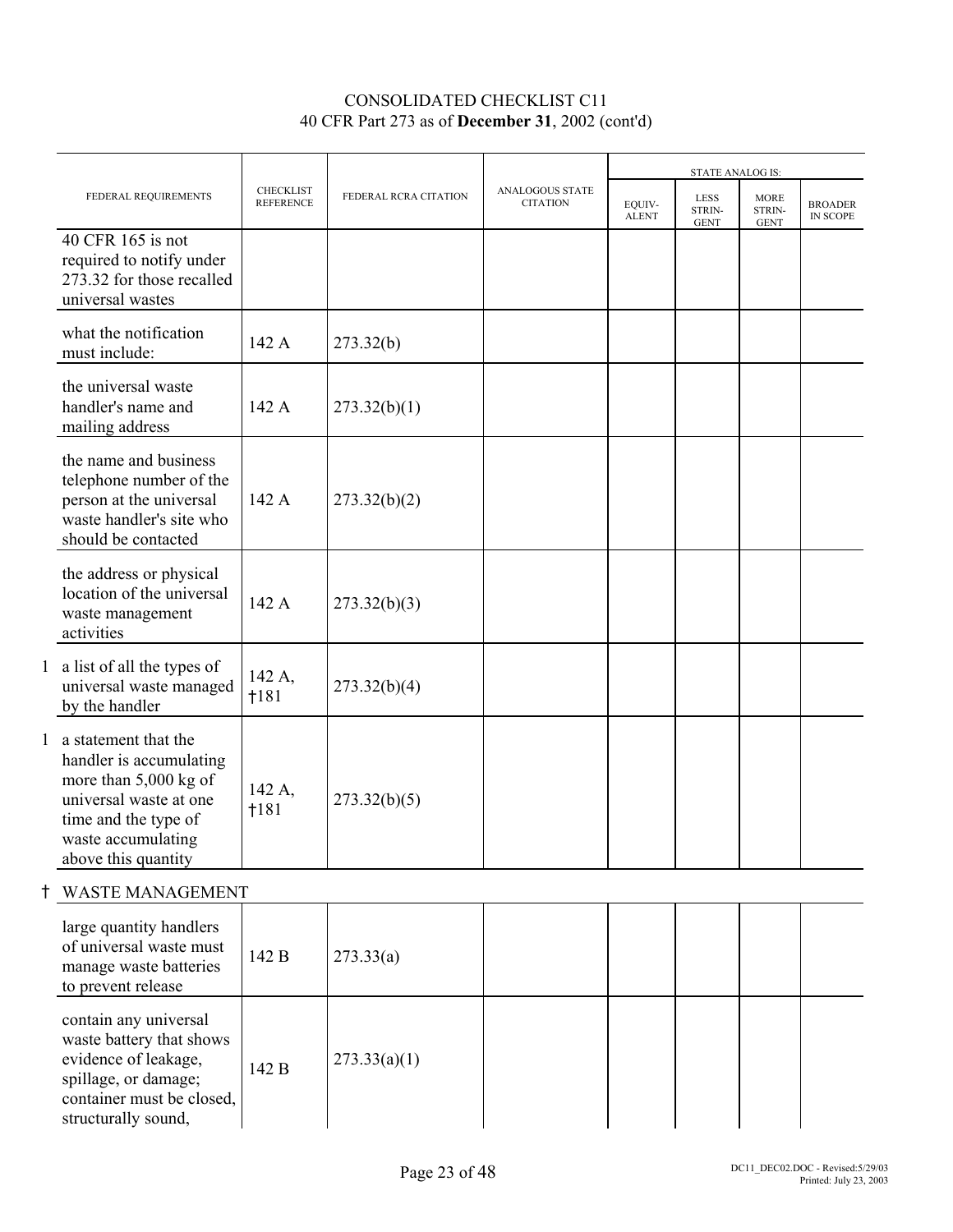|                                                                                                                                                                         |                                      |                       |                                           |                        | <b>STATE ANALOG IS:</b>              |                                      |                            |
|-------------------------------------------------------------------------------------------------------------------------------------------------------------------------|--------------------------------------|-----------------------|-------------------------------------------|------------------------|--------------------------------------|--------------------------------------|----------------------------|
| FEDERAL REQUIREMENTS                                                                                                                                                    | <b>CHECKLIST</b><br><b>REFERENCE</b> | FEDERAL RCRA CITATION | <b>ANALOGOUS STATE</b><br><b>CITATION</b> | EOUIV-<br><b>ALENT</b> | <b>LESS</b><br>STRIN-<br><b>GENT</b> | <b>MORE</b><br>STRIN-<br><b>GENT</b> | <b>BROADER</b><br>IN SCOPE |
| compatible, and lack<br>evidence of leakage,<br>spillage or damage that<br>could cause a leak                                                                           |                                      |                       |                                           |                        |                                      |                                      |                            |
| activities that may be<br>conducted as long as the<br>casing of each battery is<br>not breached and<br>remains intact and<br>closed, except for<br>electrolyte removal: | 142 B                                | 273.33(a)(2)          |                                           |                        |                                      |                                      |                            |
| sorting batteries by type                                                                                                                                               | 142 B                                | 273.33(a)(2)(i)       |                                           |                        |                                      |                                      |                            |
| mixing batteries by type                                                                                                                                                | 142 B                                | 273.33(a)(2)(ii)      |                                           |                        |                                      |                                      |                            |
| discharging batteries so<br>as to remove the electric<br>charge                                                                                                         | 142 B                                | 273.33(a)(2)(iii)     |                                           |                        |                                      |                                      |                            |
| regenerating used<br>batteries                                                                                                                                          | 142 B                                | 273.33(a)(2)(iv)      |                                           |                        |                                      |                                      |                            |
| disassembling batteries<br>or battery packs into<br>individual batteries or<br>cells                                                                                    | 142 B                                | 273.33(a)(2)(v)       |                                           |                        |                                      |                                      |                            |
| removing batteries from<br>consumer products                                                                                                                            | 142 B                                | 273.33(a)(2)(vi)      |                                           |                        |                                      |                                      |                            |
| removing electrolyte<br>from batteries                                                                                                                                  | 142 B                                | 273.33(a)(2)(vii)     |                                           |                        |                                      |                                      |                            |
| resulting electrolyte and<br>other solid wastes must<br>be tested to determine if<br>they exhibit a hazardous<br>waste characteristic                                   | 142 B                                | 273.33(a)(3)          |                                           |                        |                                      |                                      |                            |
| if a characteristic is<br>exhibited, the electrolyte<br>and/or solid waste is<br>subject to Parts 260<br>through 272; the handler<br>is considered a<br>hazardous waste | 142 B                                | 273.33(a)(3)(i)       |                                           |                        |                                      |                                      |                            |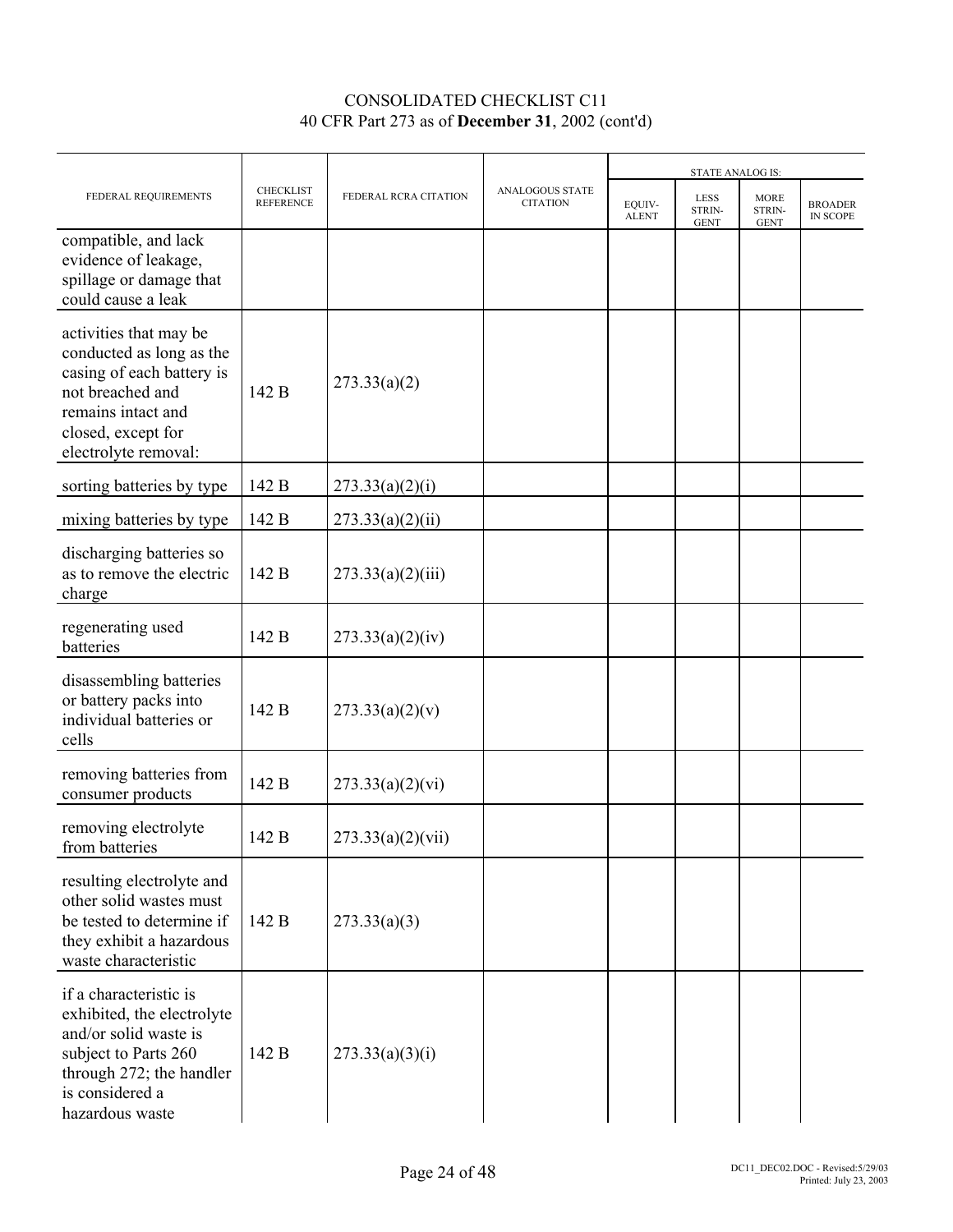|                                                                                                                                                                                                           |                                      |                       |                                    |                        | <b>STATE ANALOG IS:</b>              |                                      |                            |
|-----------------------------------------------------------------------------------------------------------------------------------------------------------------------------------------------------------|--------------------------------------|-----------------------|------------------------------------|------------------------|--------------------------------------|--------------------------------------|----------------------------|
| FEDERAL REQUIREMENTS                                                                                                                                                                                      | <b>CHECKLIST</b><br><b>REFERENCE</b> | FEDERAL RCRA CITATION | ANALOGOUS STATE<br><b>CITATION</b> | EQUIV-<br><b>ALENT</b> | <b>LESS</b><br>STRIN-<br><b>GENT</b> | <b>MORE</b><br>STRIN-<br><b>GENT</b> | <b>BROADER</b><br>IN SCOPE |
| generator                                                                                                                                                                                                 |                                      |                       |                                    |                        |                                      |                                      |                            |
| if not hazardous, then<br>handler may manage the<br>waste in any way that is<br>in compliance with<br>applicable Federal, State<br>or local solid waste<br>regulations                                    | 142 B                                | 273.33(a)(3)(ii)      |                                    |                        |                                      |                                      |                            |
| large quantity handlers<br>of universal waste must<br>manage waste pesticides<br>to prevent release;<br>universal waste pesticide<br>must be contained in one<br>or more of the following:                | 142 C                                | 273.33(b)             |                                    |                        |                                      |                                      |                            |
| a container that remains<br>closed, structurally<br>sound, compatible with<br>the pesticide, and lacks<br>evidence of leakage,<br>spillage, or damage that<br>could cause a leak                          | 142 C                                | 273.33(b)(1)          |                                    |                        |                                      |                                      |                            |
| a container that does not<br>meet the requirements of<br>$273.33(b)(1)$ , provided<br>that the unacceptable<br>container is overpacked<br>in a container that meets<br>the $273.33(b)(1)$<br>requirements | 142 C                                | 273.33(b)(2)          |                                    |                        |                                      |                                      |                            |
| a tank meeting the Part<br>265, Subpart J<br>requirements (except for<br>265.197(c), 265.200 and<br>$265.201$ ; or                                                                                        | 142 C                                | 273.33(b)(3)          |                                    |                        |                                      |                                      |                            |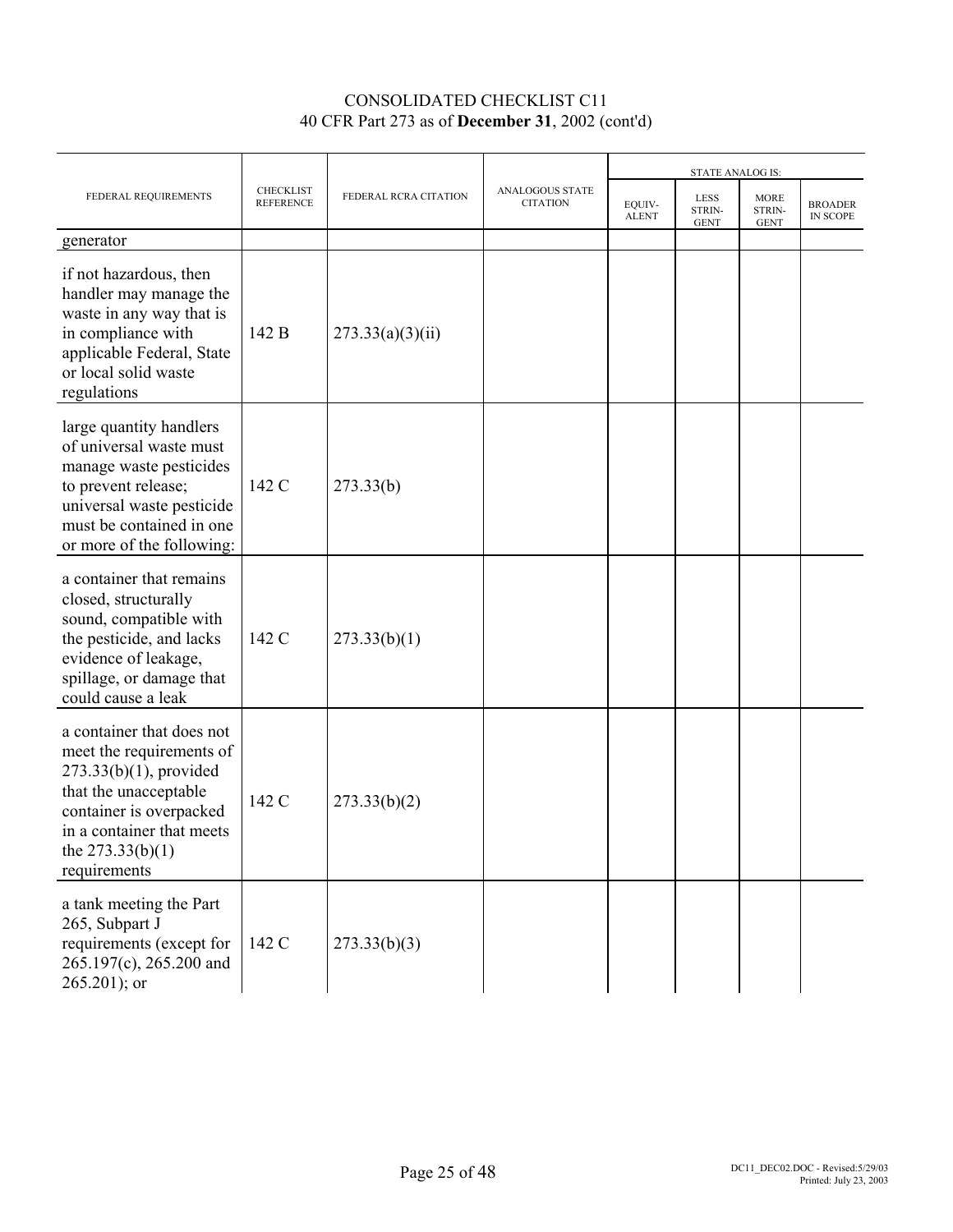|                                                                                                                                                                                                                                                          |                                      |                       |                                    |                        | <b>STATE ANALOG IS:</b>       |                               |                            |
|----------------------------------------------------------------------------------------------------------------------------------------------------------------------------------------------------------------------------------------------------------|--------------------------------------|-----------------------|------------------------------------|------------------------|-------------------------------|-------------------------------|----------------------------|
| FEDERAL REQUIREMENTS                                                                                                                                                                                                                                     | <b>CHECKLIST</b><br><b>REFERENCE</b> | FEDERAL RCRA CITATION | ANALOGOUS STATE<br><b>CITATION</b> | EQUIV-<br><b>ALENT</b> | LESS<br>STRIN-<br><b>GENT</b> | MORE<br>STRIN-<br><b>GENT</b> | <b>BROADER</b><br>IN SCOPE |
| a transport vehicle or<br>vessel that is closed,<br>structurally sound,<br>compatible with the<br>pesticide, and that lacks<br>evidence of leakage,<br>spillage, or damage that<br>could cause a leak                                                    | 142 C                                | 273.33(b)(4)          |                                    |                        |                               |                               |                            |
| large quantity handler<br>must manage universal<br>waste thermostats to<br>prevent releases                                                                                                                                                              | 142 D                                | 273.33(c)             |                                    |                        |                               |                               |                            |
| contain any universal<br>waste thermostat that<br>show evidence of<br>leakage, spillage, or<br>damage; container must<br>be closed, structurally<br>sound, compatible, and<br>lack evidence of leakage,<br>spillage or damage that<br>could cause a leak | 142 D                                | 273.33(c)(1)          |                                    |                        |                               |                               |                            |
| a large quantity handler<br>of universal waste may<br>remove mercury-<br>constraining ampules<br>from universal waste<br>thermostats provided the<br>handler:                                                                                            | 142 D                                | 273.33(c)(2)          |                                    |                        |                               |                               |                            |
| removes the ampules in a<br>manner designed to<br>prevent breakage of the<br>ampules                                                                                                                                                                     | 142 D                                | 273.33(c)(2)(i)       |                                    |                        |                               |                               |                            |
| removes ampules only<br>over or in a containment<br>device                                                                                                                                                                                               | 142 D                                | 273.33(c)(2)(ii)      |                                    |                        |                               |                               |                            |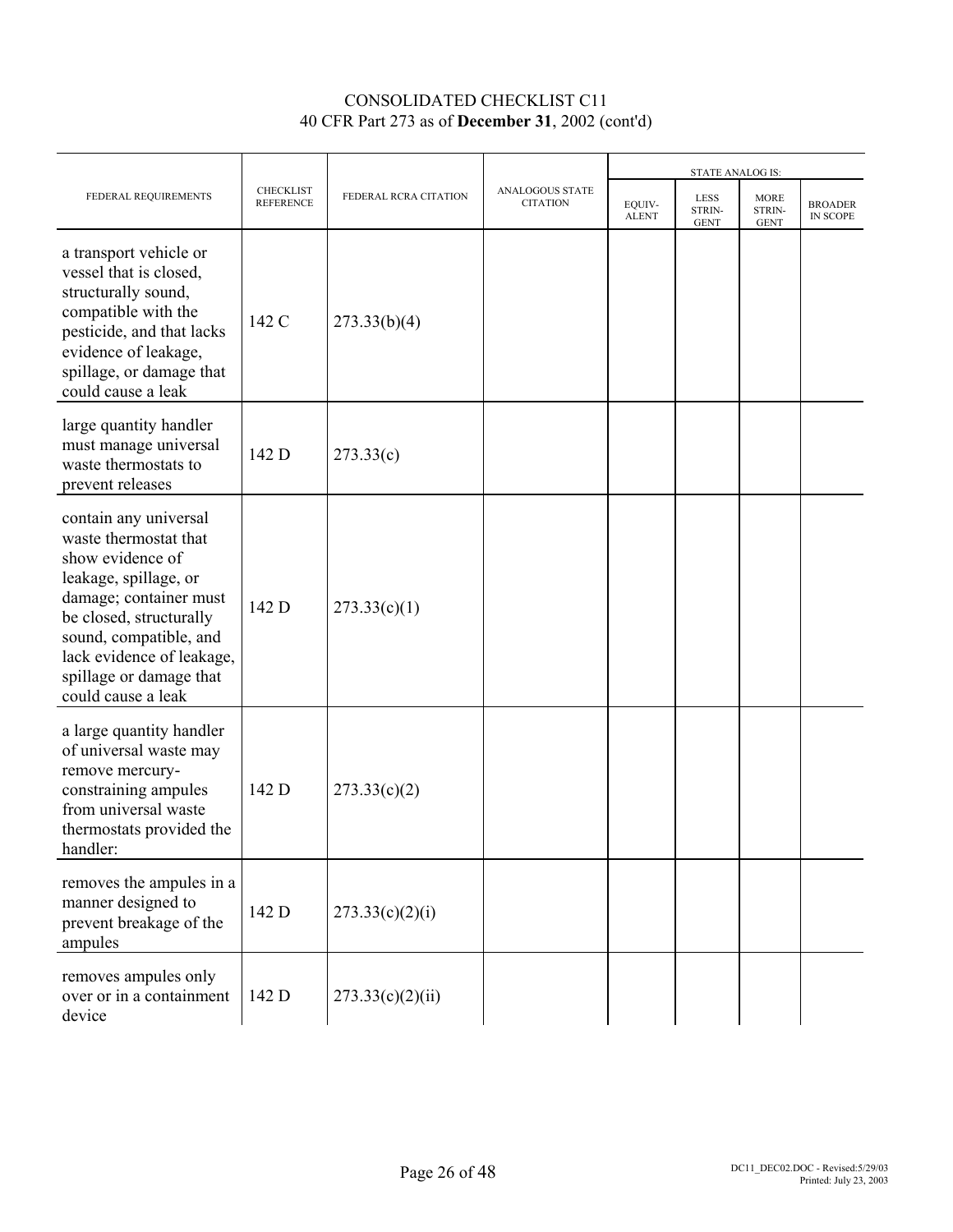| FEDERAL REQUIREMENTS                                                                                                                                                                                                                                     | <b>CHECKLIST</b><br><b>REFERENCE</b> | FEDERAL RCRA CITATION | <b>ANALOGOUS STATE</b><br><b>CITATION</b> | EOUIV-<br><b>ALENT</b> | STATE ANALOG IS:<br><b>LESS</b><br>STRIN-<br><b>GENT</b> | <b>MORE</b><br>STRIN-<br><b>GENT</b> | <b>BROADER</b><br>IN SCOPE |
|----------------------------------------------------------------------------------------------------------------------------------------------------------------------------------------------------------------------------------------------------------|--------------------------------------|-----------------------|-------------------------------------------|------------------------|----------------------------------------------------------|--------------------------------------|----------------------------|
| ensures that a mercury<br>clean-up system is<br>readily available to<br>immediately transfer any<br>mercury resulting from<br>spills or leaks from<br>broken ampules, from<br>the containment device<br>to a container that meets<br>262.34 requirements | 142 D                                | 273.33(c)(2)(iii)     |                                           |                        |                                                          |                                      |                            |
| immediately transfers<br>any mercury resulting<br>from spills or leaks from<br>broken ampules from the<br>containment device to a<br>container that meets<br>262.34 requirements                                                                         | 142 D                                | 273.33(c)(2)(iv)      |                                           |                        |                                                          |                                      |                            |
| ensures that the area<br>where ampules are<br>removed is well<br>ventilated and monitored<br>to ensure compliance<br>with applicable OSHA<br>mercury exposure levels                                                                                     | 142 D                                | 273.33(c)(2)(v)       |                                           |                        |                                                          |                                      |                            |
| ensures that employees<br>are thoroughly familiar<br>with mercury handling<br>and emergency<br>procedures including<br>transfer of mercury from<br>containment devices to<br>appropriate containers                                                      | 142 D                                | 273.33(c)(2)(vi)      |                                           |                        |                                                          |                                      |                            |
| 8 stores removed ampules<br>in closed, non-leaking<br>containers that are in<br>good condition; and                                                                                                                                                      | 142 D                                | 273.33(c)(2)(vii)     |                                           |                        |                                                          |                                      |                            |
| 8 packs removed ampules<br>in the container with<br>packing materials<br>adequate to prevent<br>breakage                                                                                                                                                 | 142 D                                | 273.33(c)(2)(viii)    |                                           |                        |                                                          |                                      |                            |
|                                                                                                                                                                                                                                                          |                                      |                       |                                           |                        |                                                          |                                      |                            |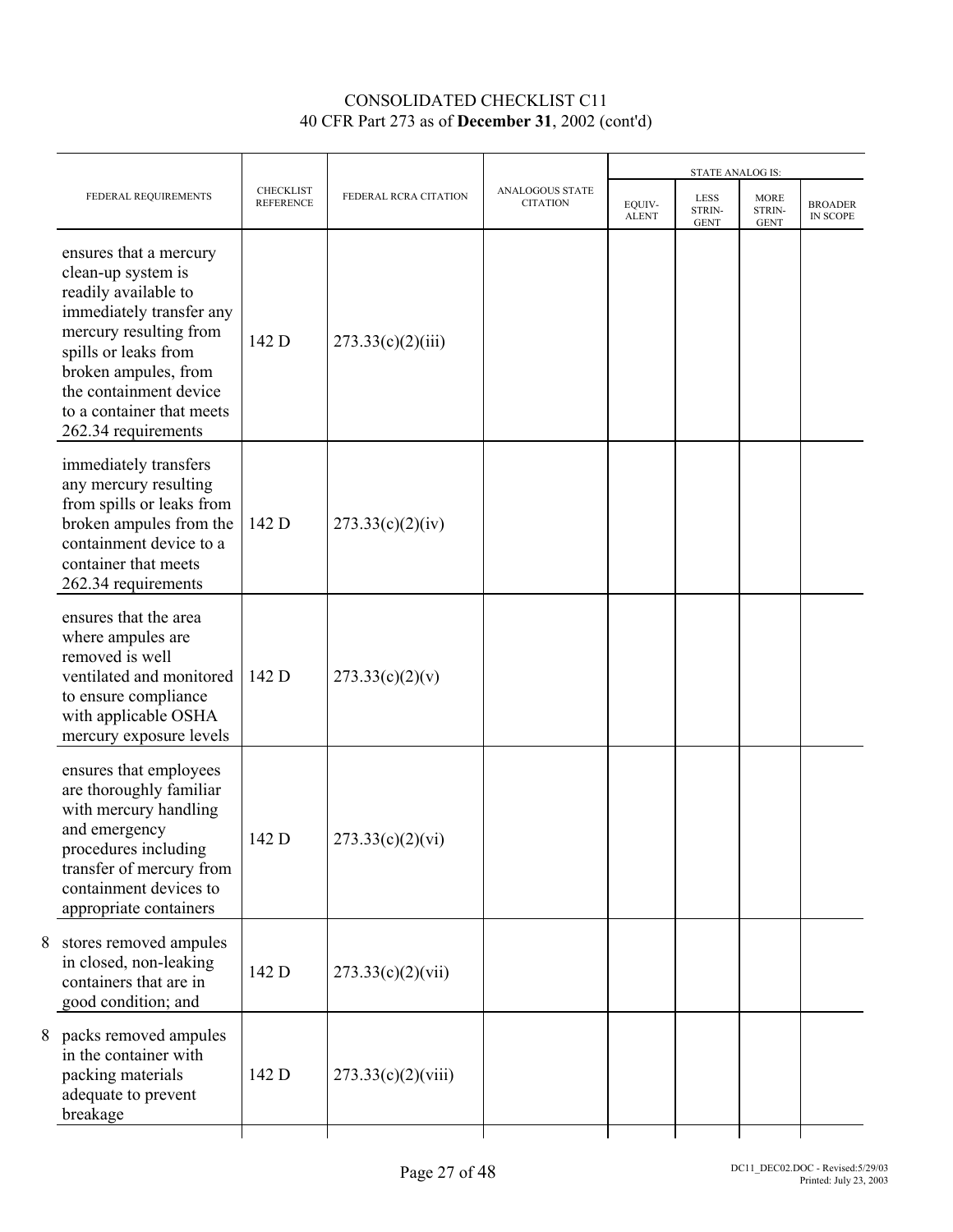|                                                                                                                                                                                                          |                                      |                       |                                           |                        | <b>STATE ANALOG IS:</b>              |                                      |                            |
|----------------------------------------------------------------------------------------------------------------------------------------------------------------------------------------------------------|--------------------------------------|-----------------------|-------------------------------------------|------------------------|--------------------------------------|--------------------------------------|----------------------------|
| FEDERAL REQUIREMENTS                                                                                                                                                                                     | <b>CHECKLIST</b><br><b>REFERENCE</b> | FEDERAL RCRA CITATION | <b>ANALOGOUS STATE</b><br><b>CITATION</b> | EOUIV-<br><b>ALENT</b> | <b>LESS</b><br>STRIN-<br><b>GENT</b> | <b>MORE</b><br>STRIN-<br><b>GENT</b> | <b>BROADER</b><br>IN SCOPE |
| a large quantity handler<br>who removes mercury-<br>containing ampules from<br>thermostats must<br>determine whether the<br>following exhibit a<br>hazardous waste<br>characteristic                     | 142 D                                | 273.33(c)(3)(i)       |                                           |                        |                                      |                                      |                            |
| mercury or clean-up<br>residues resulting from<br>spills or leaks                                                                                                                                        | 142 D                                | 273.33(c)(3)(i)(A)    |                                           |                        |                                      |                                      |                            |
| other solid waste<br>generated as result of<br>removing mercury-<br>containing ampules                                                                                                                   | 142 D                                | 273.33(c)(3)(i)(B)    |                                           |                        |                                      |                                      |                            |
| if a characteristic is<br>exhibited, the mercury,<br>residues and/or solid<br>waste is subject to Parts<br>260 through 272; the<br>handler is considered a<br>hazardous waste<br>generator               | 142 D                                | 273.33(c)(3)(ii)      |                                           |                        |                                      |                                      |                            |
| if not hazardous, then<br>handler may manage the<br>mercury, residues and/or<br>solid waste in any way<br>that is in compliance<br>with applicable Federal,<br>State or local solid waste<br>regulations | 142 D                                | 273.33(c)(3)(iii)     |                                           |                        |                                      |                                      |                            |
| 1 large quantity handlers<br>of universal waste must<br>manage lamps to prevent<br>releases                                                                                                              | 181                                  | 273.33(d)             |                                           |                        |                                      |                                      |                            |
| 1 lamp must be in<br>containers that are<br>structurally sound,<br>adequate to prevent<br>breakage & compatible;<br>containers must remain                                                               | 181                                  | 273.33(d)(1)          |                                           |                        |                                      |                                      |                            |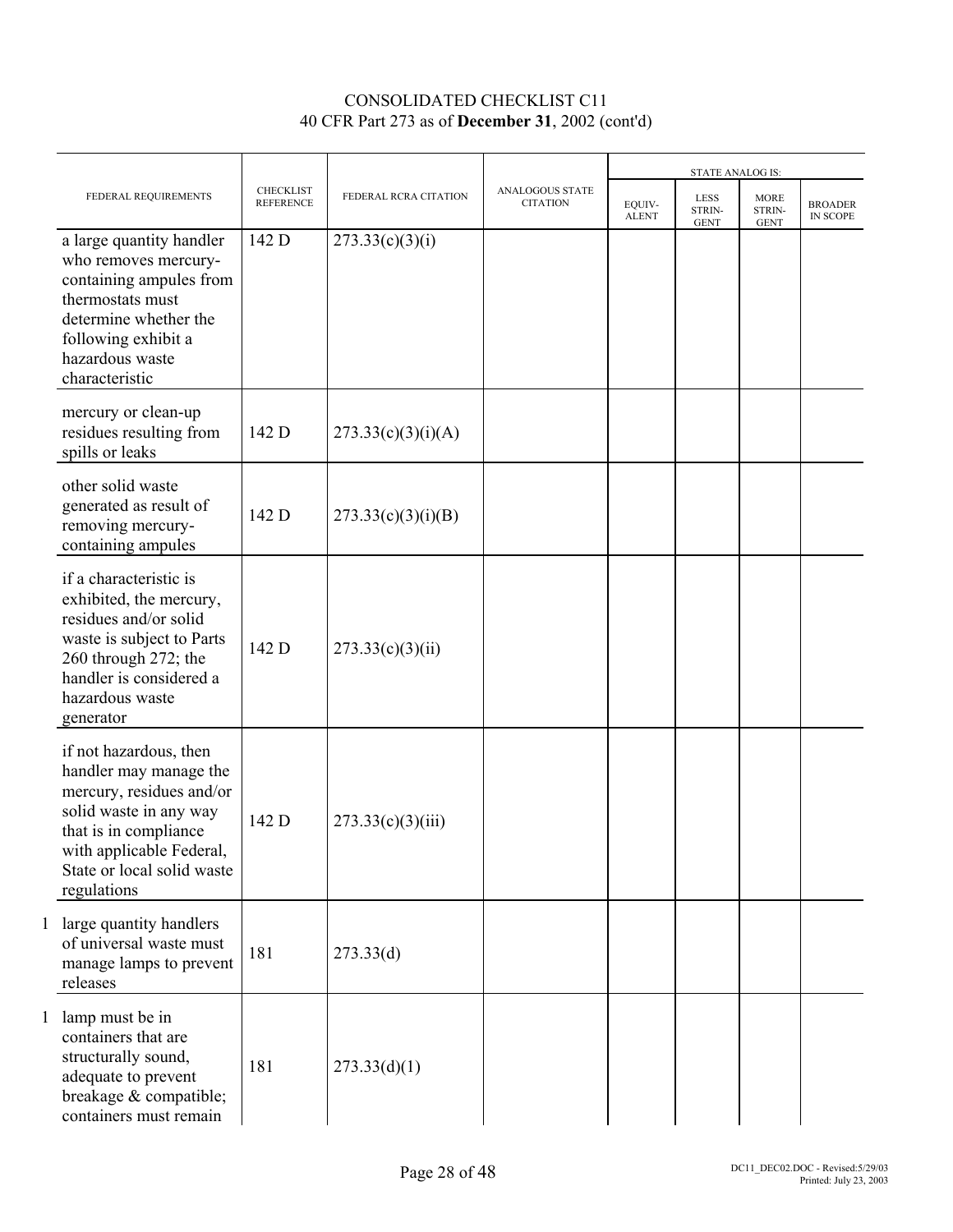| FEDERAL REQUIREMENTS                                                                                                                                                                                                                                                                | <b>CHECKLIST</b><br><b>REFERENCE</b>                                                               | FEDERAL RCRA CITATION | <b>ANALOGOUS STATE</b><br><b>CITATION</b> | EQUIV-<br><b>ALENT</b> | <b>LESS</b><br>STRIN- | <b>MORE</b><br>STRIN- | <b>BROADER</b><br>IN SCOPE             |
|-------------------------------------------------------------------------------------------------------------------------------------------------------------------------------------------------------------------------------------------------------------------------------------|----------------------------------------------------------------------------------------------------|-----------------------|-------------------------------------------|------------------------|-----------------------|-----------------------|----------------------------------------|
| closed & lack evidence<br>of leakage, spillage or<br>damage that could cause                                                                                                                                                                                                        |                                                                                                    |                       |                                           |                        |                       |                       |                                        |
| place in a container any<br>broken lamp or lamp<br>with evidence of<br>breakage, leakage, or<br>damage that could cause<br>a leak; containers must<br>be closed, structurally<br>sound, compatible, &<br>lack evidence of leakage,<br>spillage or damage that<br>could cause a leak | 181                                                                                                | 273.33(d)(2)          |                                           |                        |                       |                       |                                        |
|                                                                                                                                                                                                                                                                                     |                                                                                                    |                       |                                           |                        |                       |                       |                                        |
| a large quantity handler<br>of universal waste must<br>label or mark the<br>universal waste to<br>identify the type of<br>universal waste as<br>specified in $273.34(a)$                                                                                                            | 142 A                                                                                              | 273.34 intro          |                                           |                        |                       |                       |                                        |
| each battery, or a<br>container or tank in<br>which the batteries are<br>contained, must be<br>labeled or marked<br>clearly with "Universal<br>Waste--Battery(ies)" or<br>"Waste Battery(ies)" or<br>"Used Battery(ies)"                                                            | 142 B                                                                                              | 273.34(a)             |                                           |                        |                       |                       |                                        |
| for recalled $273.3(a)(1)$<br>pesticides, the container<br>(or multiple container<br>package unit), tank,<br>transport vehicle or<br>vessel must be                                                                                                                                 | 142 C                                                                                              | 273.34(b)             |                                           |                        |                       |                       |                                        |
|                                                                                                                                                                                                                                                                                     | leakage<br>1 immediately clean up $&$<br>LABELING/MARKING<br>through $(d)$<br>labeled/marked with: |                       |                                           |                        |                       | <b>GENT</b>           | <b>STATE ANALOG IS:</b><br><b>GENT</b> |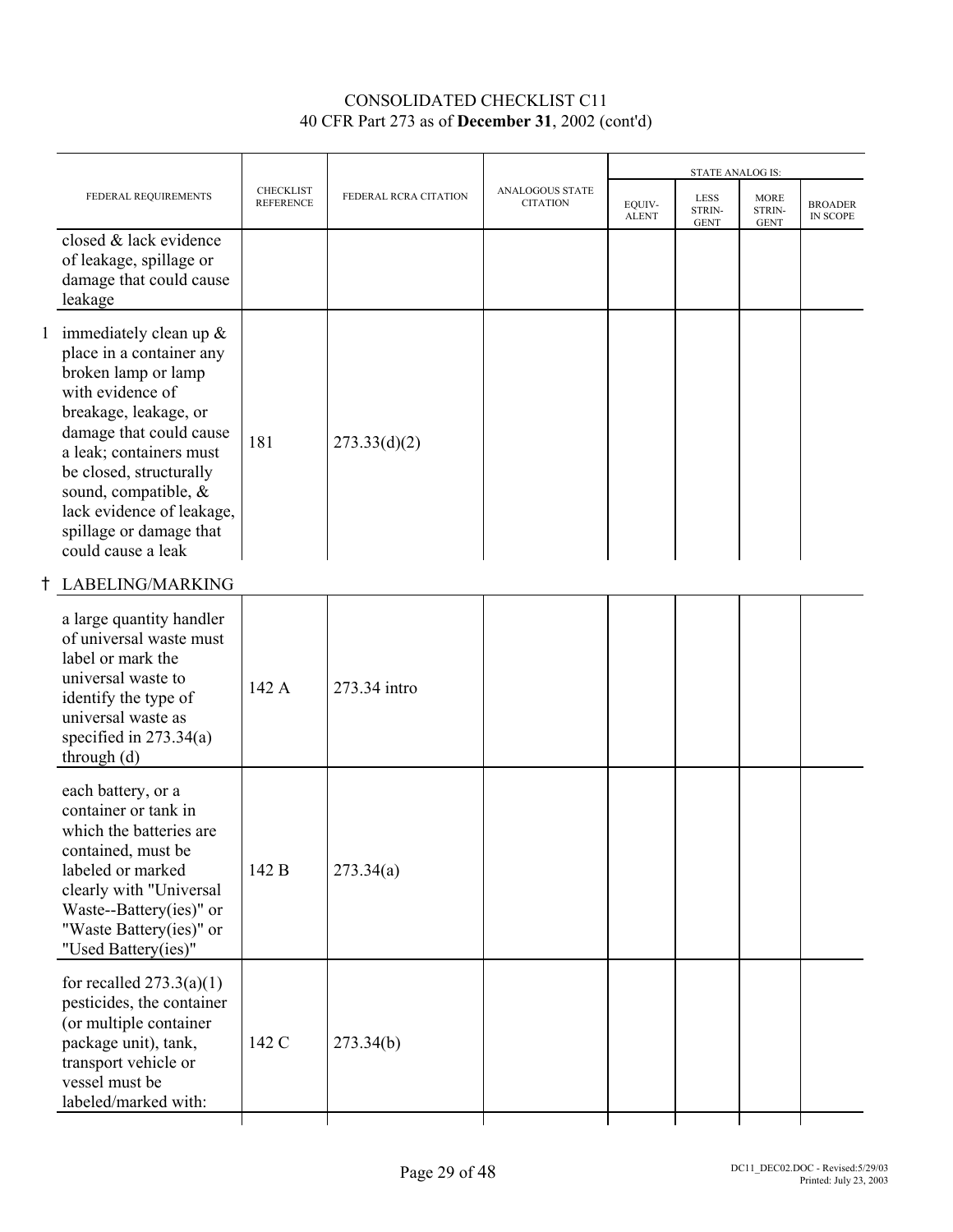|                                                                                                                                                                                                                                                                               |                                      |                       |                                    |                        | STATE ANALOG IS:                     |                                      |                            |
|-------------------------------------------------------------------------------------------------------------------------------------------------------------------------------------------------------------------------------------------------------------------------------|--------------------------------------|-----------------------|------------------------------------|------------------------|--------------------------------------|--------------------------------------|----------------------------|
| FEDERAL REQUIREMENTS                                                                                                                                                                                                                                                          | <b>CHECKLIST</b><br><b>REFERENCE</b> | FEDERAL RCRA CITATION | ANALOGOUS STATE<br><b>CITATION</b> | EQUIV-<br><b>ALENT</b> | <b>LESS</b><br>STRIN-<br><b>GENT</b> | <b>MORE</b><br>STRIN-<br><b>GENT</b> | <b>BROADER</b><br>IN SCOPE |
| the label that was on or<br>accompanied the product<br>as sold or distributed                                                                                                                                                                                                 | 142 C                                | 273.34(b)(1)          |                                    |                        |                                      |                                      |                            |
| the words "Universal<br>Waste--Pesticide $(s)$ " or<br>"Waste--Pesticide(s)"                                                                                                                                                                                                  | 142 C                                | 273.34(b)(2)          |                                    |                        |                                      |                                      |                            |
| for unused $273.3(a)(2)$<br>pesticides, the container,<br>tank or transport vehicle<br>or vessel must be<br>labeled/marked with:                                                                                                                                              | 142 C                                | 273.34(c)             |                                    |                        |                                      |                                      |                            |
| the label that was on the<br>product when purchased,<br>if still legible                                                                                                                                                                                                      | 142 C                                | 273.34(c)(1)(i)       |                                    |                        |                                      |                                      |                            |
| if $273.34(c)(1)(i)$<br>labeling not feasible,<br>then the appropriate<br>label as required under<br>49 CFR Part 172                                                                                                                                                          | 142 C                                | 273.34(c)(1)(ii)      |                                    |                        |                                      |                                      |                            |
| if $273.34(c)(1)(i)$ or (ii)<br>labeling not feasible,<br>then another label<br>prescribed or designed<br>by the pesticide<br>collection program                                                                                                                              | 142 C                                | 273.34(c)(1)(iii)     |                                    |                        |                                      |                                      |                            |
| the words "Universal<br>Waste--Pesticide $(s)$ " or<br>"Waste--Pesticide(s)"                                                                                                                                                                                                  | 142 C                                | 273.34(c)(2)          |                                    |                        |                                      |                                      |                            |
| universal waste<br>thermostats or container<br>or tank in which the<br>thermostats are<br>contained must be<br>labeled or marked<br>clearly with "Universal<br>Waste--Mercury<br>Thermostat $(s)$ " or<br>"Waste Mercury<br>Thermostat(s)" or "Used<br>Mercury Thermostat(s)" | 142 D                                | 273.34(d)             |                                    |                        |                                      |                                      |                            |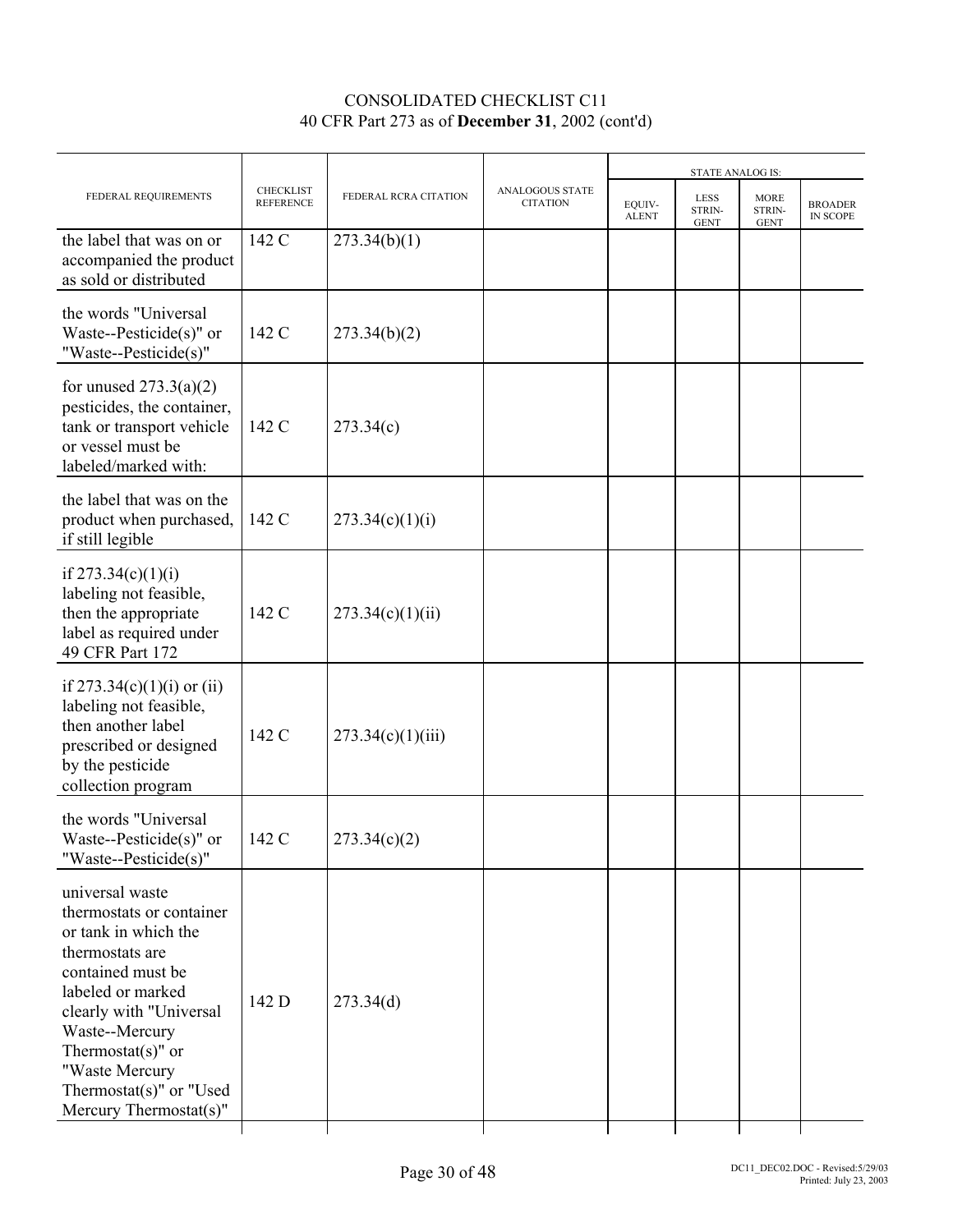|                                                                                                                                                                                                                                                                        |                                      |                       |                                           |                        | STATE ANALOG IS:                     |                                      |                            |
|------------------------------------------------------------------------------------------------------------------------------------------------------------------------------------------------------------------------------------------------------------------------|--------------------------------------|-----------------------|-------------------------------------------|------------------------|--------------------------------------|--------------------------------------|----------------------------|
| FEDERAL REQUIREMENTS                                                                                                                                                                                                                                                   | <b>CHECKLIST</b><br><b>REFERENCE</b> | FEDERAL RCRA CITATION | <b>ANALOGOUS STATE</b><br><b>CITATION</b> | EQUIV-<br><b>ALENT</b> | <b>LESS</b><br>STRIN-<br><b>GENT</b> | <b>MORE</b><br>STRIN-<br><b>GENT</b> | <b>BROADER</b><br>IN SCOPE |
| 1 each lamp or container in<br>which lamps are<br>contained must be<br>clearly labeled or<br>marked with "Universal<br>Waste-Lamp(s)" or<br>"Waste Lamp $(s)$ " or<br>"Used Lamp(s)"                                                                                   | 181                                  | 273.34(e)             |                                           |                        |                                      |                                      |                            |
| ACCUMULATION TIME LIMITS                                                                                                                                                                                                                                               |                                      |                       |                                           |                        |                                      |                                      |                            |
| one year accumulation<br>period for large quantity<br>handlers, unless<br>273.35(b) requirements<br>are met                                                                                                                                                            | 142 A                                | 273.35(a)             |                                           |                        |                                      |                                      |                            |
| an accumulation period<br>longer than one year is<br>allowed if activity is<br>solely for the purpose of<br>accumulating such<br>quantities of universal<br>wastes as necessary for<br>proper recovery,<br>treatment, or disposal;<br>handler bears burden of<br>proof | 142 A                                | 273.35(b)             |                                           |                        |                                      |                                      |                            |
| large quantity handlers<br>must be able to<br>demonstrate the length<br>of time the universal<br>waste has been<br>accumulated; this<br>demonstration is made<br>by:                                                                                                   | 142 A                                | 273.35(c)             |                                           |                        |                                      |                                      |                            |
| placing the universal<br>waste in a container and<br>marking or labeling with<br>the earliest date that any<br>universal waste in the<br>container became a<br>waste or was received                                                                                   | 142 A                                | 273.35(c)(1)          |                                           |                        |                                      |                                      |                            |
| marking or labeling the                                                                                                                                                                                                                                                | 142 A                                | 273.35(c)(2)          |                                           |                        |                                      |                                      |                            |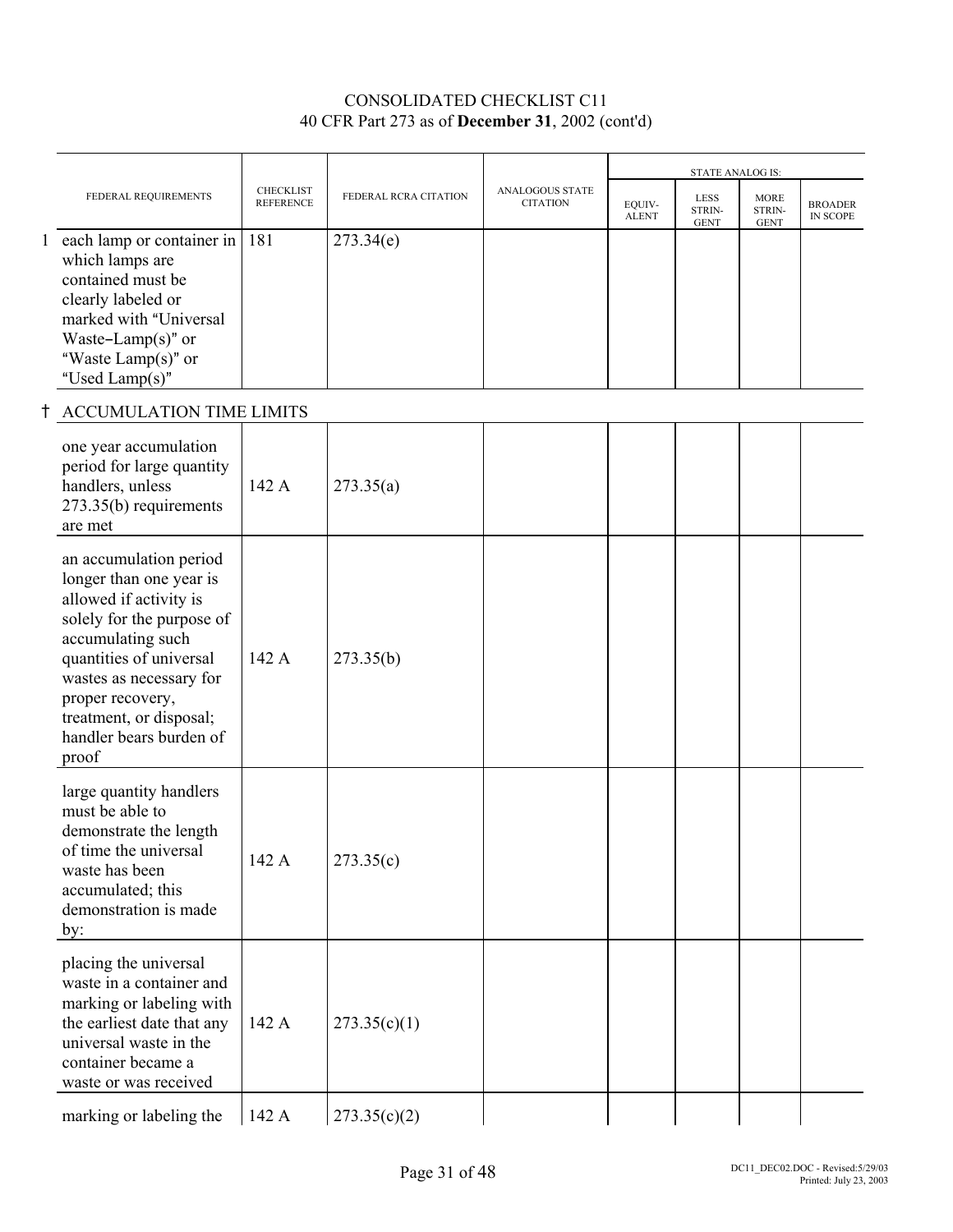|                                                                                                                                                                                                                                            |                                      |                       |                                           |                        | STATE ANALOG IS:                     |                                      |                                   |
|--------------------------------------------------------------------------------------------------------------------------------------------------------------------------------------------------------------------------------------------|--------------------------------------|-----------------------|-------------------------------------------|------------------------|--------------------------------------|--------------------------------------|-----------------------------------|
| FEDERAL REQUIREMENTS                                                                                                                                                                                                                       | <b>CHECKLIST</b><br><b>REFERENCE</b> | FEDERAL RCRA CITATION | <b>ANALOGOUS STATE</b><br><b>CITATION</b> | EQUIV-<br><b>ALENT</b> | <b>LESS</b><br>STRIN-<br><b>GENT</b> | <b>MORE</b><br>STRIN-<br><b>GENT</b> | <b>BROADER</b><br><b>IN SCOPE</b> |
| individual item of<br>universal waste with the<br>date it became a waste or<br>was received                                                                                                                                                |                                      |                       |                                           |                        |                                      |                                      |                                   |
| maintaining an inventory<br>system on-site that<br>identifies the date the<br>universal waste became<br>a waste or was received                                                                                                            | 142 A                                | 273.35(c)(3)          |                                           |                        |                                      |                                      |                                   |
| maintaining an inventory<br>system on-site that<br>identifies that earliest<br>date that any universal<br>waste in a group of<br>universal waste items or<br>a group of containers of<br>universal waste became<br>a waste or was received | 142 A                                | 273.35(c)(4)          |                                           |                        |                                      |                                      |                                   |
| placing universal waste<br>in a specific<br>accumulation area and<br>identifying the earliest<br>date that any universal<br>waste in area became a<br>waste or was received                                                                | 142 A                                | 273.35(c)(5)          |                                           |                        |                                      |                                      |                                   |
| any other method clearly<br>demonstrating the length<br>of time that the universal<br>waste has been<br>accumulated from the<br>date becomes a waste or<br>is received                                                                     | 142 A                                | 273.35(c)(6)          |                                           |                        |                                      |                                      |                                   |
| <b>EMPLOYEE TRAINING</b><br>ϯ                                                                                                                                                                                                              |                                      |                       |                                           |                        |                                      |                                      |                                   |
| large quantity handlers<br>must ensure that<br>employees are<br>thoroughly familiar with<br>proper waste handling<br>and emergency<br>procedures                                                                                           | 142 A                                | 273.36                |                                           |                        |                                      |                                      |                                   |

H RESPONSE TO RELEASES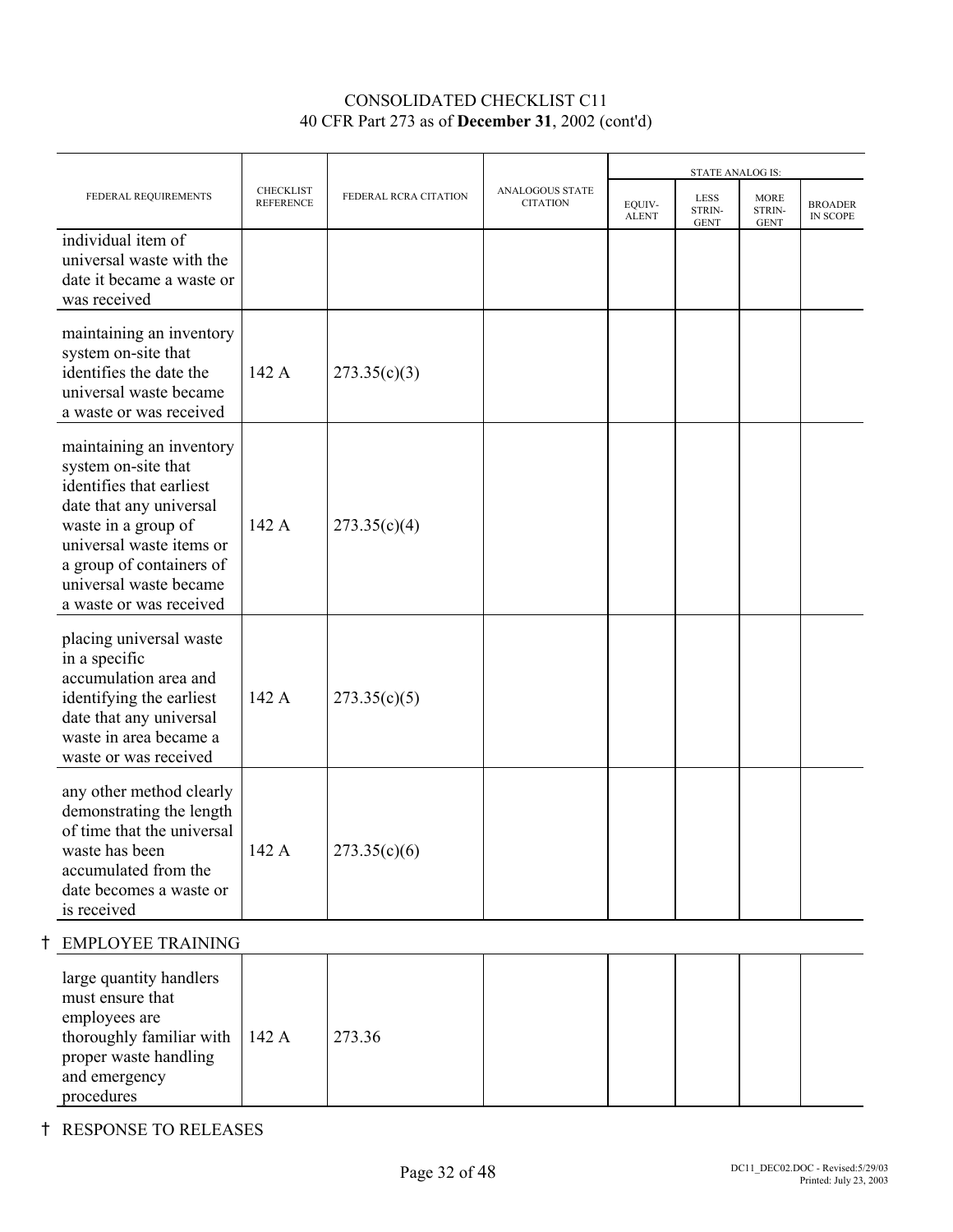| FEDERAL REQUIREMENTS                                                                                                                                                                                                                                                              | <b>CHECKLIST</b><br><b>REFERENCE</b> | FEDERAL RCRA CITATION | <b>ANALOGOUS STATE</b><br><b>CITATION</b> | EQUIV-<br><b>ALENT</b> | STATE ANALOG IS:<br>LESS<br>STRIN-<br><b>GENT</b> | <b>MORE</b><br>STRIN-<br><b>GENT</b> | <b>BROADER</b><br><b>IN SCOPE</b> |
|-----------------------------------------------------------------------------------------------------------------------------------------------------------------------------------------------------------------------------------------------------------------------------------|--------------------------------------|-----------------------|-------------------------------------------|------------------------|---------------------------------------------------|--------------------------------------|-----------------------------------|
| a large quantity handler<br>must immediately<br>contain all releases of<br>universal waste and<br>other residues from<br>universal wastes                                                                                                                                         | 142 A                                | 273.37(a)             |                                           |                        |                                                   |                                      |                                   |
| determine whether<br>material resulting from<br>the release is hazardous<br>waste; if so, manage it in<br>compliance with all<br>applicable Part 260<br>through 272<br>requirements; the<br>handler is considered the<br>generator and subject to<br>the Part 262<br>requirements | 142 A                                | 273.37(b)             |                                           |                        |                                                   |                                      |                                   |
| OFF-SITE SHIPMENTS                                                                                                                                                                                                                                                                |                                      |                       |                                           |                        |                                                   |                                      |                                   |
| large quantity handlers<br>are prohibited from<br>sending or taking<br>universal waste to a<br>place other than to<br>another universal waste<br>handler, a destination<br>facility, or a foreign<br>destination                                                                  | 142 A                                | 273.38(a)             |                                           |                        |                                                   |                                      |                                   |
| when a large quantity<br>handler transports off-<br>site, the handler becomes<br>a universal waste<br>transporter subject to the<br>Part 273, Subpart D<br>requirements while<br>transporting the waste                                                                           | 142 A                                | 273.38(b)             |                                           |                        |                                                   |                                      |                                   |
| if the universal waste<br>being transported off-site<br>meets 49 CFR Parts 171-<br>180 definition of<br>hazardous materials,                                                                                                                                                      | 142 A                                | 273.38(c)             |                                           |                        |                                                   |                                      |                                   |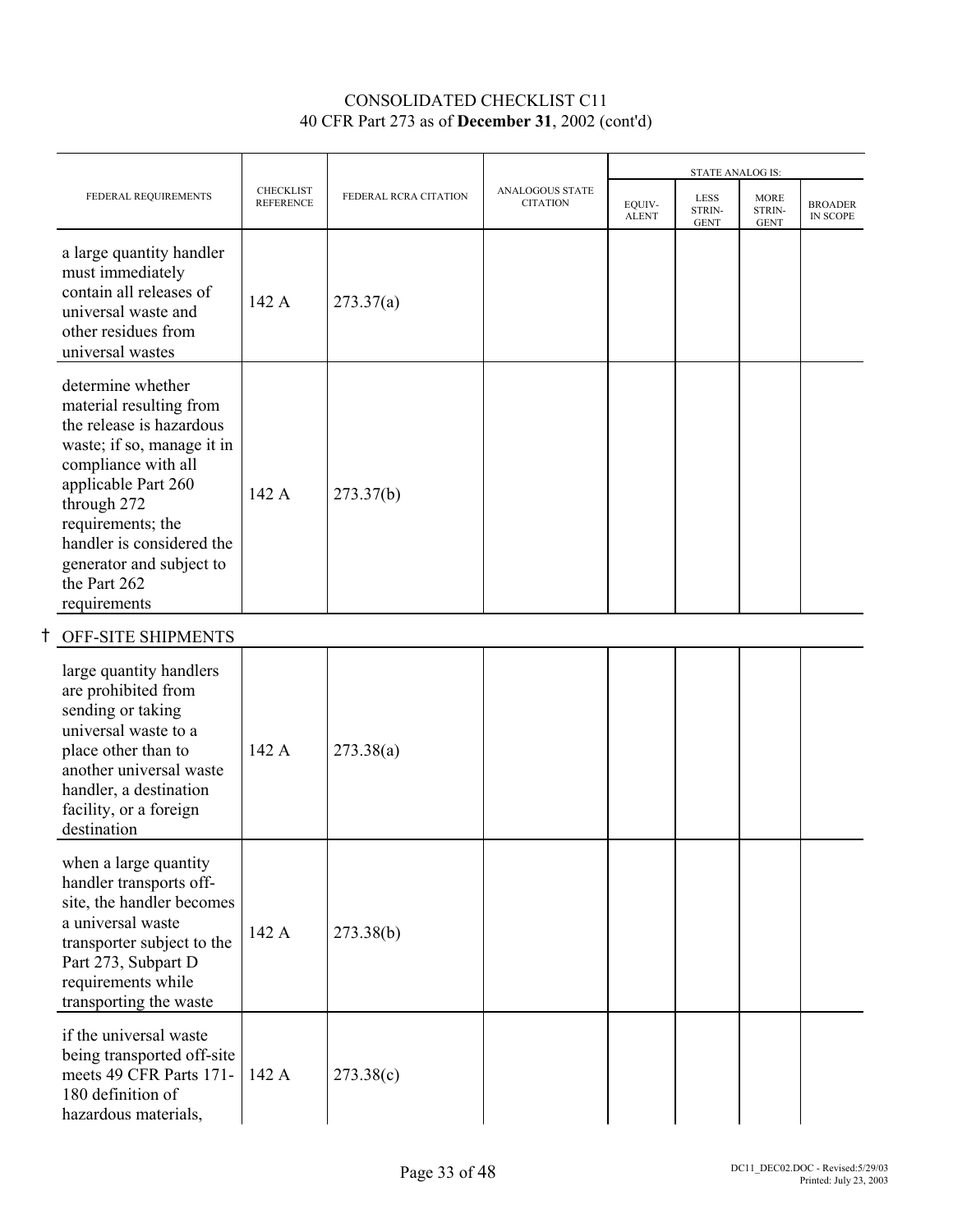|                                                                                                                                                                                          |                               |                       |                                    |                        | STATE ANALOG IS:                     |                                      |                            |
|------------------------------------------------------------------------------------------------------------------------------------------------------------------------------------------|-------------------------------|-----------------------|------------------------------------|------------------------|--------------------------------------|--------------------------------------|----------------------------|
| FEDERAL REQUIREMENTS                                                                                                                                                                     | CHECKLIST<br><b>REFERENCE</b> | FEDERAL RCRA CITATION | ANALOGOUS STATE<br><b>CITATION</b> | EOUIV-<br><b>ALENT</b> | <b>LESS</b><br>STRIN-<br><b>GENT</b> | <b>MORE</b><br>STRIN-<br><b>GENT</b> | <b>BROADER</b><br>IN SCOPE |
| large quantity handlers<br>must follow DOT<br>requirements for<br>packaging, labeling,<br>marking, placarding, and<br>tracking                                                           |                               |                       |                                    |                        |                                      |                                      |                            |
| prior to shipment from<br>the originating handler,<br>the receiving handler<br>must agree to receipt of<br>shipment                                                                      | 142 A                         | 273.38(d)             |                                    |                        |                                      |                                      |                            |
| if the receiving handler<br>rejects the shipment, the<br>originating handler must<br>either:                                                                                             | 142 A                         | 273.38(e)             |                                    |                        |                                      |                                      |                            |
| receive the waste back<br>when notified that the<br>shipment has been<br>rejected, or                                                                                                    | 142 A                         | 273.38(e)(1)          |                                    |                        |                                      |                                      |                            |
| agree with the receiving<br>handler on a destination<br>facility to which the<br>shipment will be sent                                                                                   | 142 A                         | 273.38(e)(2)          |                                    |                        |                                      |                                      |                            |
| a large quantity handler<br>can reject a universal<br>waste shipment or a<br>portion of a shipment; if<br>rejected, the handler<br>must notify the<br>originating handler and<br>either: | 142 A                         | 273.38(f)             |                                    |                        |                                      |                                      |                            |
| send the shipment back<br>to the originating<br>handler, or                                                                                                                              | 142 A                         | 273.38(f)(1)          |                                    |                        |                                      |                                      |                            |
| if agreed to by both the<br>originating and receiving<br>handler, send the<br>shipment to a destination<br>facility                                                                      | 142 A                         | 273.38(f)(2)          |                                    |                        |                                      |                                      |                            |
| if large quantity handler                                                                                                                                                                | 142 A                         | 273.38(g)             |                                    |                        |                                      |                                      |                            |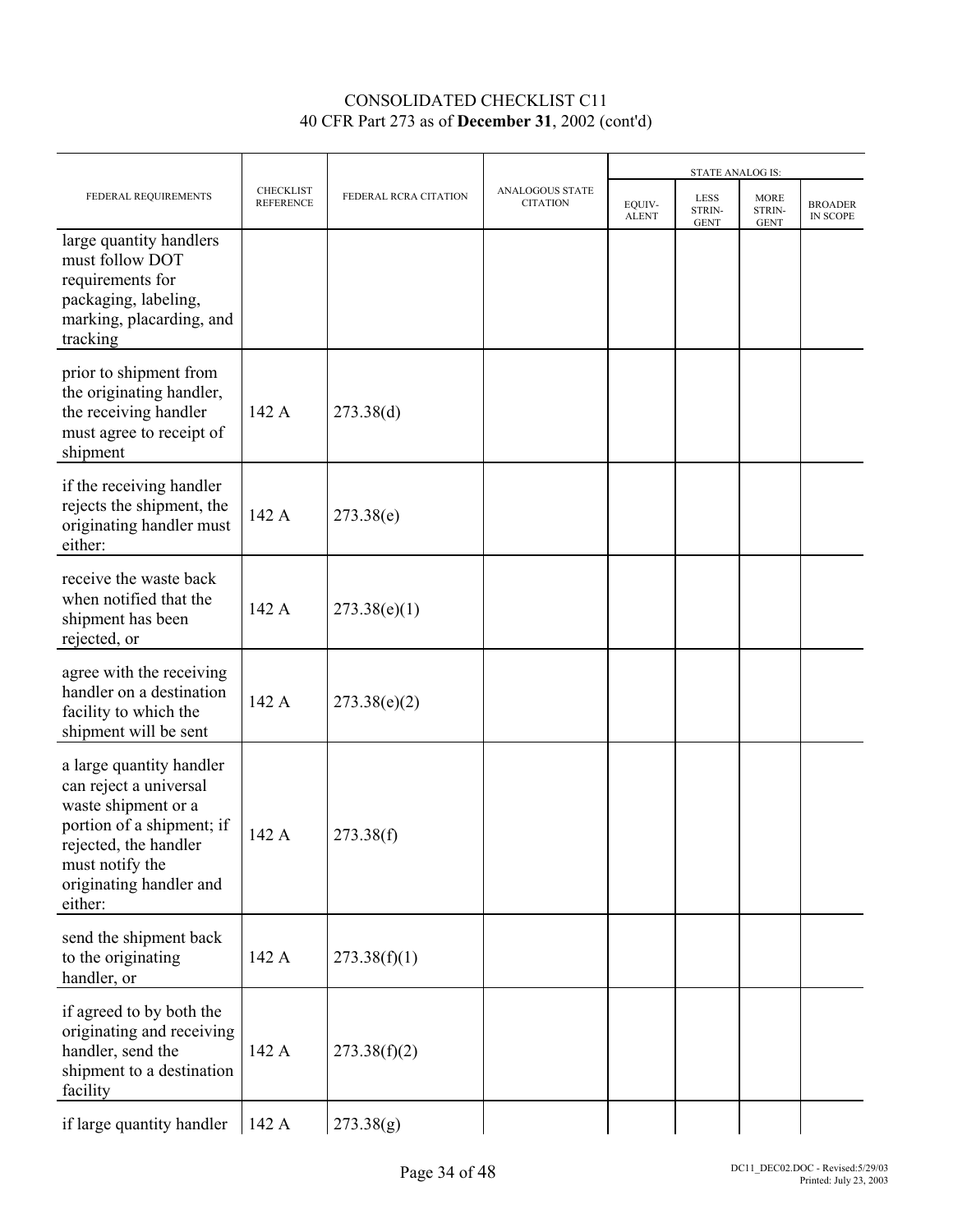|                                                                                                                                                                                                                                                                                                                                 |                                      |                       | <b>ANALOGOUS STATE</b><br><b>CITATION</b> |                        | <b>STATE ANALOG IS:</b>              |                                      |                                   |
|---------------------------------------------------------------------------------------------------------------------------------------------------------------------------------------------------------------------------------------------------------------------------------------------------------------------------------|--------------------------------------|-----------------------|-------------------------------------------|------------------------|--------------------------------------|--------------------------------------|-----------------------------------|
| FEDERAL REQUIREMENTS                                                                                                                                                                                                                                                                                                            | <b>CHECKLIST</b><br><b>REFERENCE</b> | FEDERAL RCRA CITATION |                                           | EQUIV-<br><b>ALENT</b> | <b>LESS</b><br>STRIN-<br><b>GENT</b> | <b>MORE</b><br>STRIN-<br><b>GENT</b> | <b>BROADER</b><br><b>IN SCOPE</b> |
| receives a shipment<br>containing hazardous<br>waste that is not a<br>universal waste, the<br>handler must<br>immediately notify EPA<br>of the illegal shipment<br>and provide the name,<br>address, and phone<br>number of the<br>originating shipper; EPA<br>will provide instructions<br>for managing hazardous<br>the waste |                                      |                       |                                           |                        |                                      |                                      |                                   |
| if a large quantity<br>handler receives a non-<br>hazardous, non-universal<br>waste shipment, the<br>handler may manage the<br>waste in any way that is<br>in compliance with<br>applicable Federal, State<br>or local solid waste<br>regulations                                                                               | 142 A                                | 273.38(h)             |                                           |                        |                                      |                                      |                                   |

## H TRACKING UNIVERSAL WASTE SHIPMENTS

| large quantity handlers<br>must keep a record of<br>each universal waste<br>shipment received; what<br>form the record can take;<br>the record must include: | 142A  | 273.39(a)    |  |  |  |
|--------------------------------------------------------------------------------------------------------------------------------------------------------------|-------|--------------|--|--|--|
| name and address of<br>originating handler or<br>foreign shipper                                                                                             | 142 A | 273.39(a)(1) |  |  |  |
| quantity of each type of<br>universal waste received                                                                                                         | 142 A | 273.39(a)(2) |  |  |  |
| the date the shipment<br>was received                                                                                                                        | 142 A | 273.39(a)(3) |  |  |  |
| large quantity handlers<br>must keep a record of<br>each universal waste                                                                                     | 142 A | 273.39(b)    |  |  |  |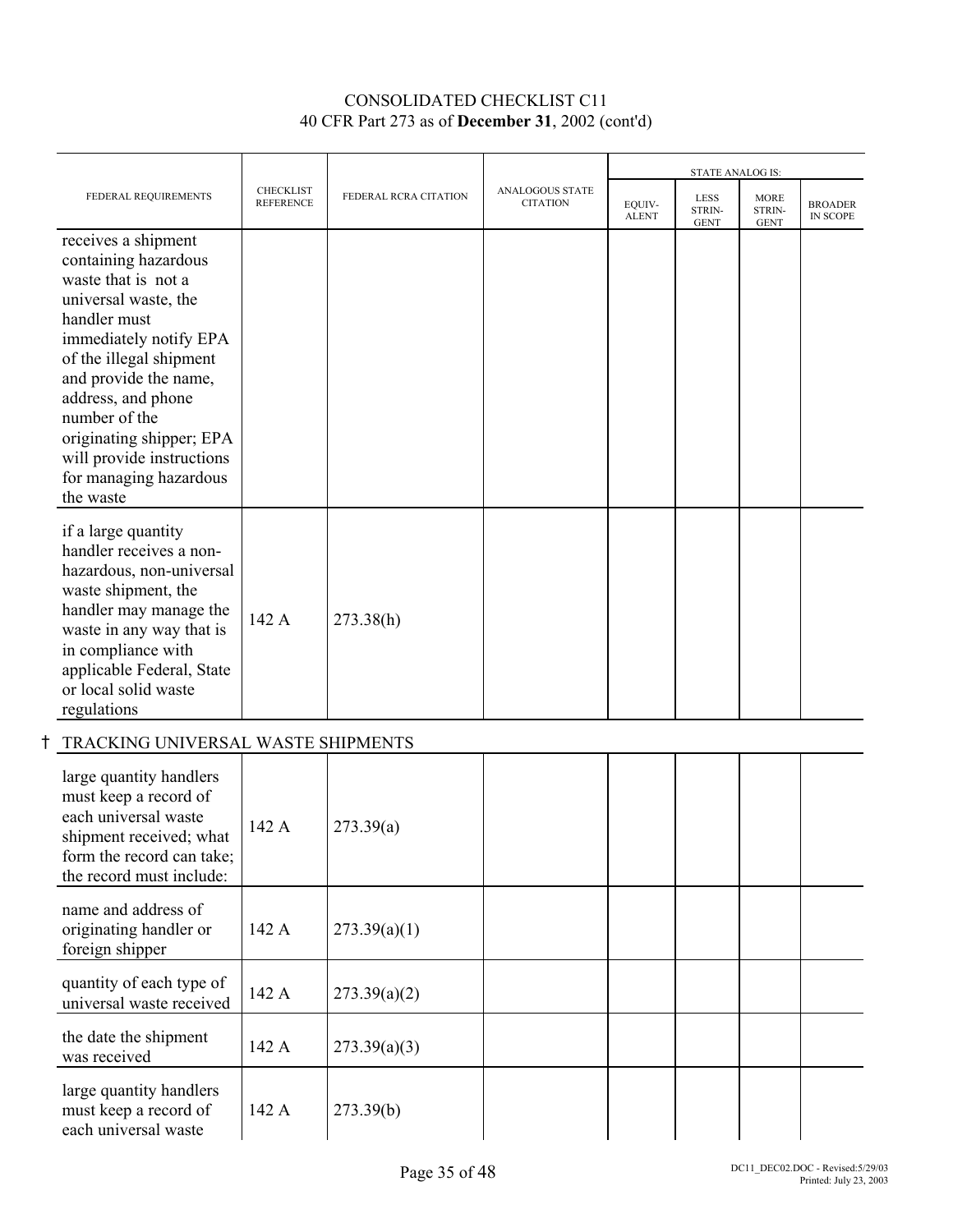|                                                                                                                                                    |                                      |                       |                                           |                        | <b>STATE ANALOG IS:</b>              |                                      |                                   |
|----------------------------------------------------------------------------------------------------------------------------------------------------|--------------------------------------|-----------------------|-------------------------------------------|------------------------|--------------------------------------|--------------------------------------|-----------------------------------|
| FEDERAL REQUIREMENTS                                                                                                                               | <b>CHECKLIST</b><br><b>REFERENCE</b> | FEDERAL RCRA CITATION | <b>ANALOGOUS STATE</b><br><b>CITATION</b> | EQUIV-<br><b>ALENT</b> | <b>LESS</b><br>STRIN-<br><b>GENT</b> | <b>MORE</b><br>STRIN-<br><b>GENT</b> | <b>BROADER</b><br><b>IN SCOPE</b> |
| shipment sent from the<br>handler to other<br>facilities; what form the<br>record can take; the<br>record must include:                            |                                      |                       |                                           |                        |                                      |                                      |                                   |
| name and address of the<br>universal waste handler,<br>destination facility, or<br>foreign destination to<br>whom the universal<br>waste was sent  | 142 A                                | 273.39(b)(1)          |                                           |                        |                                      |                                      |                                   |
| quantity of each<br>universal waste type sent                                                                                                      | 142 A                                | 273.39(b)(2)          |                                           |                        |                                      |                                      |                                   |
| the date the shipment left<br>the facility                                                                                                         | 142 A                                | 273.39(b)(3)          |                                           |                        |                                      |                                      |                                   |
| large quantity handlers<br>must retain the $273.39(a)$<br>records for at least 3<br>years from the date of<br>receipt of a shipment                | 142 A                                | 273.39(c)(1)          |                                           |                        |                                      |                                      |                                   |
| large quantity handlers<br>must retain the 273.39(b)<br>records for at least 3<br>years from the date a<br>shipment left the facility              | 142 A                                | 273.39(c)(2)          |                                           |                        |                                      |                                      |                                   |
| <b>EXPORTS</b>                                                                                                                                     |                                      |                       |                                           |                        |                                      |                                      |                                   |
| a large quantity handler<br>who sends universal<br>waste to a foreign<br>destination, other than to<br>OECD countries in<br>$262.58(a)(1)$ , must: | 142 A,<br>$+152$                     | 273.40 intro          |                                           |                        |                                      |                                      |                                   |
| comply with the 262.53,<br>$262.56(a)(1)-(4)$ & $(6)$ ,<br>262.56(b), and 262.57<br>primary exporter<br>requirements                               | 142 A                                | 273.40(a)             |                                           |                        |                                      |                                      |                                   |
| 7 export only upon<br>consent of the receiving                                                                                                     | 142 A                                | 273.40(b)             |                                           |                        |                                      |                                      |                                   |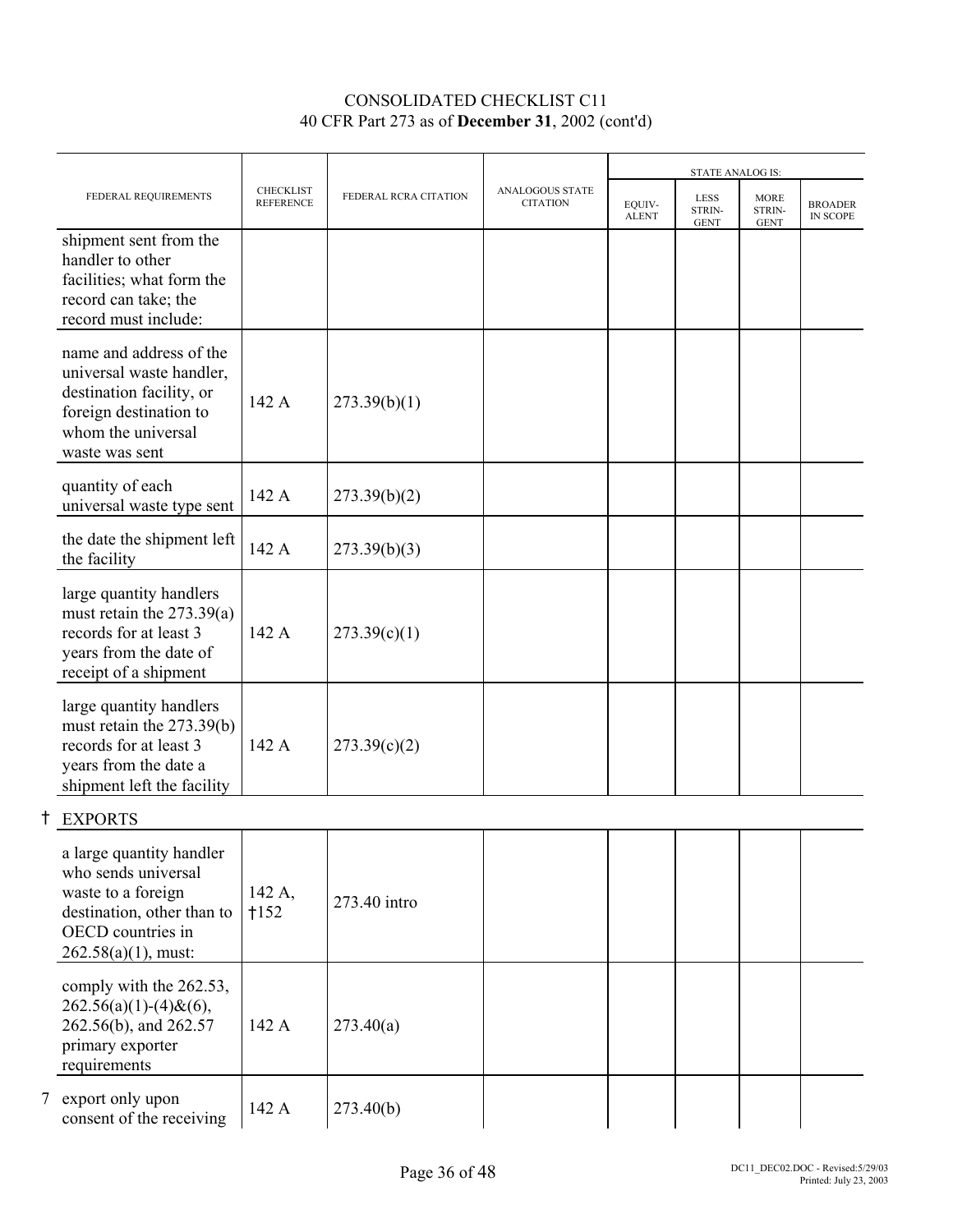|                                                                                                                                                                                                                                           |                                      |                       |                                    |                        | STATE ANALOG IS:              |                                      |                                   |
|-------------------------------------------------------------------------------------------------------------------------------------------------------------------------------------------------------------------------------------------|--------------------------------------|-----------------------|------------------------------------|------------------------|-------------------------------|--------------------------------------|-----------------------------------|
| FEDERAL REQUIREMENTS                                                                                                                                                                                                                      | <b>CHECKLIST</b><br><b>REFERENCE</b> | FEDERAL RCRA CITATION | ANALOGOUS STATE<br><b>CITATION</b> | EQUIV-<br><b>ALENT</b> | LESS<br>STRIN-<br><b>GENT</b> | <b>MORE</b><br>STRIN-<br><b>GENT</b> | <b>BROADER</b><br><b>IN SCOPE</b> |
| country and in<br>conformance with the<br>EPA Acknowledgment<br>of Consent as defined in<br>262, Subpart E                                                                                                                                |                                      |                       |                                    |                        |                               |                                      |                                   |
| 7 provide a copy of the<br>EPA Acknowledgment<br>of Consent for the<br>shipment to the<br>transporter transporting<br>the shipment for export                                                                                             | 142 A                                | 273.40(c)             |                                    |                        |                               |                                      |                                   |
| SUBPART D-STANDARDS FOR UNIVERSAL WASTE TRANSPORTERS                                                                                                                                                                                      |                                      |                       |                                    |                        |                               |                                      |                                   |
| <b>APPLICABILITY</b>                                                                                                                                                                                                                      |                                      |                       |                                    |                        |                               |                                      |                                   |
| 1 Part 273, Subpart D<br>applies to universal<br>waste transporters                                                                                                                                                                       | 142 A,<br>1181                       | 273.50                |                                    |                        |                               |                                      |                                   |
| <b>PROHIBITIONS</b>                                                                                                                                                                                                                       |                                      |                       |                                    |                        |                               |                                      |                                   |
| a universal waste<br>transporter is:                                                                                                                                                                                                      | 142 A                                | 273.51 intro          |                                    |                        |                               |                                      |                                   |
| prohibited from<br>disposing of universal<br>waste                                                                                                                                                                                        | 142 A                                | 273.51(a)             |                                    |                        |                               |                                      |                                   |
| prohibited from diluting<br>or treating universal<br>waste, except by<br>responding to releases as<br>273.54 provides                                                                                                                     | 142 A                                | 273.51(b)             |                                    |                        |                               |                                      |                                   |
| <b>WASTE MANAGEMENT</b>                                                                                                                                                                                                                   |                                      |                       |                                    |                        |                               |                                      |                                   |
| universal waste<br>transporters must comply<br>with applicable 49 CFR<br>Parts 171-180 DOT<br>requirements for<br>transport of any<br>universal waste that<br>meets the definition of<br>hazardous material at 49<br>CFR 171.8; under the | 142 A                                | 273.52(a)             |                                    |                        |                               |                                      |                                   |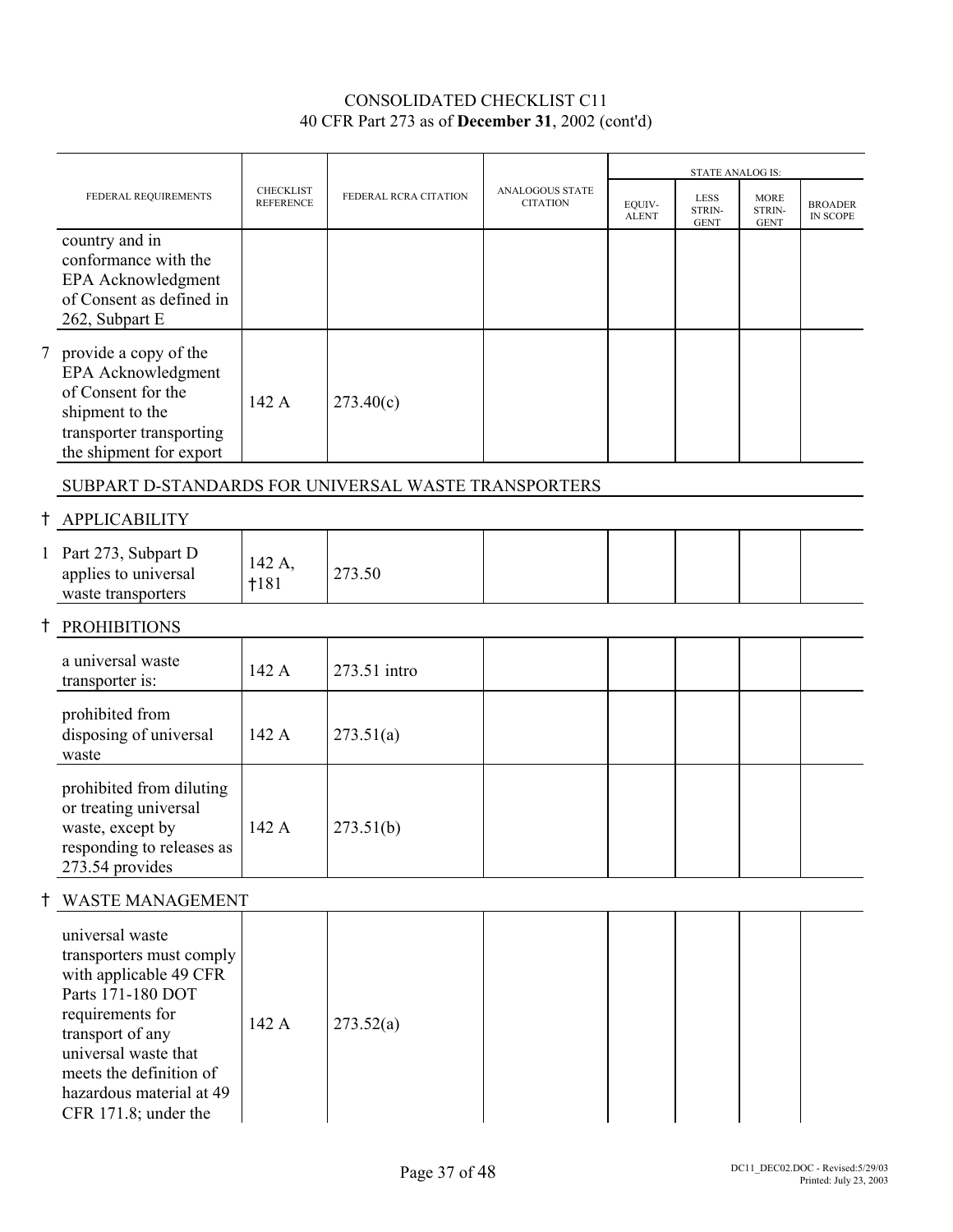|                                                                                                                                                                                                                                                                                                                                                                                                                                                                             |                                      |                       |                                    | <b>STATE ANALOG IS:</b> |                               |                                      |                                   |
|-----------------------------------------------------------------------------------------------------------------------------------------------------------------------------------------------------------------------------------------------------------------------------------------------------------------------------------------------------------------------------------------------------------------------------------------------------------------------------|--------------------------------------|-----------------------|------------------------------------|-------------------------|-------------------------------|--------------------------------------|-----------------------------------|
| FEDERAL REQUIREMENTS                                                                                                                                                                                                                                                                                                                                                                                                                                                        | <b>CHECKLIST</b><br><b>REFERENCE</b> | FEDERAL RCRA CITATION | ANALOGOUS STATE<br><b>CITATION</b> | EQUIV-<br><b>ALENT</b>  | LESS<br>STRIN-<br><b>GENT</b> | <b>MORE</b><br>STRIN-<br><b>GENT</b> | <b>BROADER</b><br><b>IN SCOPE</b> |
| DOT regulations, a<br>material is a hazardous<br>waste if it is subject to<br>the Part 262 hazardous<br>waste manifest<br>requirements; because<br>universal waste does not<br>require a hazardous<br>waste manifest, it is not<br>considered a hazardous<br>waste under the DOT<br>regulations                                                                                                                                                                             |                                      |                       |                                    |                         |                               |                                      |                                   |
| those universal wastes<br>meeting the criteria for<br>one or more hazard<br>classes specified at 49<br>CFR 173.2 are regulated<br>by DOT as hazardous<br>materials; because<br>universal waste<br>shipments do not require<br>a Part 262 manifest, they<br>may not be described by<br>the DOT proper shipping<br>name "hazardous<br>waste, (1) or (s), n.o.s.",<br>nor may the hazardous<br>material's proper<br>shipping name be<br>modified by adding the<br>word "waste" | 142 A                                | 273.52(b)             |                                    |                         |                               |                                      |                                   |
| <b>STORAGE TIME LIMITS</b>                                                                                                                                                                                                                                                                                                                                                                                                                                                  |                                      |                       |                                    |                         |                               |                                      |                                   |
| universal waste<br>transporters may store<br>universal wastes at a<br>universal waste transfer<br>facility for 10 days or<br>less                                                                                                                                                                                                                                                                                                                                           | 142 A                                | 273.53(a)             |                                    |                         |                               |                                      |                                   |
| if waste is stored longer<br>than 10 days, the<br>transporter becomes a<br>universal waste handler<br>and must comply with                                                                                                                                                                                                                                                                                                                                                  | 142 A                                | 273.53(b)             |                                    |                         |                               |                                      |                                   |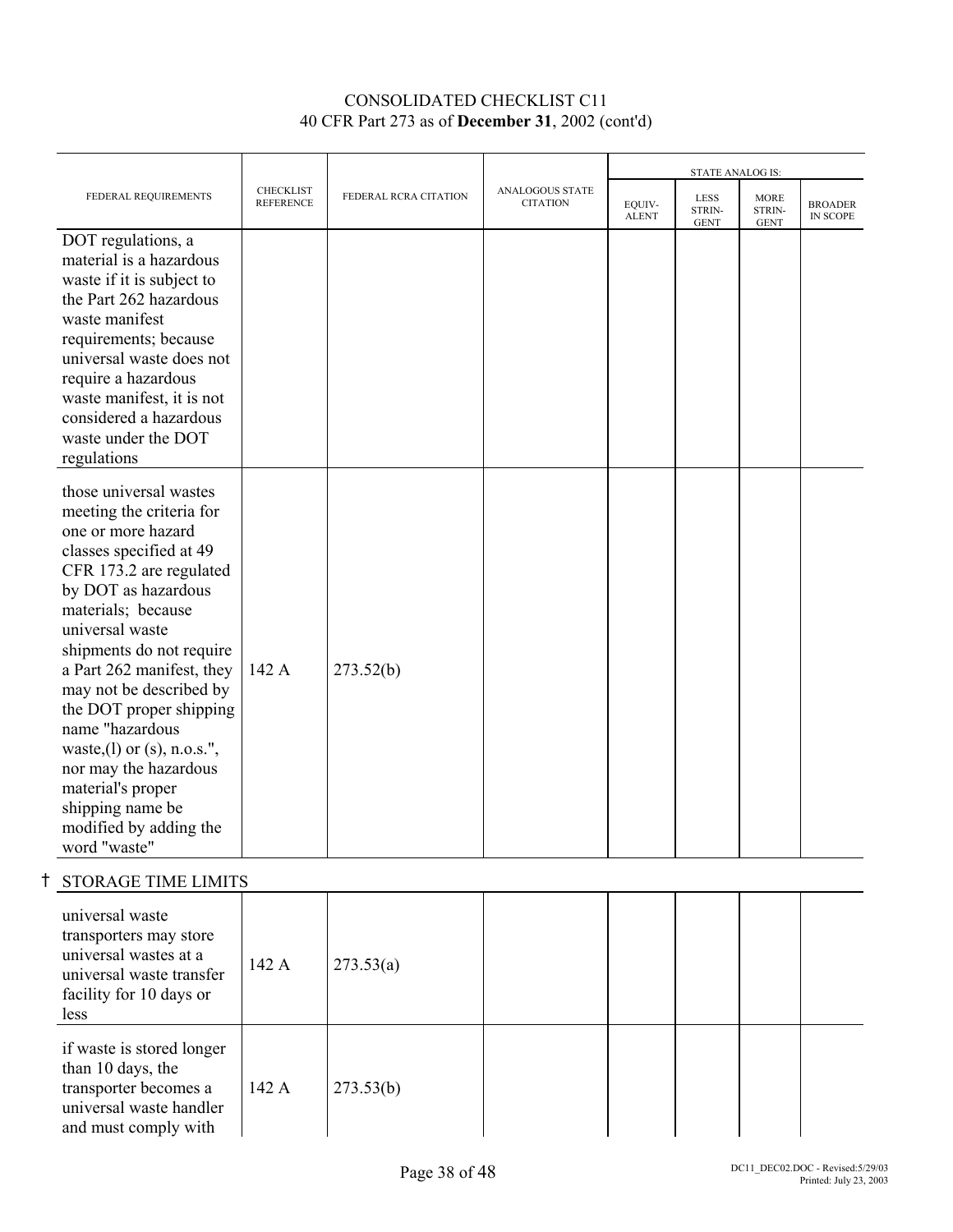| FEDERAL REQUIREMENTS                                                                                                                                                                                                      | <b>CHECKLIST</b><br><b>REFERENCE</b> | FEDERAL RCRA CITATION | ANALOGOUS STATE<br><b>CITATION</b> | EQUIV-<br><b>ALENT</b> | <b>LESS</b><br>STRIN-<br><b>GENT</b> | <b>MORE</b><br>STRIN-<br><b>GENT</b> | <b>BROADER</b><br>IN SCOPE |
|---------------------------------------------------------------------------------------------------------------------------------------------------------------------------------------------------------------------------|--------------------------------------|-----------------------|------------------------------------|------------------------|--------------------------------------|--------------------------------------|----------------------------|
| Part 273, Subparts B or<br>C, as applicable                                                                                                                                                                               |                                      |                       |                                    |                        |                                      |                                      |                            |
|                                                                                                                                                                                                                           |                                      |                       |                                    |                        |                                      |                                      |                            |
| a universal waste<br>transporter must<br>immediately contain all<br>releases of universal<br>wastes and other<br>residues from universal<br>wastes                                                                        | 142 A                                | 273.54(a)             |                                    |                        |                                      |                                      |                            |
| a universal waste<br>transporter must<br>determine whether<br>material resulting from<br>release is hazardous and<br>subject to Parts 260-272;<br>if the waste is hazardous,<br>the transporter is subject<br>to Part 262 | 142 A                                | 273.54(b)             |                                    |                        |                                      |                                      |                            |
| OFF-SITE SHIPMENTS                                                                                                                                                                                                        |                                      |                       |                                    |                        |                                      |                                      |                            |
| universal waste<br>transporters are<br>prohibited from<br>transporting universal<br>waste to a place other<br>than a universal waste<br>handler, a destination<br>facility or a foreign<br>destination                    | 142 A                                | 273.55(a)             |                                    |                        |                                      |                                      |                            |
| if universal waste meets<br>DOT's definition of<br>hazardous materials<br>under 49 CFR 171.8, the<br>shipment must be<br>properly described on a<br>shipping paper in<br>accordance with 49 CFR<br>Part 172               | 142 A                                | 273.55(b)             |                                    |                        |                                      |                                      |                            |
|                                                                                                                                                                                                                           |                                      | RESPONSE TO RELEASES  |                                    |                        |                                      |                                      | STATE ANALOG IS:           |

H EXPORTS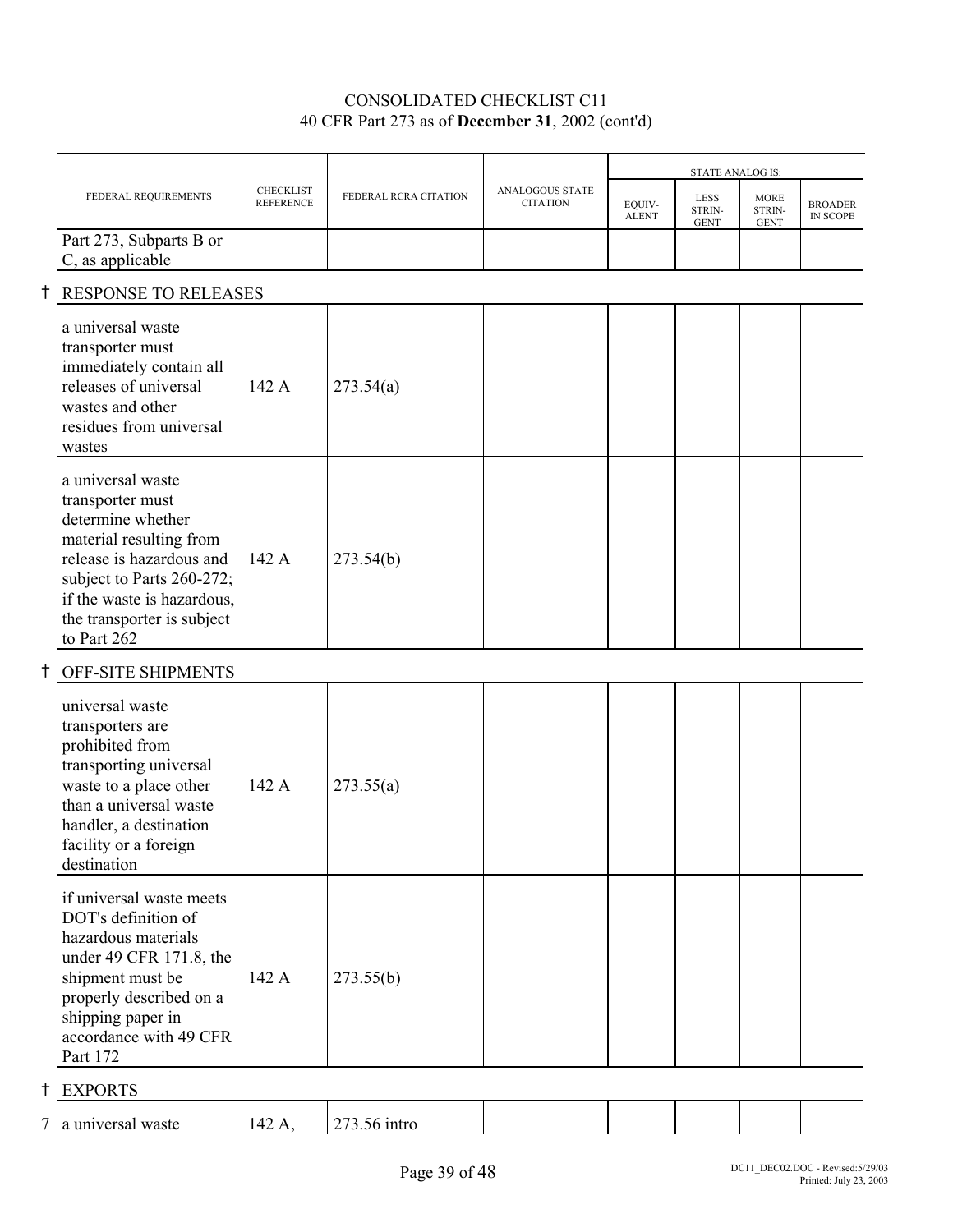|   |                                                                                                                                                                                                                                                                          |                                      |                       |                                           |                        | <b>STATE ANALOG IS:</b>              |                                      |                                   |
|---|--------------------------------------------------------------------------------------------------------------------------------------------------------------------------------------------------------------------------------------------------------------------------|--------------------------------------|-----------------------|-------------------------------------------|------------------------|--------------------------------------|--------------------------------------|-----------------------------------|
|   | FEDERAL REQUIREMENTS                                                                                                                                                                                                                                                     | <b>CHECKLIST</b><br><b>REFERENCE</b> | FEDERAL RCRA CITATION | <b>ANALOGOUS STATE</b><br><b>CITATION</b> | EOUIV-<br><b>ALENT</b> | <b>LESS</b><br>STRIN-<br><b>GENT</b> | <b>MORE</b><br>STRIN-<br><b>GENT</b> | <b>BROADER</b><br><b>IN SCOPE</b> |
|   | transporter may not<br>accept shipment to a<br>foreign destination, other<br>than to OECD countries<br>in $262.58(a)(1)$ , if it is<br>known that the shipment<br>does not conform with<br>the EPA<br>Acknowledgment of<br>Consent; the transporter<br>must also ensure: | 1152                                 |                       |                                           |                        |                                      |                                      |                                   |
| 7 | a copy of the EPA<br>Acknowledgment of<br>Consent accompanies the<br>shipment                                                                                                                                                                                            | 142 A                                | 273.56(a)             |                                           |                        |                                      |                                      |                                   |
|   | the shipment is delivered<br>to the facility designated<br>by the person initiating<br>the shipment                                                                                                                                                                      | 142 A                                | 273.56(b)             |                                           |                        |                                      |                                      |                                   |
|   | SUBPART E-STANDARDS FOR DESTINATION FACILITIES                                                                                                                                                                                                                           |                                      |                       |                                           |                        |                                      |                                      |                                   |
|   | <b>APPLICABILITY</b>                                                                                                                                                                                                                                                     |                                      |                       |                                           |                        |                                      |                                      |                                   |

| 1 owner/operator of a<br>destination facility is<br>subject to all applicable<br>requirements of Parts<br>264, 265, 266, 268, 270,<br>and 124 and the RCRA<br>§3010 notification<br>requirements | 142 A,<br>$+181$ | 273.60(a) |  |  |  |
|--------------------------------------------------------------------------------------------------------------------------------------------------------------------------------------------------|------------------|-----------|--|--|--|
| owner/operator of a<br>destination facility who<br>recycles without storing<br>that universal waste<br>must comply with<br>261.6(c)(2)                                                           | 142 A            | 273.60(b) |  |  |  |

# H OFF-SITE SHIPMENTS

| owner/operator of a<br>destination facility is<br>prohibited from sending<br>or taking universal waste | 142 A | 273.61(a) |  |  |  |  |  |
|--------------------------------------------------------------------------------------------------------|-------|-----------|--|--|--|--|--|
|--------------------------------------------------------------------------------------------------------|-------|-----------|--|--|--|--|--|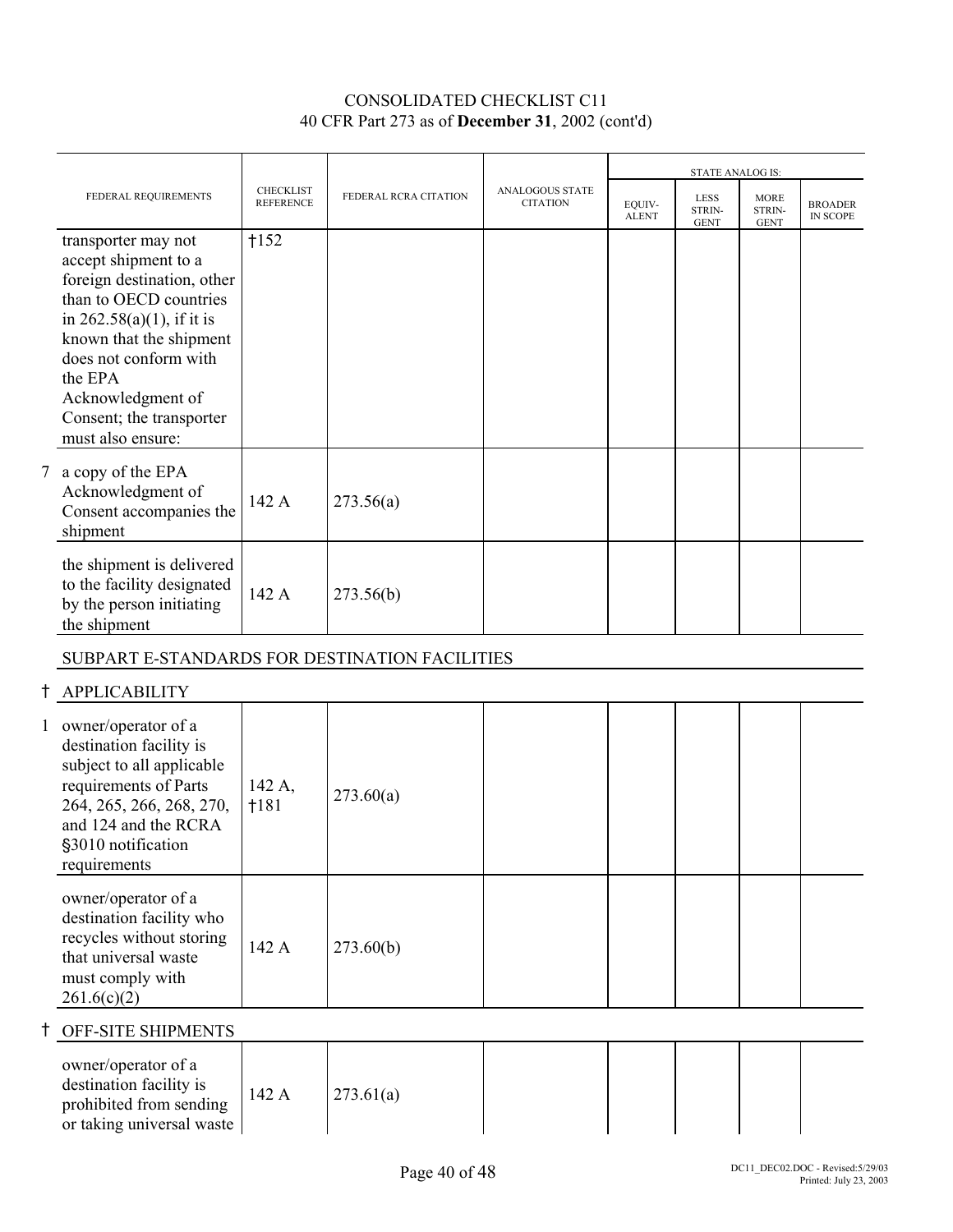|                                                                                                                                                                                                                                                                                                                                                                                          |                                      |                       |                                    |                        | STATE ANALOG IS:                     |                                      |                            |
|------------------------------------------------------------------------------------------------------------------------------------------------------------------------------------------------------------------------------------------------------------------------------------------------------------------------------------------------------------------------------------------|--------------------------------------|-----------------------|------------------------------------|------------------------|--------------------------------------|--------------------------------------|----------------------------|
| FEDERAL REQUIREMENTS                                                                                                                                                                                                                                                                                                                                                                     | <b>CHECKLIST</b><br><b>REFERENCE</b> | FEDERAL RCRA CITATION | ANALOGOUS STATE<br><b>CITATION</b> | EQUIV-<br><b>ALENT</b> | <b>LESS</b><br>STRIN-<br><b>GENT</b> | <b>MORE</b><br>STRIN-<br><b>GENT</b> | <b>BROADER</b><br>IN SCOPE |
| to a place other than a<br>universal waste handler,<br>another destination<br>facility or a foreign<br>destination                                                                                                                                                                                                                                                                       |                                      |                       |                                    |                        |                                      |                                      |                            |
| owner/operator of a<br>destination facility may<br>reject a universal waste<br>shipment or a portion of<br>a shipment; if rejected,<br>the owner/operator must<br>notify the shipper and<br>either:                                                                                                                                                                                      | 142 A                                | 273.61(b)             |                                    |                        |                                      |                                      |                            |
| send shipment back to<br>the original shipper, or                                                                                                                                                                                                                                                                                                                                        | 142 A                                | 273.61(b)(1)          |                                    |                        |                                      |                                      |                            |
| if agreed by both the<br>shipper and the<br>owner/operator, the<br>shipment is sent to<br>another destination<br>facility                                                                                                                                                                                                                                                                | 142 A                                | 273.61(b)(2)          |                                    |                        |                                      |                                      |                            |
| if the owner/operator of<br>a destination facility<br>receives a shipment<br>containing hazardous<br>waste that is not a<br>universal waste,<br>owner/operator must<br>immediately notify EPA<br>of the illegal shipment<br>and provide the name,<br>address, and phone<br>number of the<br>originating shipper; EPA<br>will provide instructions<br>for managing the<br>hazardous waste | 142 A                                | 273.61(c)             |                                    |                        |                                      |                                      |                            |
| if non-hazardous, non-<br>universal waste is<br>received, the<br>owner/operator may<br>manage the waste in any                                                                                                                                                                                                                                                                           | 142 A                                | 273.61(d)             |                                    |                        |                                      |                                      |                            |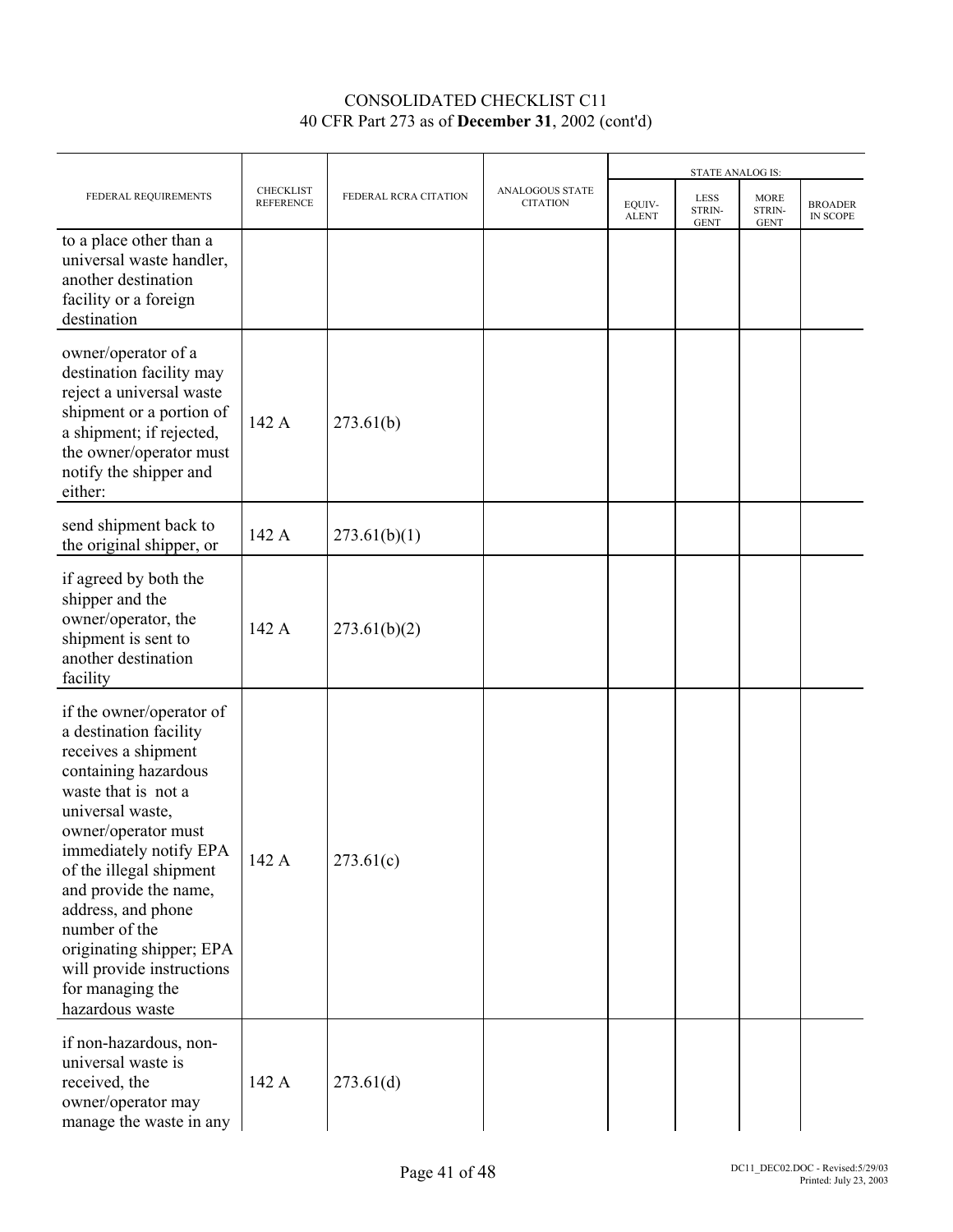|                                                                                                                                                                    |                               |                       |                                    | <b>STATE ANALOG IS:</b> |                                      |                                      |                                   |
|--------------------------------------------------------------------------------------------------------------------------------------------------------------------|-------------------------------|-----------------------|------------------------------------|-------------------------|--------------------------------------|--------------------------------------|-----------------------------------|
| FEDERAL REQUIREMENTS                                                                                                                                               | CHECKLIST<br><b>REFERENCE</b> | FEDERAL RCRA CITATION | ANALOGOUS STATE<br><b>CITATION</b> | EOUIV-<br><b>ALENT</b>  | <b>LESS</b><br>STRIN-<br><b>GENT</b> | <b>MORE</b><br>STRIN-<br><b>GENT</b> | <b>BROADER</b><br><b>IN SCOPE</b> |
| that is in compliance<br>with applicable Federal<br>or State solid waste<br>regulations                                                                            |                               |                       |                                    |                         |                                      |                                      |                                   |
| TRACKING UNIVERSAL WASTE SHIPMENTS                                                                                                                                 |                               |                       |                                    |                         |                                      |                                      |                                   |
| owner/operator of a<br>destination facility must<br>keep a record of each<br>shipment received; what<br>form the record may<br>take; the record should<br>include: | 142A                          | 273.62(a)             |                                    |                         |                                      |                                      |                                   |
| name and address of the<br>universal waste handler,<br>destination facility, or<br>foreign shipper from<br>whom the universal<br>waste was sent                    | 142 A                         | 273.62(a)(1)          |                                    |                         |                                      |                                      |                                   |
| quantity of each<br>universal waste type<br>received                                                                                                               | 142 A                         | 273.62(a)(2)          |                                    |                         |                                      |                                      |                                   |
| the date the shipment<br>was received                                                                                                                              | 142 A                         | 273.62(a)(3)          |                                    |                         |                                      |                                      |                                   |
| $273.62(a)$ records must<br>be retained for at least<br>three years from the date<br>of receipt of shipment of<br>universal waste                                  | 142 A                         | 273.62(b)             |                                    |                         |                                      |                                      |                                   |

### SUBPART F-IMPORT REQUIREMENTS

| <b>IMPORTS</b>                                                                                                                                       |                  |              |  |  |  |
|------------------------------------------------------------------------------------------------------------------------------------------------------|------------------|--------------|--|--|--|
| persons managing<br>imported universal waste<br>are subject to Part 273,<br>Subpart F requirements<br>immediately after the<br>waste enters the U.S. | 142 A,<br>$+152$ | 273.70 intro |  |  |  |
| universal waste<br>transporters are subject                                                                                                          | 142 A            | 273.70(a)    |  |  |  |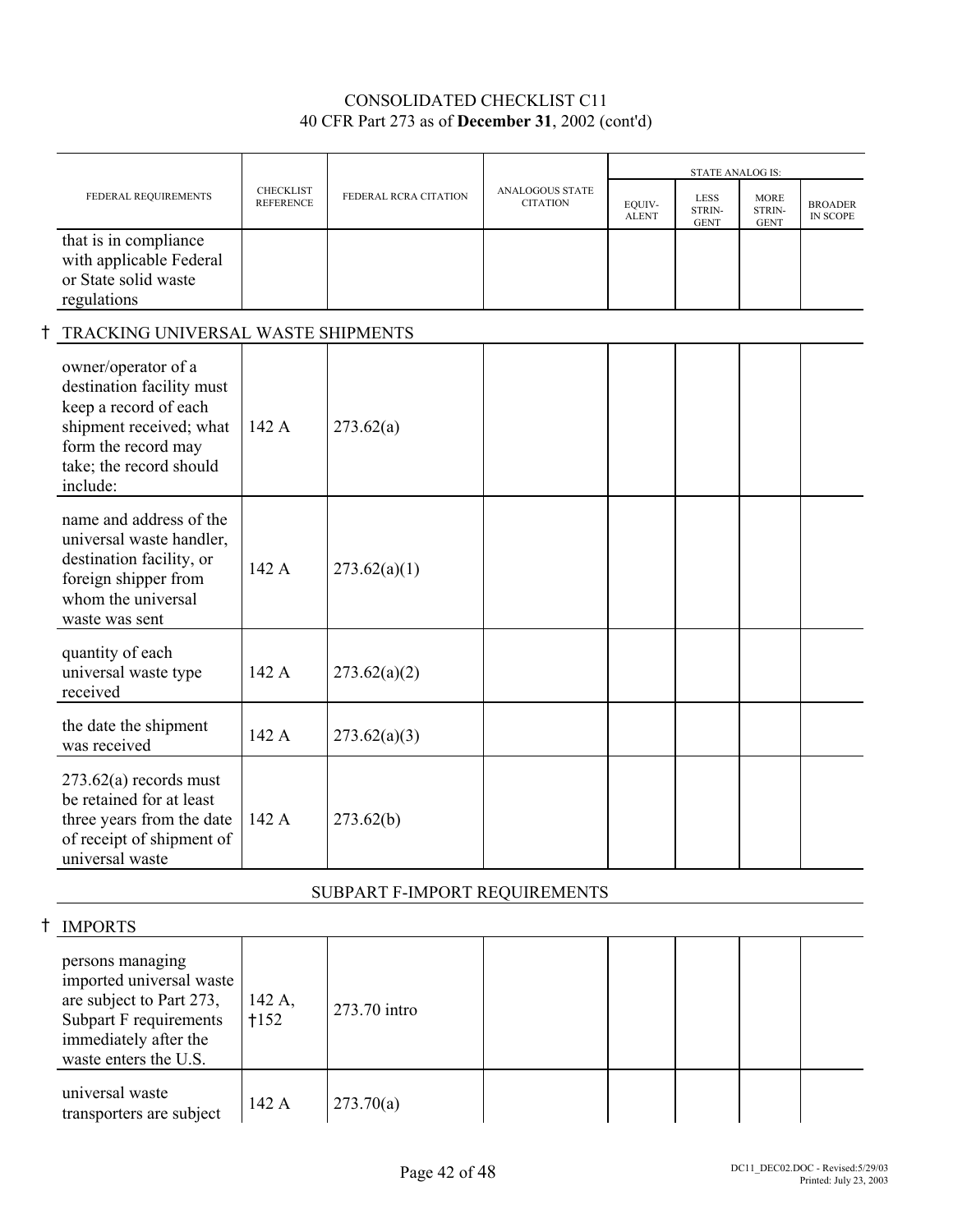|                                                                                                                                                                             |                                      |                       |                                           |                        | <b>STATE ANALOG IS:</b>              |                                      |                                   |
|-----------------------------------------------------------------------------------------------------------------------------------------------------------------------------|--------------------------------------|-----------------------|-------------------------------------------|------------------------|--------------------------------------|--------------------------------------|-----------------------------------|
| FEDERAL REQUIREMENTS                                                                                                                                                        | <b>CHECKLIST</b><br><b>REFERENCE</b> | FEDERAL RCRA CITATION | <b>ANALOGOUS STATE</b><br><b>CITATION</b> | EQUIV-<br><b>ALENT</b> | <b>LESS</b><br>STRIN-<br><b>GENT</b> | <b>MORE</b><br>STRIN-<br><b>GENT</b> | <b>BROADER</b><br><b>IN SCOPE</b> |
| to the Part 273, Subpart<br>D requirements                                                                                                                                  |                                      |                       |                                           |                        |                                      |                                      |                                   |
| universal waste handlers<br>are subject to the small<br>or large quantity waste<br>handler requirements in<br>Part 273, Subparts B or<br>$\mathcal{C}$                      | 142 A                                | 273.70(b)             |                                           |                        |                                      |                                      |                                   |
| owners/operators of<br>destination facilities are<br>subject to the Part 273,<br>Subpart E requirements                                                                     | 142 A                                | 273.70(c)             |                                           |                        |                                      |                                      |                                   |
| persons managing<br>universal waste imported<br>from OECD countries in<br>$262.58(a)(1)$ are subject<br>to $273.70(a)$ through (c)<br>in addition to part 262,<br>subpart H | 152                                  | 273.70(d)             |                                           |                        |                                      |                                      |                                   |
| SUBPART G-PETITIONS TO INCLUDE OTHER WASTES UNDER 40 CFR PART 273                                                                                                           |                                      |                       |                                           |                        |                                      |                                      |                                   |
| <b>GENERAL</b>                                                                                                                                                              |                                      |                       |                                           |                        |                                      |                                      |                                   |
| persons seeking to add a<br>hazardous waste or a<br>category, may petition<br>under 260.20, 260.23,<br>and Part 273, Subpart G.                                             | 142 E                                | 273.80(a)             |                                           |                        |                                      |                                      |                                   |

| what the petitioner must<br>demonstrate to be<br>successful; petition must<br>include the $260.20(b)$<br>information; 273.81<br>factors | 142 E | 273.80(b) |  |  |  |
|-----------------------------------------------------------------------------------------------------------------------------------------|-------|-----------|--|--|--|
| Administrator will use<br>the 273.81 factors to<br>evaluate and decide;<br>factors on which the<br>decision will be based               | 142 E | 273.80(c) |  |  |  |

H FACTORS FOR PETITIONS TO INCLUDE OTHER WASTES UNDER 40 CFR PART 273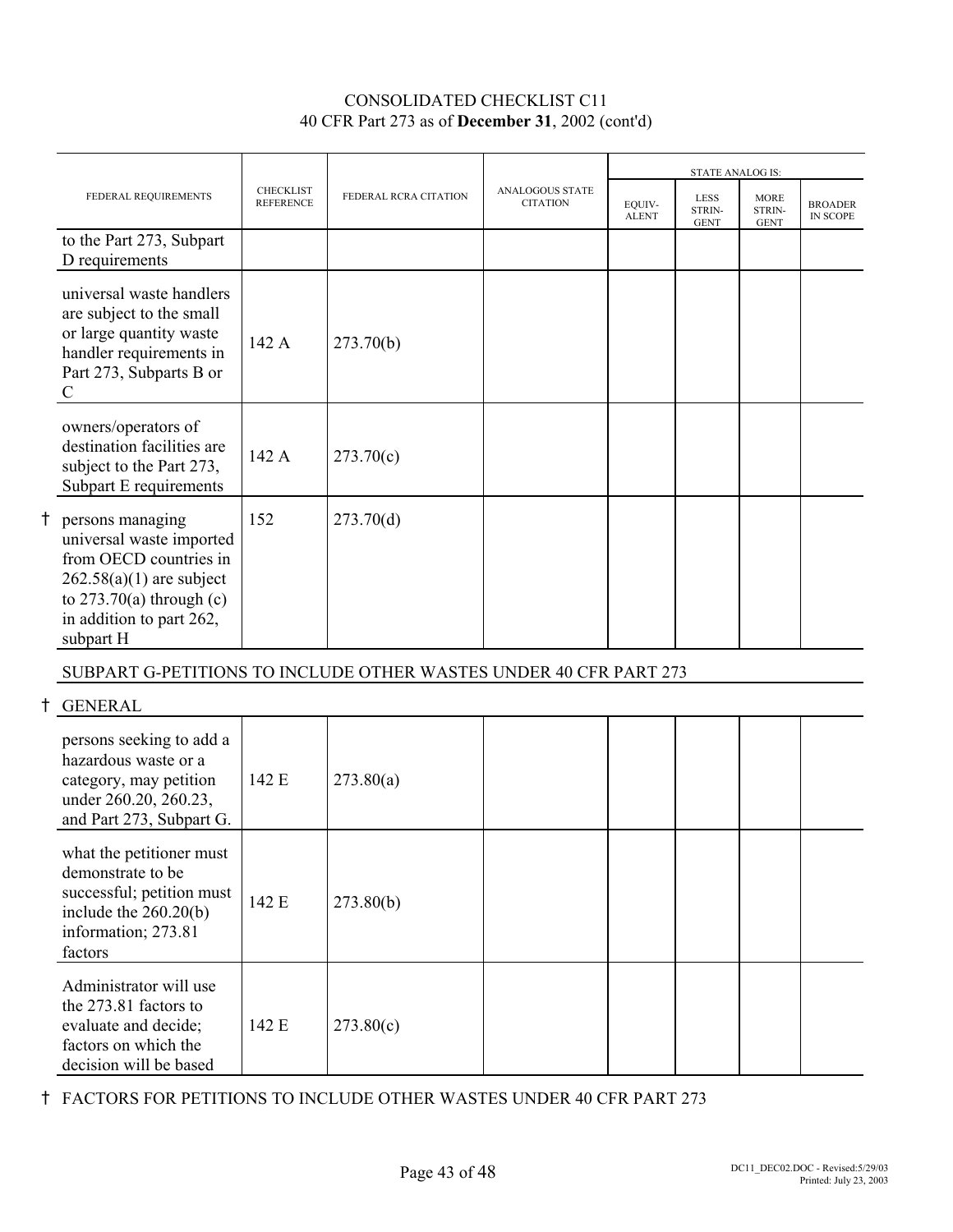|  | FEDERAL REQUIREMENTS                                                                                                                                                                                                                                                                                                                                                                                                                                                                                     | <b>CHECKLIST</b><br><b>REFERENCE</b> | FEDERAL RCRA CITATION | ANALOGOUS STATE<br><b>CITATION</b> | STATE ANALOG IS:       |                                      |                                      |                            |
|--|----------------------------------------------------------------------------------------------------------------------------------------------------------------------------------------------------------------------------------------------------------------------------------------------------------------------------------------------------------------------------------------------------------------------------------------------------------------------------------------------------------|--------------------------------------|-----------------------|------------------------------------|------------------------|--------------------------------------|--------------------------------------|----------------------------|
|  |                                                                                                                                                                                                                                                                                                                                                                                                                                                                                                          |                                      |                       |                                    | EOUIV-<br><b>ALENT</b> | <b>LESS</b><br>STRIN-<br><b>GENT</b> | <b>MORE</b><br>STRIN-<br><b>GENT</b> | <b>BROADER</b><br>IN SCOPE |
|  | 1 waste or waste category,<br>as generated by a wide<br>variety of generators, is a<br>listed waste or, if not<br>listed, a proportion of the<br>waste stream exhibits<br>one or more of the 261,<br>Subpart C hazardous<br>waste characteristics;<br>how the definition of<br>universal waste is<br>amended when a<br>characteristic waste is<br>added; only that portion<br>of the waste stream<br>exhibiting one or more<br>characteristics (i.e., is a<br>hazardous waste) is<br>subject to Part 273 | 142 E,<br>$+181$                     | 273.81(a)             |                                    |                        |                                      |                                      |                            |
|  | waste or waste category<br>is not exclusive to a<br>specific industry or<br>group of industries and<br>is commonly generated<br>by a wide variety of<br>establishments                                                                                                                                                                                                                                                                                                                                   | 142 E                                | 273.81(b)             |                                    |                        |                                      |                                      |                            |
|  | waste or waste category<br>is generated by a large<br>number of generators<br>and is frequently<br>generated in small<br>quantities by each<br>generator                                                                                                                                                                                                                                                                                                                                                 | 142 E                                | 273.81(c)             |                                    |                        |                                      |                                      |                            |
|  | collection systems for<br>waste or waste category<br>would ensure close<br>stewardship of the waste                                                                                                                                                                                                                                                                                                                                                                                                      | 142 E                                | 273.81(d)             |                                    |                        |                                      |                                      |                            |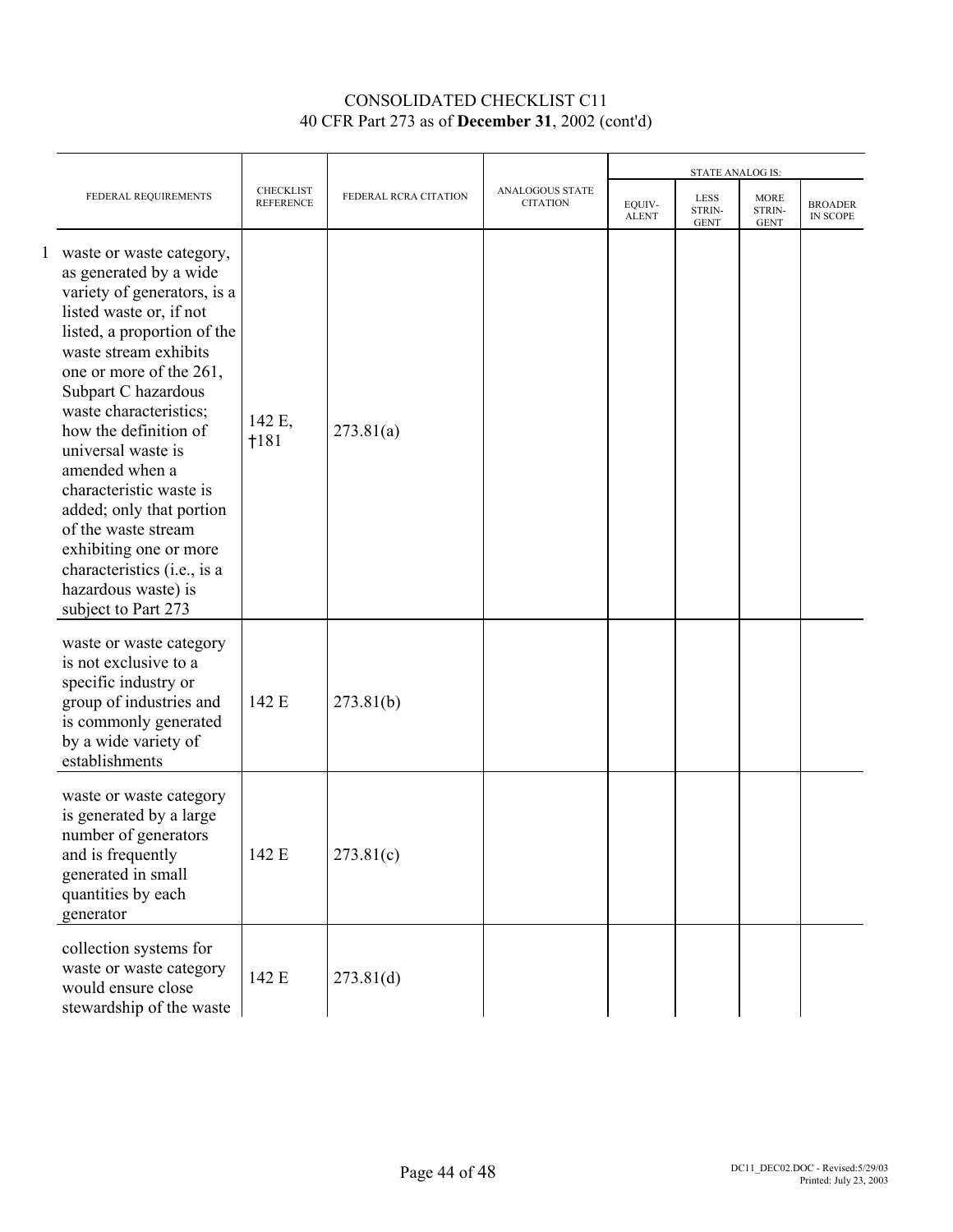|                                                                                                                                                                                                                                                            | <b>CHECKLIST</b><br><b>REFERENCE</b> | FEDERAL RCRA CITATION | ANALOGOUS STATE<br><b>CITATION</b> | <b>STATE ANALOG IS:</b> |                                      |                                      |                                   |
|------------------------------------------------------------------------------------------------------------------------------------------------------------------------------------------------------------------------------------------------------------|--------------------------------------|-----------------------|------------------------------------|-------------------------|--------------------------------------|--------------------------------------|-----------------------------------|
| FEDERAL REQUIREMENTS                                                                                                                                                                                                                                       |                                      |                       |                                    | EOUIV-<br><b>ALENT</b>  | <b>LESS</b><br>STRIN-<br><b>GENT</b> | <b>MORE</b><br>STRIN-<br><b>GENT</b> | <b>BROADER</b><br><b>IN SCOPE</b> |
| low risk posed by<br>accumulation and<br>transport of waste or<br>waste category; specific<br>proposed management<br>standards would be<br>protective of human<br>health and the<br>environment during<br>accumulation and<br>transport                    | 142 E                                | 273.81(e)             |                                    |                         |                                      |                                      |                                   |
| Part 273 regulation of<br>waste or waste category<br>will increase the<br>likelihood that the waste<br>will be diverted from<br>non-hazardous waste<br>management systems to<br>recycling, treatment, or<br>disposal in compliance<br>with RCRA Subtitle C | 142 E                                | 273.81(f)             |                                    |                         |                                      |                                      |                                   |
| Part 273 regulation will<br>improve implementation<br>and compliance with<br>hazardous waste<br>regulatory program                                                                                                                                         | 142 E                                | 273.81(g)             |                                    |                         |                                      |                                      |                                   |
| such other factors as may<br>be appropriate                                                                                                                                                                                                                | 142 E                                | 273.81(h)             |                                    |                         |                                      |                                      |                                   |